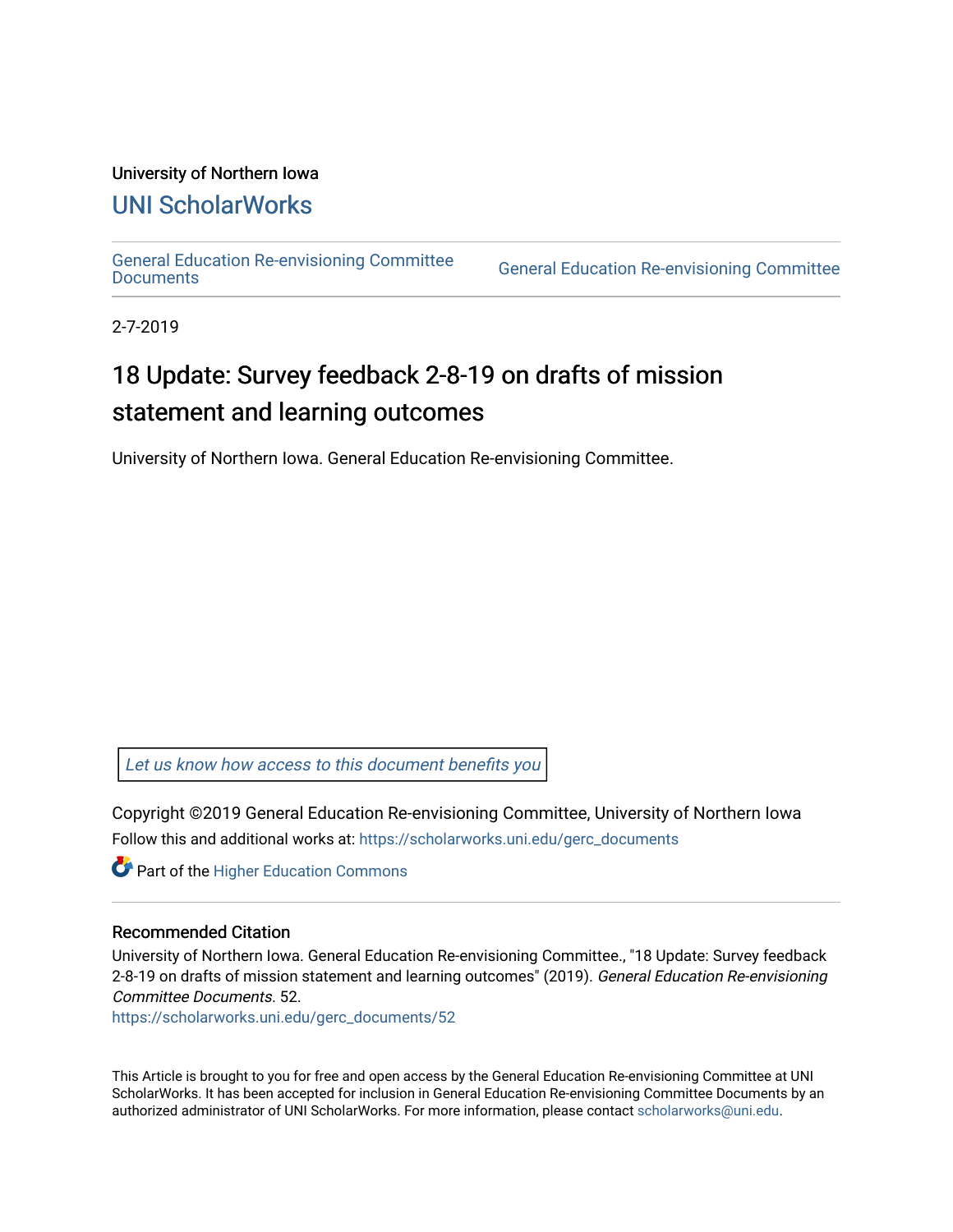# Default Report

*UNI GenEd Learning Outcomes* **February 7th 2019, 8:03 pm CST**

**Q2 - First.....The Mission Statement UNI's core curriculum lays the foundation for all our majors by challenging students to develop fundamental skills and knowledge across a breadth of disciplines. Students integrate multiple perspectives into thoughtful dialogue and action.**



| # | Field                                                                                                                                                                                                                                                                                        | Minimum | Maximum | Mean | Std<br>Deviation | Variance | Count |
|---|----------------------------------------------------------------------------------------------------------------------------------------------------------------------------------------------------------------------------------------------------------------------------------------------|---------|---------|------|------------------|----------|-------|
|   | FirstThe Mission Statement UNI's core<br>curriculum lays the foundation for all our<br>majors by challenging students to develop<br>fundamental skills and knowledge across a<br>breadth of disciplines. Students integrate<br>multiple perspectives into thoughtful dialogue<br>and action. | 1.00    | 4.00    | 2.93 | 0.60             | 0.36     | 259   |

| # | Answer     | %      | Count |
|---|------------|--------|-------|
| 1 | Hate it    | 2.70%  |       |
|   | Dislike it | 13.51% | 35    |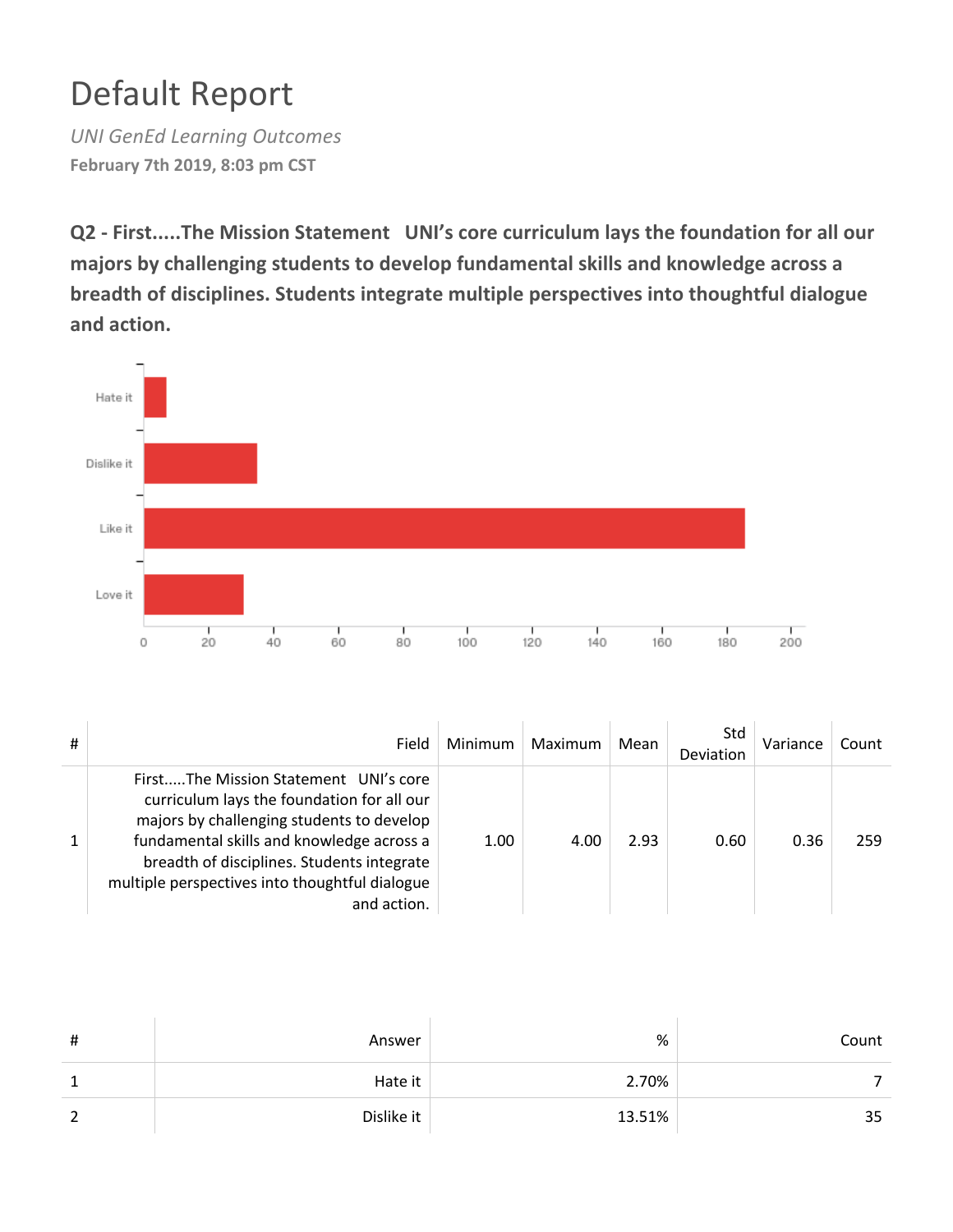| ີ<br>ٮ | Like it | 71.81% | 186 |
|--------|---------|--------|-----|
| 4      | Love it | 11.97% | 21  |
|        | Total   | 100%   | 259 |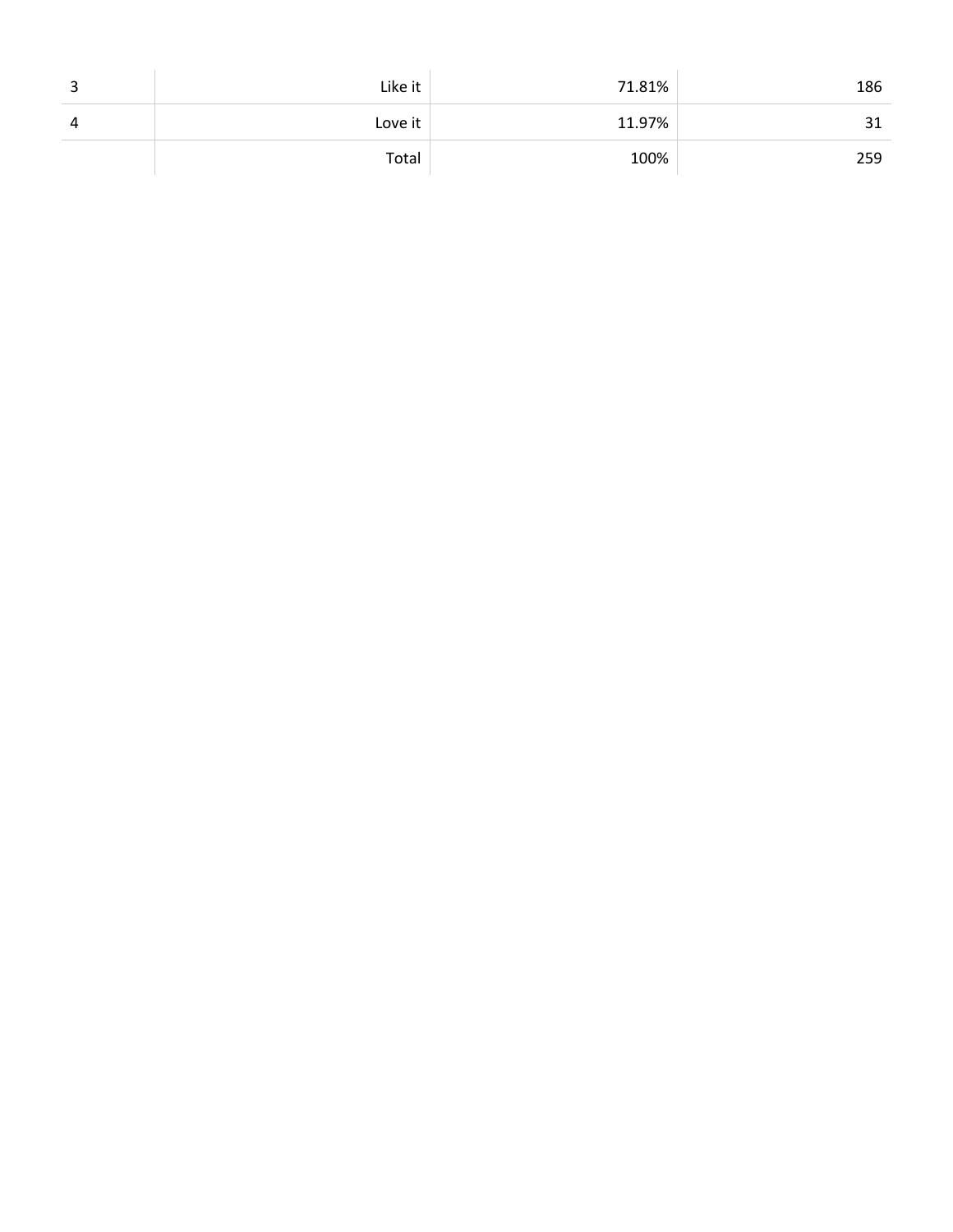### **Q3 - Comments about the mission statement:**

Comments about the mission statement:

I don't disagree with the two statements but the way they are written they don't flow together. It is more like two bullet points than a mission statement.

Says virtually nothing. Vague. Unactionable and uninspiring. Read it as a legislator and hate it.

I would have preferred that you would have included a 5th choice between Dislike and Like. I'm not sure that I like it but is o.k. It is extremely vague.

Very inclusive. I like the "thoughtful dialogue and action." Thanks for keeping it simple and not using a lot of jargon.

This mission statement fails because it does not say why students would want to attain these skills and knowledge or integrate perspectives. In the LAC courses I teach, I explain to students that these courses prepare students to be informed citizens prepared to exercise thoughtful and responsible leadership in their communities and workplaces.

I don't think the 1st mission statement covers what UNI is all about.

Needs something that includes building critical thinking skills.

I like the phrases "fundamental skills and knowledge," "across a breadth of disciplines," "multiple perspectives," and "thoughtful dialogue and action". I dislike "our majors" because it connotes (at least to me) ownership by the university; perhaps "areas of study" or "career fields" instead, keeping in mind the student/parent audience.

1. Wondering the connection to the university mission statement... Within a challenging and supportive environment, the University of Northern Iowa engages students in high-quality and high-impact learning experiences and emphasizes excellence in teaching and scholarship. 2. Would we call the LAC the "core" ?

I like the foundation for all our majors. I am unsure about "thoughtful dialogue and action", but can probably get use to it.

I believe the wording in the initial statement "lays the foundation for all our majors" is very unprofessional. A better alternative for this statement would be "lays the foundation for all majors." The word "our" is used improperly.

I find this uninspiring.

lays the foundation of/for what? knowledge should be before skills---the focus on skills is shortsighted, and ultimately a fad the last sentence just seems tacked on. mission should probably be one great sentence. the whole thing is pretty boring and forgettable

The claim is false. The so called 'core curriculum' is definitely useful, even essential in some ways, but it does not lay the foundation for all majors. Don't make such absurd claims.

Awkward and vague; perhaps inevitable.

It's clear and simple. Great!

The last sentence seems like a late add-on and doesn't flow as well as the previous sentence.

First sentence makes sense. I find the second sentence problematic. Do students/people really "integrate multiple perspectives" or is it that they can use use multiple perspectives in viewing a situation. I don't think the mission is to produce thoughtful dialogue and action -- but I don't have suggestions for evidence expected from an well-educated person.

The first sentence is good. But why does "Students integrate multiple perspectives into thoughtful dialogue and action." really mean? for what? it is too vague.

I'm not sure this will work for students or parents if that's part of the audience. Changing statement by a modification such as ". . . lays the foundation for all of our majors and lifelong learning . . ." or another idea would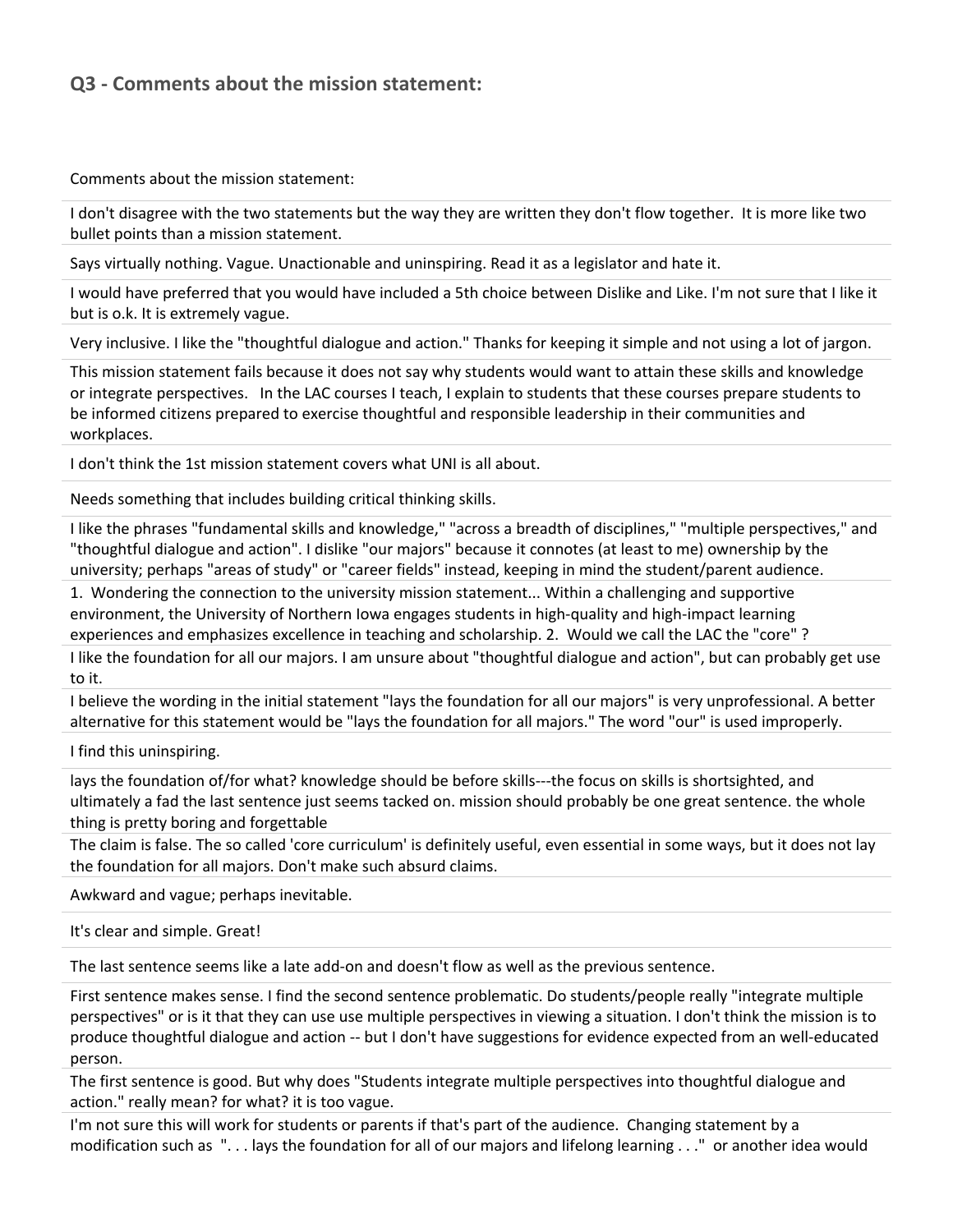be helpful Not sure if you need the second sentence.

Clear and targeted! It is just the right length to remember.

Like the last sentence.

I like it fine. I think it could more strongly reference or support the UNI Mission Statement

Unless the intention of each course is to actually "integrate multiple perspectives into thoughtful dialogue and action", I think this statement is misleading. While I think exposing students to multiple perspectives is a worthy goal, I think to suggest that each course would do this is unrealistic and might actually be counterproductive.

"all of our majors" and "across a breadth of disciplines." So which is it? All or most. Just doesn't flow at all.

Instrumentalist and not at all inspiring

Change: lays to: establishes or provides Add: professional to: fundamental professional skills

I have no idea what the second sentence is supposed to mean. I also find "dialogue" to be a weak term, more therapeutic than action oriented.

First sentence seems fair enough. The second dangles like a participle off a cliff. How can this be connected to the first sentence in a meaningful way. What does "thoughtful" mean? I get a sense of purpose from the first sentence, but not from the second.

I know this was created by a committee, but the statement says nothing. What is a "fundament skill", knowing how to read? Thoughtful dialogue and "action." Are we to stand in solidarity for the Blind Cats of America? What is it about our program that sets it apart from hundreds of others? Are we afraid to be distinctive?

Clear, meaningful and concise while remaining broad

Is the statement any better with "a breadth of" [discplines] than without those 3 words? I suspect they could be omitted without any loss of meaning. Otherwise, I support the underlying values implied.

skills should be secondary to knowledge - important but not first - vocational training focuses on skills - a liberal education focuses on knowledge, critical thinking and communication

I don't resonate with the phrase "lays the foundation" and would recommend something more concrete, such as "is the foundation for..."

I don't know if you will be asking questions about how these outcomes are delivered. Many, if not all, of the outcomes below look to me like they should be incorporated into current courses. That is, special courses for each outcome are not needed and, indeed, would be counterproductive because they would be context free. A context helps provide a framework within which students can develop and hone these skills and understanding.

Very general - What is thoughtful dialogue and action? Does this mean that action could be a class assessment? That it needs to be something out in the community such as a volunteer opportunity?

Replace "core" with "general education." Persons know what "general education" means; terms like "core" or the current "liberal arts core (LAC)" are not clear.

#### Boring language but clear intent

There is a big problem with the first sentence in that it implies that the general education courses will all be at a low level and lack depth. The second sentence should be scrapped completely, because it emphasizes action rather than learning, and the those are not the same thing.

How many "multiple perspectives" and how much "thoughtful dialogue and action" will there be in fields like mathematics and natural science, or do we anticipate eliminating such subjects from the General Education curriculum? Will "multiple perspectives" such as white nationalism and fundamentalist creationism have to be incorporated into courses on history and biology (assuming that subjects like history and biology are permitted into UNI's future General Education curriculum)?

I think this is brief and encompasses the general idea of the general education requirements.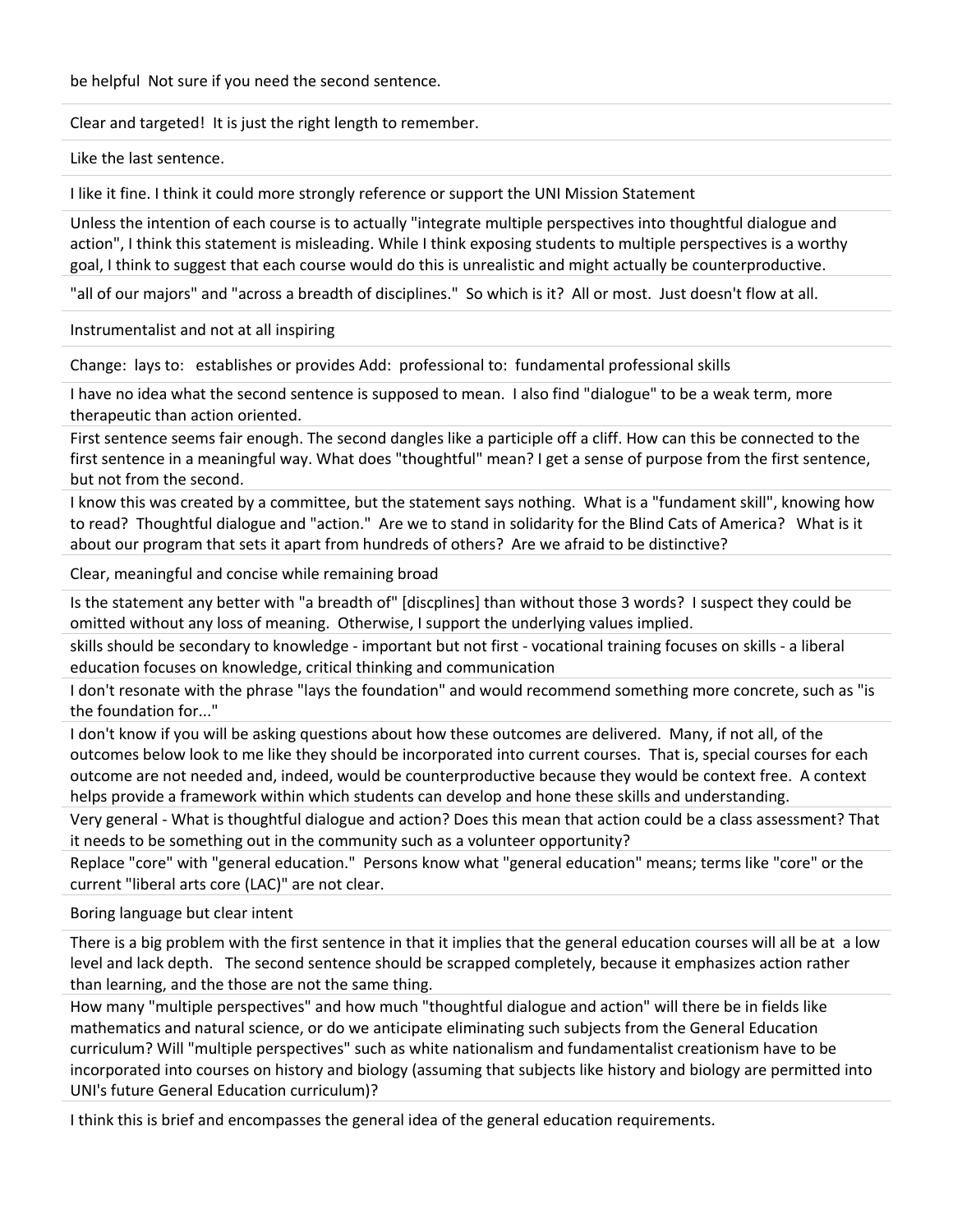too many action words so there's no sense of direction. If I might hazard a revision: UNT's core curriculum challenges students to develop fundamental skills and knowledge that can be used in all majors. Students integrate multiple perspectives from a variety of disciplines in their quest to produce thoughtful dialog and action not only in liberal education but in life after college

The first sentence is quite solid. I'm not sure what we are trying to convey with the second sentence.

I like the first sentence. The second sentence seems like jargon.

I like that it explains the purpose of the core curriculum in general terms, the "why" not "how" of general education. I would like to affirm thoughtfulness for thoughtfulness sake (i.e. learning doesn't need to necessarily correspond to dialogue or action, but can be useful for contemplation or reflection alone), but I recognize that to the lay person the purpose of education must include measurable results, some sort of corresponding action.

It could do without this: Students integrate multiple perspectives into thoughtful dialogue and action. Or if you do keep it, maybe make it flow a little easier.

I believe the mission statement should include a specific reference to "critical thinking" and/or "problem solving".

do all integrations of perspectives necessarily lead to any dialogue or action?

neutral--I like the first sentence okay, but the second sentence doesn't really say much to me.

Replace, "lays the foundation for ..." with 'underlays'

Don't like the term 'core curriculum', I thought this was going to be called 'general education' again?

If the purpose of the mission statement is to be easily understood by students and their parents, I'm not sure this does it. Seems to me that one of the purposes of a mission statement directed to students and their parents would be to explain a little more about why the core curriculum matters to their or their student's education, and what good it will do them. This is just too basic. I know you want it to be short, but this is so short that it doesn't really say much of anything. If I were a student or a parent, my first response would be: that sounds useless. Why do I/does my student have to do this crap? If we care about the core curriculum, we'll need to sell it.

Shouldn't the mission statement articulate why this diversity of knowledge / skills / perspectives is important? The mission is to range this range of courses so that what might happen?

A university shouldn't be the place to explore the world, it should be a place to educate.

I really like "lays the foundation for all our majors by challenging students to develop fundamental skills and knowledge across a breadth of disciplines."

it is too long and not succinct.

Concise, would be easily understood by students.

I propose the following tweak: "UNI's core curriculum lays the foundation for all majors by challenging students to develop fundamental skills and knowledge across a breadth of disciplines [and encourages them to engage in thoughtful dialogue and action]." Take out "our". I think it is given we are talking about UNI's majors in particular. It should mention critical thinking and global perspectives which is the whole point of education to provide a broad outlook.

Full of buzzwords, but does not say anything specific about what the curriculum is intended to DO.

"UNI's core curriculum lays the foundation for all our majors by developing fundamental skills and knowledge across a breadth of disciplines. Students integrate interdisciplinary knowledge synthesized from multiple perspectives into thoughtful dialogue and action." The mission should not be to "challenge" students to do something, it should accomplish something. Also "dialogue and action" are incomplete. There should be more focus on knowledge, understanding, awareness, synthesis, forecasting, etc. as a means to demonstrate a learned awareness of the world which is critical prior to a dialogue or action.

My take on a mission statement is that it serves as a beacon for the institution and its people. This seems to be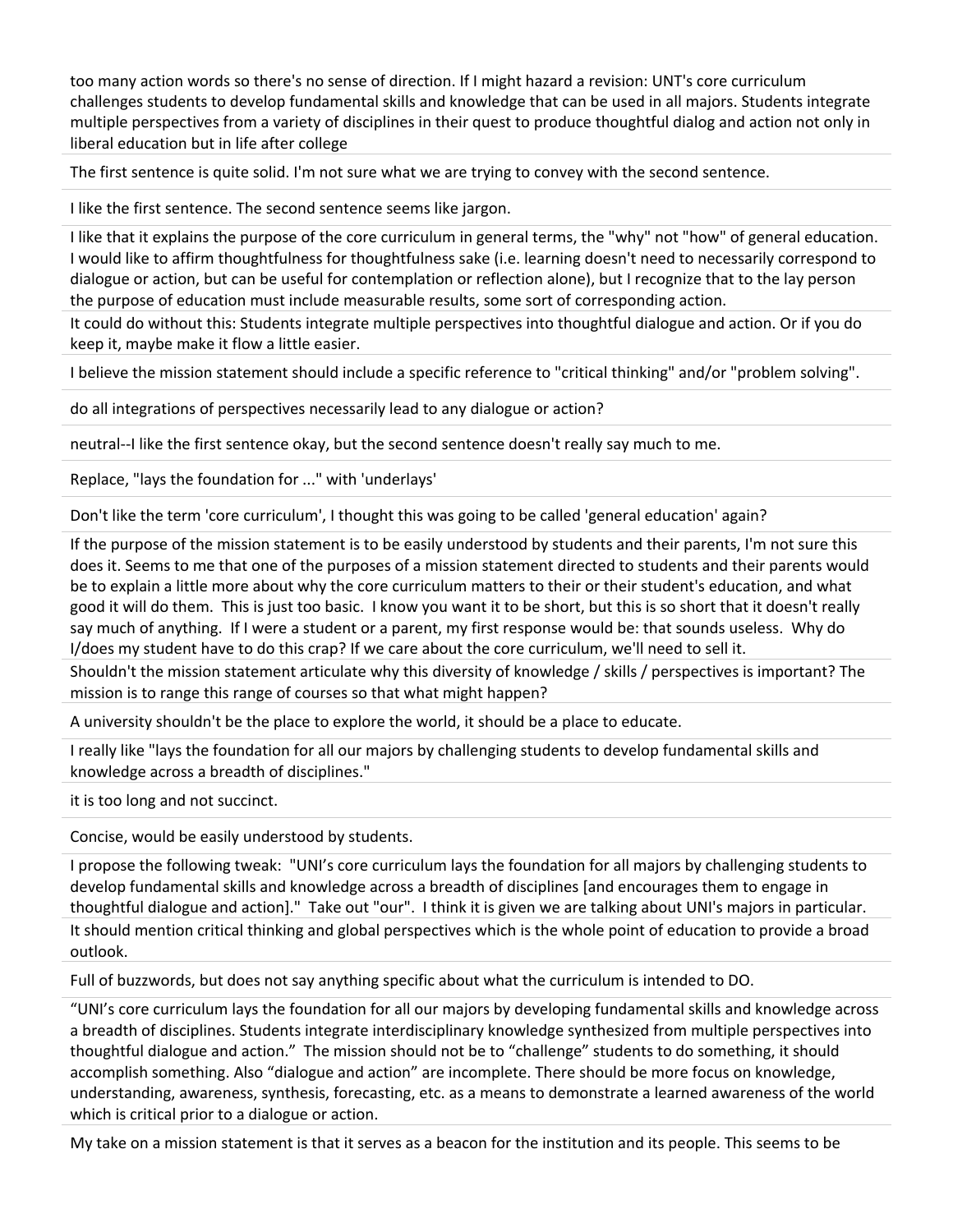conceived a bit more like a marketing slogan for external constituencies. As a result, this mission statement doesn't do either job in a convincing way. My advice is to worry about marketing language (designed to connect to external stakeholders like students, families, citizens, legislators) later, and to address this mission to staff and (especially) faculty. For me that means including language about the PURPOSE of gen ed: why does it matter?

The last sentence stands out: "Students integrate multiple perspectives into thoughtful dialogue and action." I like the attention to both thought and action.

UNI's core curriculum lays the foundation for all (remove our) majors by challenging students to develop fundamental skills and knowledge across a breadth of disciplines. I think the first sentence takes care of the last (dialogue seems to reflect knowledge and actions seems to reflect skills). The last sentence just seems kind of 'thrown in there.'

Consider adding the word 'common' to emphasize the shared nature of core curriculum. i.e. instead of "lays the foundation", maybe use "lays a common foundation"

Questions more than comments: Are we now calling it the "core curriculum" rather than the "general education curriculum"? What is the purpose of "and action" at the end? Is that a way of saying that some kind of action (beyond the classroom activities) is going to be required? Comment: I don't mind the "lays the foundation for all our majors" part as long as it is understood that there are majors on campus that cannot do the core curriculum first and the major afterward. Students in my department end up sprinkling their general education courses throughout the four years, because the major courses are sequential and need to be started early in the academic career.

I'm not sure what is meant by integrating "multiple perspectives into thoughtful dialogue." Dialogue may be the way to integrate multiple perspectives, but it is unclear what it would be as a result of integration. Maybe you mean that the integration promotes better dialogue? You might want to iron that phrase out.

Much better than all of the previous alternatives proposed, in my opinion. I'm a bit unsure about what the second sentence actually means, but it sounds good!

Suggest removal of the word "our" and have it read "foundation for all majors". It isn't necessary to define who owns the majors because of the way you started the sentence.

Really doesn't say anything at all ... just a lot of buzzwords with no details or specifics

I think some people will not understand this is about general education. If it is about general education - say so. Causes less confusion amongst parents and students. General education is a well known term - use it. If the Mission Statement is to be understood by those outside UNI, as you say - use terms they will understand. They will not understand "core curriculum."

Needs to be more major specific like Iowa State

"fundamental" begs for definition, but I like the "skills and knowledge across a breadth of disciplines" and "integrate multiple perspectives into thoughtful dialogue and action."

I don't like the phrase "fundamental skills." The term "fundamental" to me has the connotation of rudimentary, basic, and functional. Including the term "skills," without a modifier like critical thinking, analysis, or evaluation, seems misleading to the audience. The use of the term "skills" in the mission statement is not accurate, in my opinion, in terms of how a parent or student would understand that word.

I like the idea of general education building a broad foundation from across multiple disciplines. But I also hope the new gen ed is narrow enough that I know what skills students should have when they enter my major. There are some skills that should be universal for every student at UNI.

The last sentence comes out of nowhere. Maybe add "learn to" before "integrate".

A bit jargon heavy but also seems convincing to its intended audience of students and their parents. Clear.

I believe there are other reasons for the core curriculum beyond laying the foundation for majors.

actually I am pretty neutral about this. Don't dislike what it says, but it doesn't say much. Doesn'st explain why we are doing this.

Is this "core curriculum" or part of the Liberal Arts Core?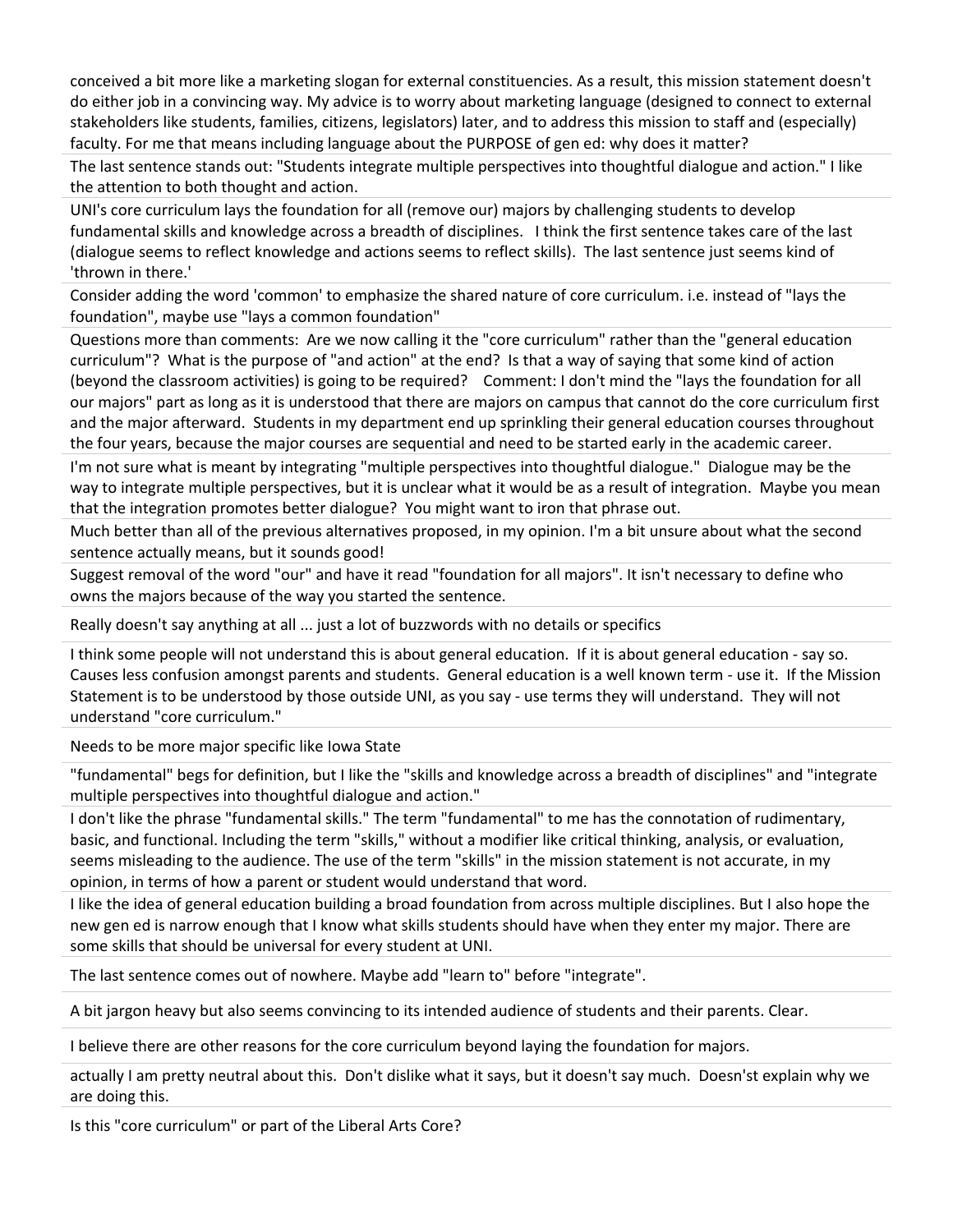This is really good. Don't change it.

Too ambiguous. Could be stated in one sentence UNI's core curriculum challenges student to development fundamental skills and knowledge to integrate multiple perspectives into thoughtful dialogue and action.

I like it. Simple and gets to the point

identify "fundamental skills" ... such as, to communicate clearly, think critically and globally, identify and analyze problems, ... in addition to knowledge students should acquire appreciation of the human spirit, the power of creative expression, and the complex interactions of peoples and cultures, etc.

It would be helpful to clarify what "thoughtful dialogue and action" are \*about\* (e.g., about the sorts of things we deal with as citizens, employees, employers, etc.).

Sounds okay. Have you looked at UI and ISU to see if their sounds more compelling/engaging?

I think it conveys the purpose of the general education curriculum very well.

I would like the first phrase to read "foundation for all OF our majors"

I generally like the first sentence (everything except the phrase "core curriculum", which can also be used in majors and I think will be confusing. I don't particularly like the second half of the second sentence "into thoughtful dialogue and action" as I think that may happen in parts of the gen ed curriculum but not all of it.

It says what we do!

"Challenging" should be replaced by "preparing."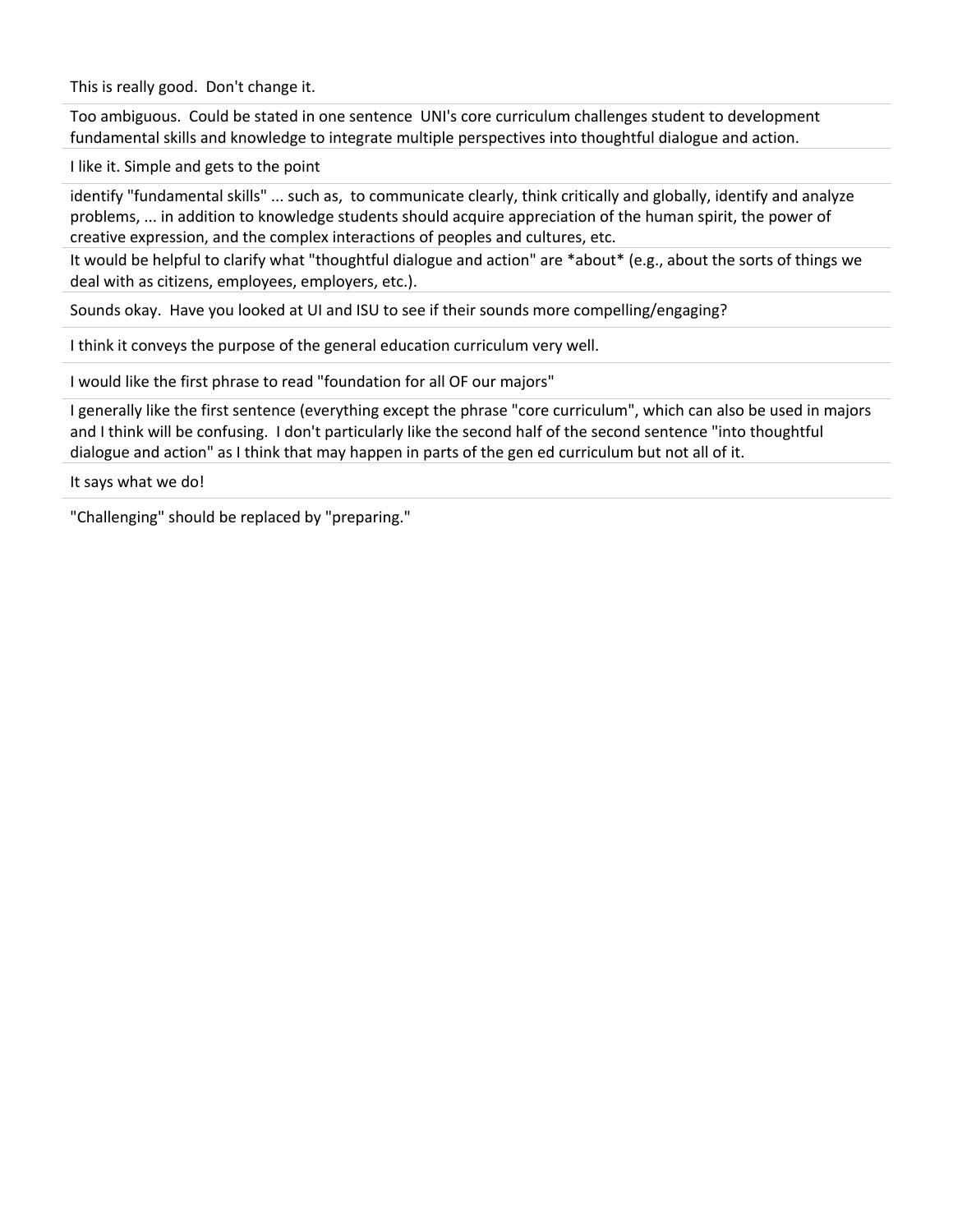# **Q5 - Outcome 1: Write effectively.**





| # | Answer                 | %      | Count |
|---|------------------------|--------|-------|
| 1 | Should be included     | 95.35% | 246   |
|   | Should not be included | 1.55%  | 4     |
| 3 | Don't Know/Not sure    | 3.10%  | 8     |
|   | Total                  | 100%   | 258   |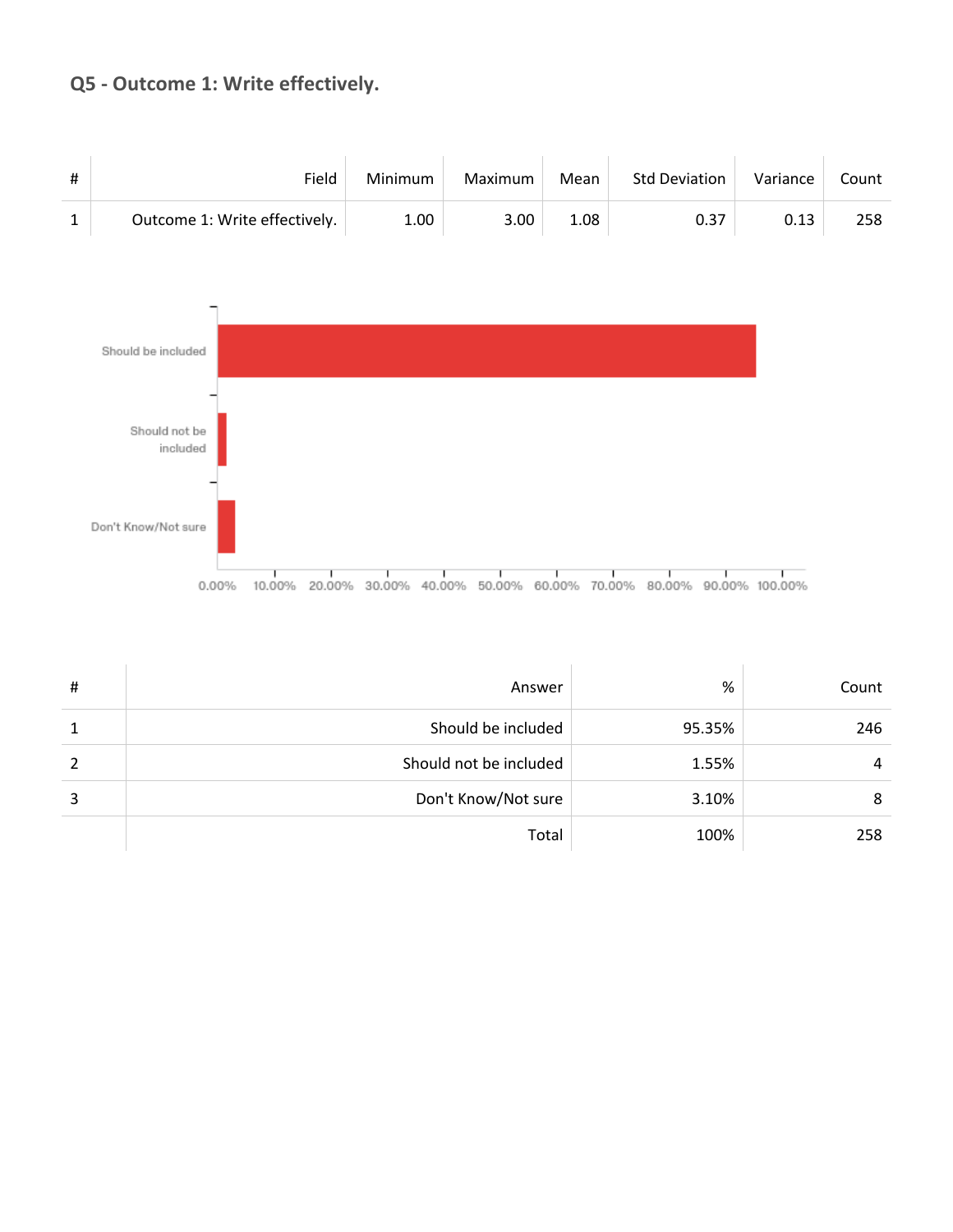Comments on Outcome 1:

The part, "for specific purposes and for different audiences," seems unnecessary. You could just end before this. (In other words, OF COURSE there will be specific purposes and different audiences. That is inherent in the act of communication.)

I don't like the wording of this statement.

Not very effectively written. Rephrase it. What exactly is 'effectively'. Very lame phrase. Usual administrative jargon when you don't have the imagination to be more creative, lear, or precise. Make it more 'measurable kind'.

Include Reading as an outcome--this is essential for writing, speaking, and thinking critically.

Most definitely keep. Our students are not the best of writers and need multiple experiences to develop this skill.

Somehow students have lost the ability to put two sentences together or to make a complete thought. It seems that the world of texting is starting to take a toll on our ability to communicate effectively. This outcome will take vast amounts of time and effort (across all disciplines) over the four years a student is here if it is to be accomplished and should be a priority.

#### needed

Incredibly important.

By reading, writing, speaking, and listening, students will communicate meaningful ideas with clarity, focus, organization, and originality. Eliminate the rest of the sentence.

Duh

Are there "meaningless" ideas? Perhaps you mean "students will make meaning through reading, writing, speaking, and listening that is clear, focused, organized, and original." This is really crucial. The ideas are neither meaningful nor meaningless. We all create meaning through communication. It may succeed or not succeed, depending upon context, form, or focus, but it always means something. Just look our Provost's weather announcement.

So should reading and listening, otherwise 50% of the goal is not recognized or assessed.

What does "write effectively" mean?

What it means to write effectively needs to be clarified, and indicators defined. That is also true for the rest of these indicators, so I'll just express it this once and not again for the remainder.

If students are communicating meaningful ideas in writing with clarity, focus, organization, and originality for specific purposes and for different audiences, it would not be necessary to add.

We can develop expectations for courses that would meet this outcome. Many of our first year courses might accomplish this one. Should we require a lower level and upper level course? Upper level courses, likely in the major, could be very effective at building on the initial experience and hone advanced writing skills.

I really like that it says ideas should be clear, focused, organized, and original. These are important skills to learn in communication.

I think it's also important to add a third (measurable) Outcome: "Demonstrate comprehension of complex written documents."

should be include but it is incomplete. reference to reading might be needed since reading is mentioned in the description. also, if some reference to the process could be made. That is, students produce final products that are effect in communicating via writing.

I like the statement as written. "Effectively" would be difficult to operationalize.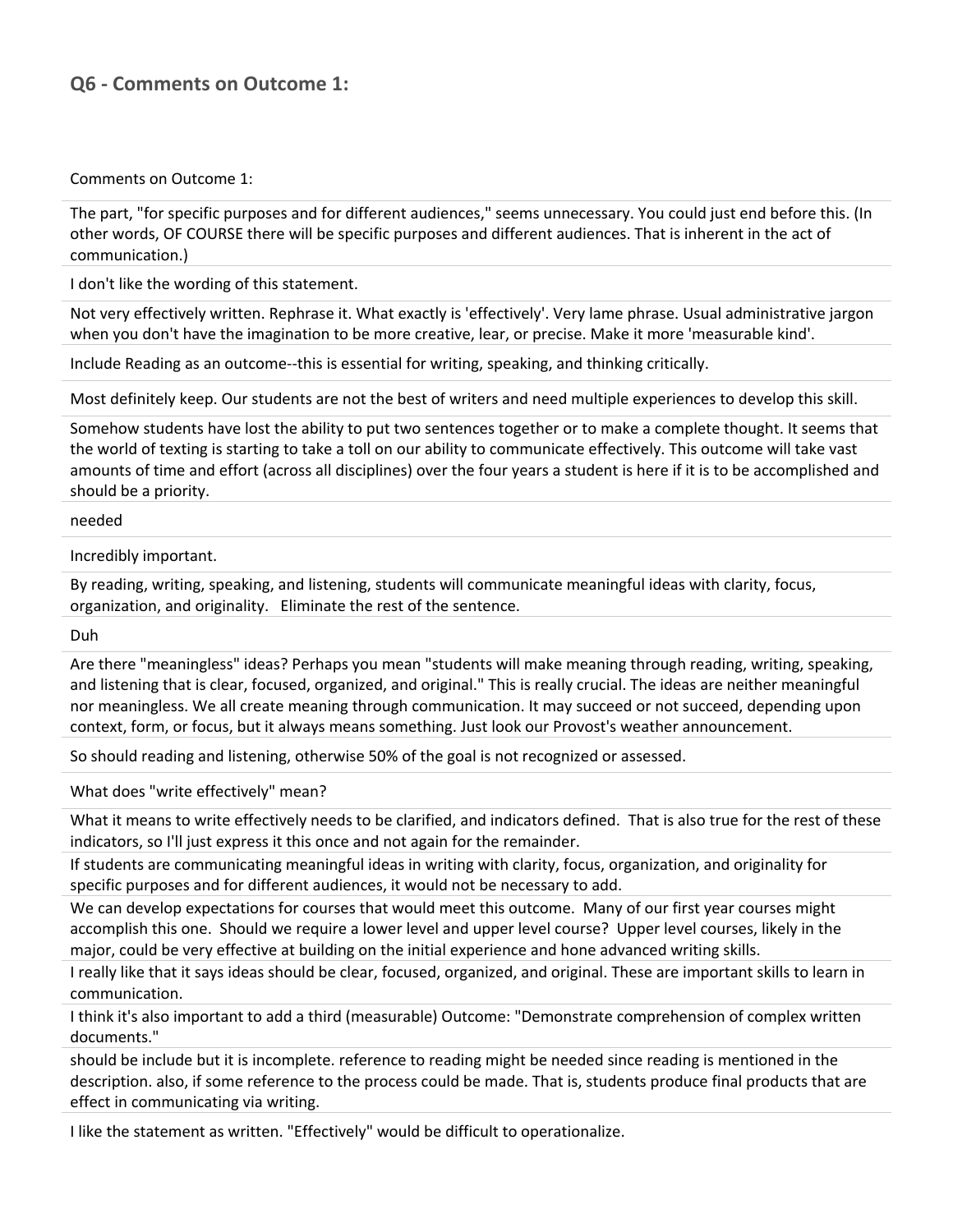What is effective writing? What skills should students have in order to be a good writer across a variety of genres and purposes?

This statement is kind of clunky--the word "organization" doesn't quite fit where its currently placed.

We should be tying writing directly to critical thinking skills

Included, but I think "effectively" is very vague

Classes can't be too large with this outcome.

Proposed addition to the over-arching statement on Communication: "students will communicate AND INTERPRET meaningful ideas..."

I don't see the role of technology in communication represented here. Considering the incredible impact technology has had on communication in the world in recent years, it is a mistake to not address it in the general education learning outcomes.

Like it. Be sure to remove oxford comma in the lists as using it is against UNI brand standards.

The way that this is phrased makes it seem like communications is all about proficiency in reading, writing, speaking and listening. It is also about fully understanding an idea through reading and listening and being able to fully communicate ideas through speaking and writing.

A must have, no doubt. When it gets down to structure, I think courses outside of the traditional disciplines (English, Phil & Rel, etc.) should be able to satisfy this outcome. For instance, our General Chemistry I and II courses focus a LOT on effective writing about experimental results.

First, it's too vague to be useful, but focusing on communication methodology (especially in the context of "effectiveness" turns the communication goal into mechanical expertise (i.e. "able to use Microsoft Word to create documents.) Silly and and pedagogically dangerous.

Many cannot write or pass the Praxis because of it.

Writing effectively should definitely be included! I wish that there was a greater emphasis at the University on building writing skills in a progressive way throughout students' programs.

Reword "Communication" : By reading, writing, speaking, and listening, students will communicate meaningful ideas, for specific purposes and for different audiences, with clarity, focus, organization, and originality. How do we measure "effectively?"

The new program needs to teach students broad, foundational writing skills, and not just "writing for your major." If there needs to be a major-specific writing class, that should happen within the major and NOT in the general education program.

This question is unclear. I like the original language and do not want to amend it with either of the suggested additions.

How will students communicate by reading? How will students communicate by listening?

Why are reading and listening not identified as outcomes and therefore measured for this area?

Don't think it needs 'and for different audiences'

Effective writing is an important component of communication, but so is \*reading\* (both for immediate content, but also with an eye to arguments and assumptions).

Who would teach these competencies? Hopefully faculty in the discipline.

short but effective - can easily be expanded upon in a variety of classes

This is also what we do!

YES.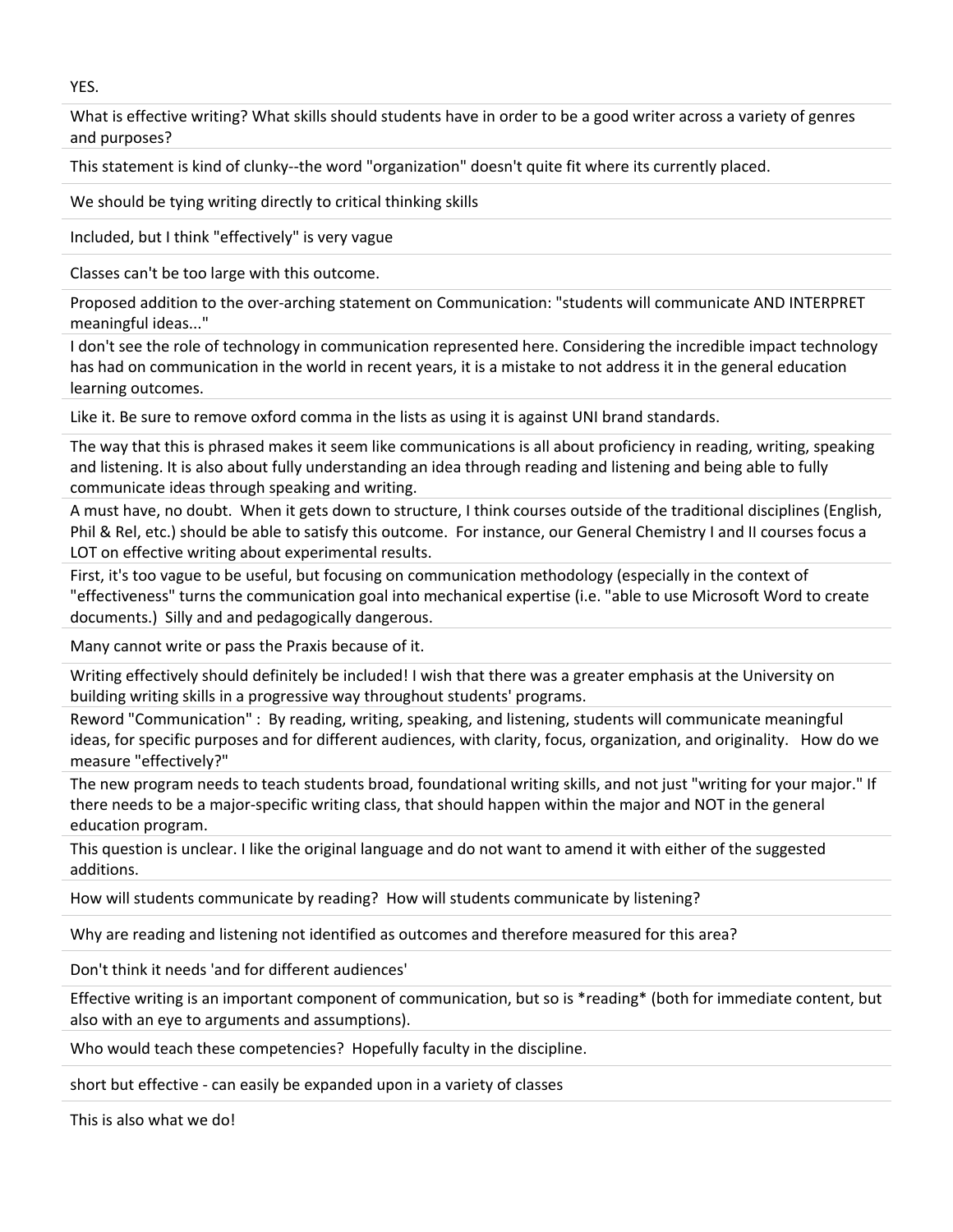# **Q7 - Outcome 2: Speak effectively.**



| # | Field                         | Minimum | Maximum           | Mean   | <b>Std Deviation</b> | Variance | Count |
|---|-------------------------------|---------|-------------------|--------|----------------------|----------|-------|
|   | Outcome 2: Speak effectively. | 1.00    | 3.00 <sub>1</sub> | ـ 28.⊥ | 0.66                 | 0.43     | 257   |

| #              | Answer                 | %      | Count |
|----------------|------------------------|--------|-------|
|                | Should be included     | 84.05% | 216   |
| $\overline{2}$ | Should not be included | 4.28%  | 11    |
| 3              | Don't Know/Not sure    | 11.67% | 30    |
|                | Total                  | 100%   | 257   |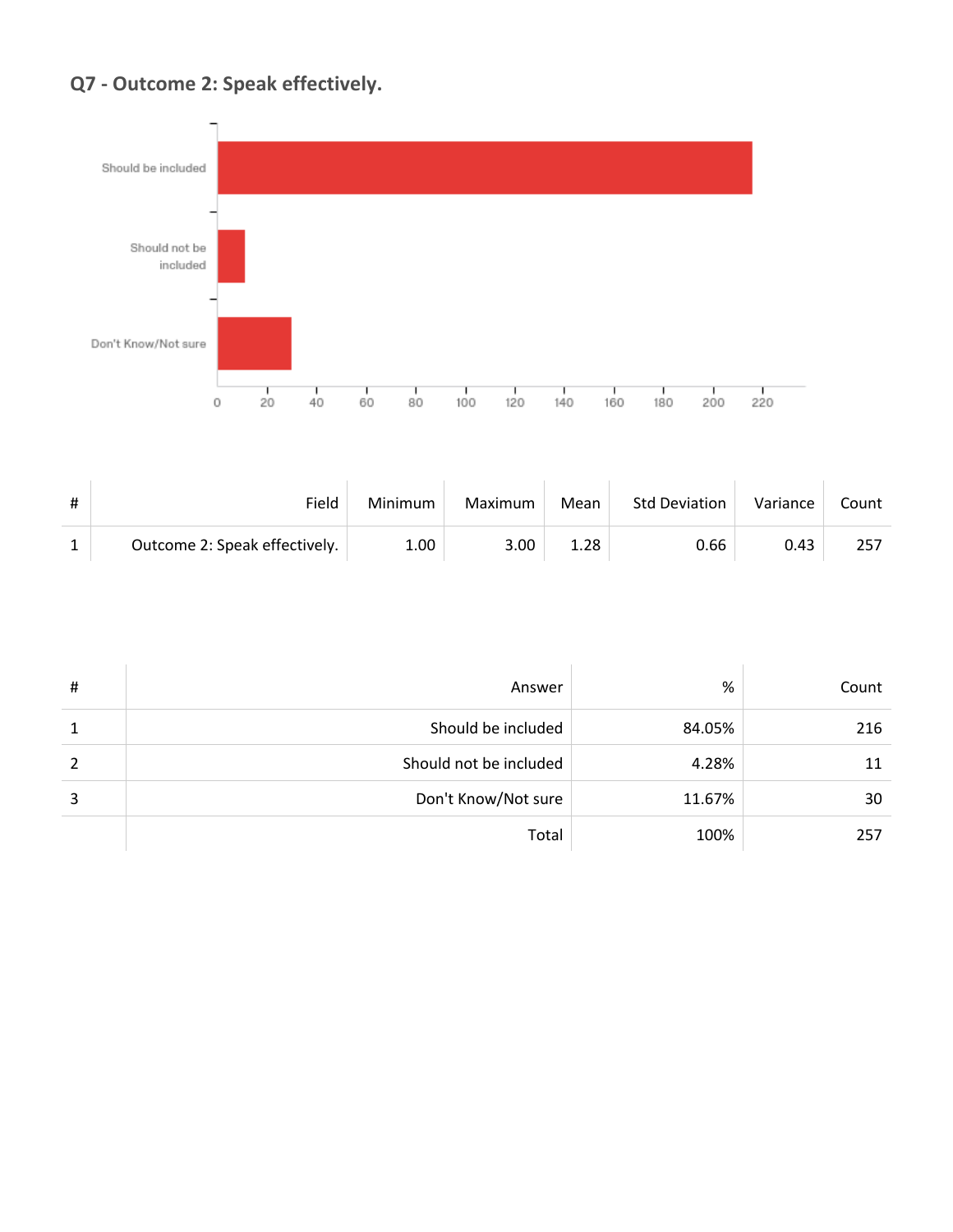### **Q8 - Comments on Outcome 2:**

Comments on Outcome 2:

I don't like the wording of this statement.

Allows for more classes to meet this outcome

Exactly the same comments as for Outcome 1.

This is an important skill, but in my opinion not as important as writing well

Students seem intimidated to talk to each other in person or by phone and will only communicate through texting. Again you are facing a outcome that will take vast amounts of time and effort (across all disciplines) over the four years a student is here if it is to be accomplished and should be a priority.

Anyone who can write the ideas will learn to speak them... so not sure if it needs to be stated... but I am OK with it included

Seems redundant.

Probably, but I feel that more to the point, professional electronic communications (email, text, conference call, zoom, Skype) are quickly becoming standard communication methods and current students don't seem well versed in these.

Speaking effectively is nice enough— but being able to write is hallmark of liberal arts/educated person. Writing above speaking ability.

Why single out speaking? And what do we mean by it? Is it just phonetic clarity? That is a very low and dangerous bar (see Duke's director of graduate programs on speaking Chinese). And what about writing, visual communication, or communication media? I would only support this if the others were included.

So should reading and listening, otherwise 50% of the goal is not recognized or assessed.

What does "speak effectively" mean?

These appear to be individual-level communication outcomes and, if so, are not enough. Increasingly, our students might communicate adequately one-on-one, but are ineffective at group-level interactions (which require completely independent skills AND knowledge. Group-level communication should be added to this, or I fear our students will be increasingly ill-prepared to navigate an organizational society.

If students are communicating meaningful ideas through speaking with clarity, focus, organization, and originality for specific purposes and for different audiences, it would not be necessary to add.

There may be courses or other out-of-class opportunities for this. What, exactly, are the expectations of the course and the students? For example, would preparing and delivering a research poster satisfy this outcome? Students would need to prepare and then effectively interact with passerby to explain their project. Or, is a formal course in public speaking the only way to satisfy this outcome effectively?

Isn't this the same as outcome 1? Speaking clearly, focused, organized, and originally? Otherwise, maybe effectively needs to be added to outcome 1.

I think it's also important to add a third (measurable) Outcome: "Demonstrate comprehension of complex written documents."

Speak effective means different things in different contexts

Not everyone is comfortable with public speaking. Will shy students be penalized, remediated, or even denied graduation?

the same issue here with adding listening to the goal of speaking effectively. As I look at the overall description of this goal, it doesn't make sense to speak of listening as being something you do with clarity, etc. perhaps create two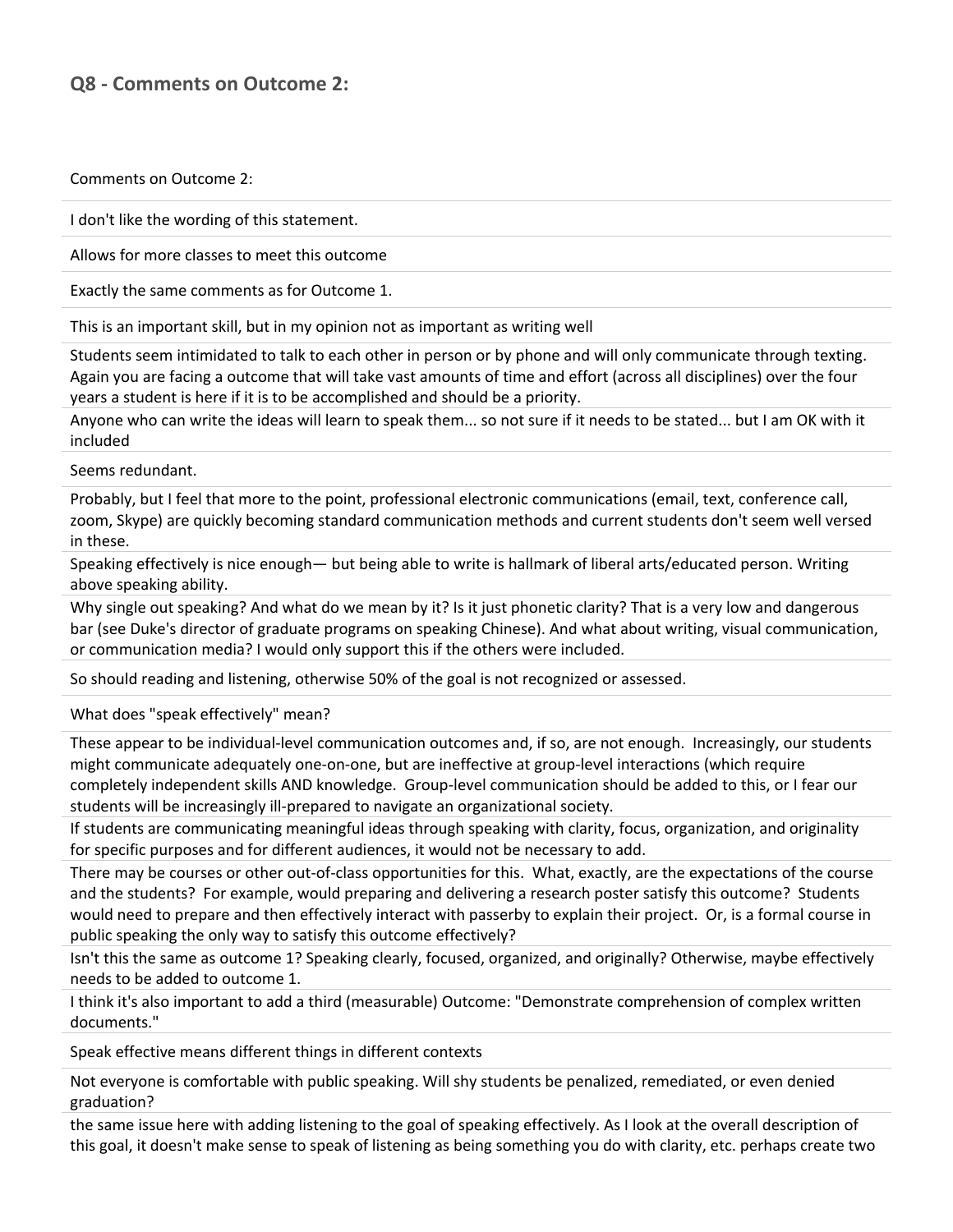sentences, one about convey words through speech and writing and one sentence of the reception of words (and ideas) by reading and listening.

I like the statement as written. "Effectively" would be difficult to operationalize.

YES.

What is effective speaking? What skills should students have in order to be a good public speaker?

What does it mean to "speak effectively"? I mean, on one level, a person could say Donald Trump speaks "effectively" if all it means is to pronounce (most) words correctly. That's not the standard we're going for here, is it?

"Speak" is a weird verb here... does it simply mean verbal communication? Does speaking just mean to actually speak clearly? That seems really narrow and somewhat dismissive. Other forms of communication should also be included as outcomes.

Included, but again, vague

Only if class sizes are sufficiently small.

I see writing and speaking, but where did the skills of listening and reading go when outcomes were created for this area?

While brevity is generally good, I believe these two outcomes overdo it. And the two outcomes do not represent the full breadth of what's addressed in the umbrella statement for communication.

Same as comment on Outcome 1

Another must have. This is another one where it's possible there are courses outside of the traditional Oral Comm that could satisfy this outcome.

Same problem as above. How would you even come up with different effectiveness measures, expect by focusing on delivery mechanisms? Such a trivial educational goal isn't worth our time.

Key outcome!!!

ummm so no outcome on listening? then why include? Is listening/can listening be measured by "showing empathy"/repeating back/paraphrasing?

I think this is an important professional skill, and will also help build students' confidence.

How do we measure "effectively?"

Good. I hope we are teaching them to listen, too. I hope the new gen ed develops some general speaking sills for all of our students that can then be developed more specifically within their majors.

This question is unclear. I like the original language and do not want to amend it with either of the suggested additions.

Why are reading and listening not identified as outcomes and therefore measured for this area?

I think speaking effectively ranges for all people and cultures. Maybe, be able to orally communicate across different people and cultures or something like that. This would not be good for our Deaf students though so it might need some work.

shoujld be an integral objective of all courses

Effective speaking is an important component of communication, but so is \*reading\* (both for immediate content, but also with an eye to arguments and assumptions).

short but effective - can easily be expanded upon in a variety of classes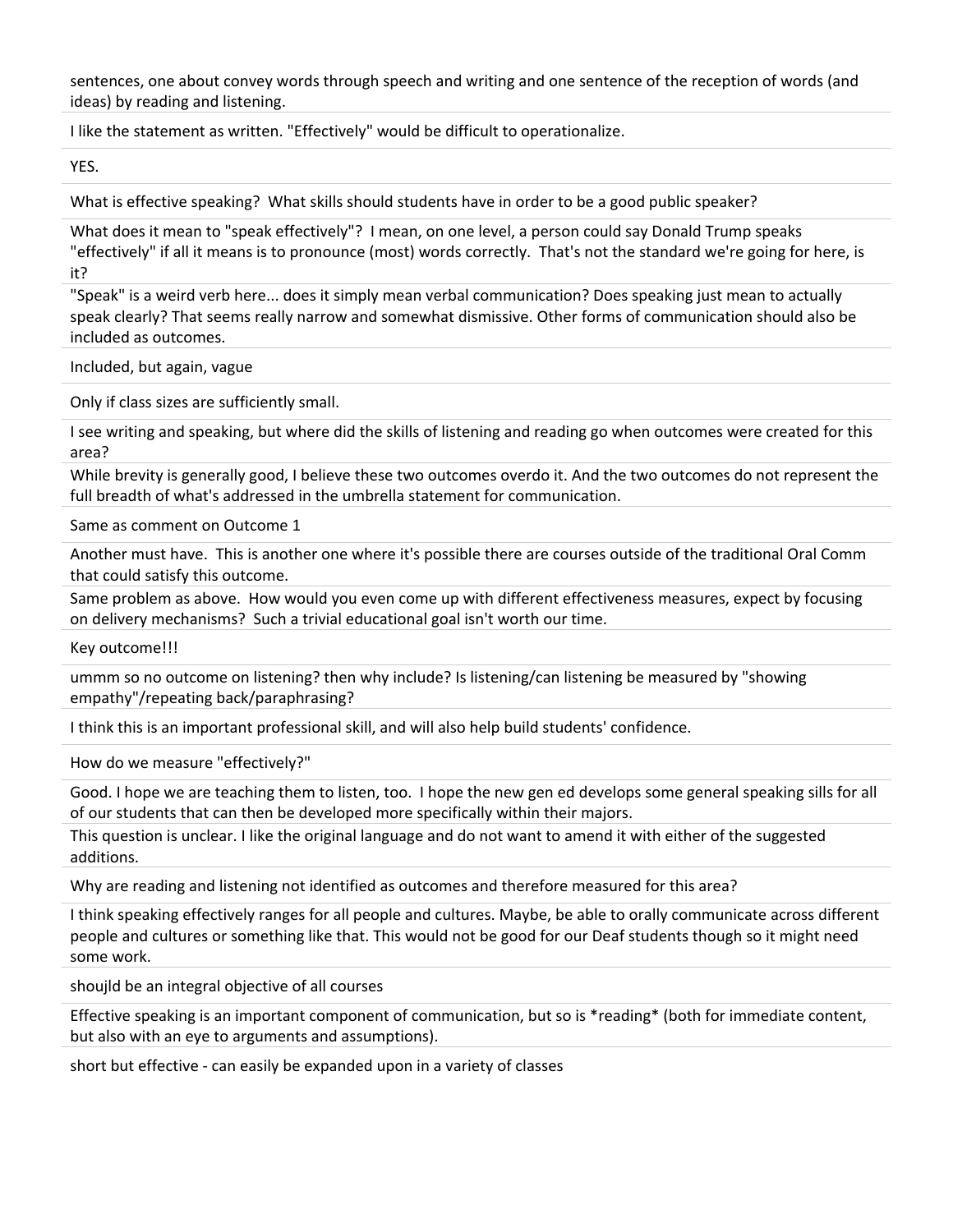



| # | Field                                                          | Minimum | Maximum | Mean | Std<br>Deviation | Variance | Count |
|---|----------------------------------------------------------------|---------|---------|------|------------------|----------|-------|
|   | Outcome 3: Recognize the significance of<br>human differences. | 1.00    | 3.00    | 1.39 |                  | 0.52     |       |

| # | Answer                 | %      | Count |
|---|------------------------|--------|-------|
| 1 | Should be included     | 74.71% | 192   |
| 2 | Should not be included | 11.28% | 29    |
| 3 | Don't Know/Not sure    | 14.01% | 36    |
|   | Total                  | 100%   | 257   |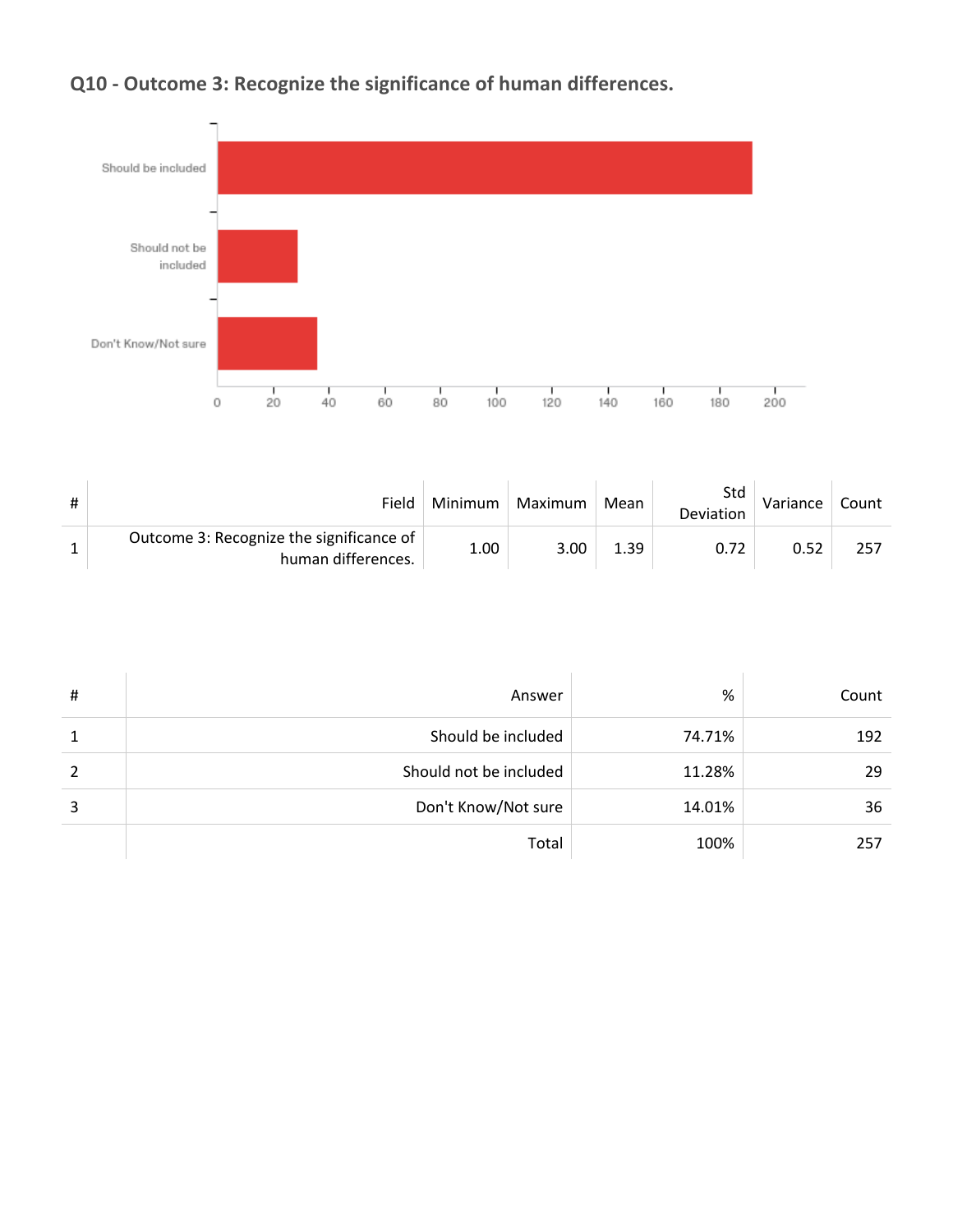# **Q11 - Comments on Outcome 3:**

#### Comments on Outcome 3:

So we can't say or celebrate diversity. Again aiming low and vague.

A bit vague.

I like this statement.

"Recognize" or "appreciate" or other verb? I would also appreciate more detail here about what we mean by "human differences".

This is a worrisome to me - how do we ensure that we do not move down a biological essentialism path? I think the wording may lead to that.

I like the goal, but not the outcome. Sounds like students will demonstrate ways to stereotype people, which I'm sure is not the intent. For example, David Reich from Harvard recently touched off a firestorm for suggesting genetic differences between races could be at the heart of different performances on intelligence tests. What human differences are we talking about here?

High priority.

Modify outcome 3 to put due emphasis on similarities as well Don't encourage exclusiveness, Teach humanity human experience with all complexity, differences as well as common things.Emphasise common things not differences. How will you measure what you have written?

Human health, well-being. and sustainability are missing.

If it only listed cultures I would include it

Should the focus be on differences or on commonalities?

There's more critical things students need to learn in the time they have here. Make the educational hours count for more than diversity. When they can't make a critical decision; they can't cross the street without a signal; they can't balance a checkbook or cope with any type of setback in their life; it seems there's a lot of other things we need to be teaching them to be successful in life.

Would go with 5 over 3. This one is fine, just worried about having too many.

What exactly does this mean?

I suggest rewording: Explore the nature of human difference. As it reads now, the word "significance" has an odd, negative connotation.

Seems similar to # 5. I think the wording of Outcome # 5 is better for including cultural and historical contexts.

Can human commonalities be included as well?

I feel like this is a good place to talk about bias, which is good for students to learn about.

Outcome #3 should be included, but to what extent? Currently, it seems like UNI has 18 required credits dedicated to this topic when you include LAC 2A, LAC 2B, LAC 5A, LAC 5B & LAC 5C. This is WAY too many credits dedicated to this topic.

differences and similarities? It seems divisive to think that only differences matter.

of human's multilayered/ intersectional identities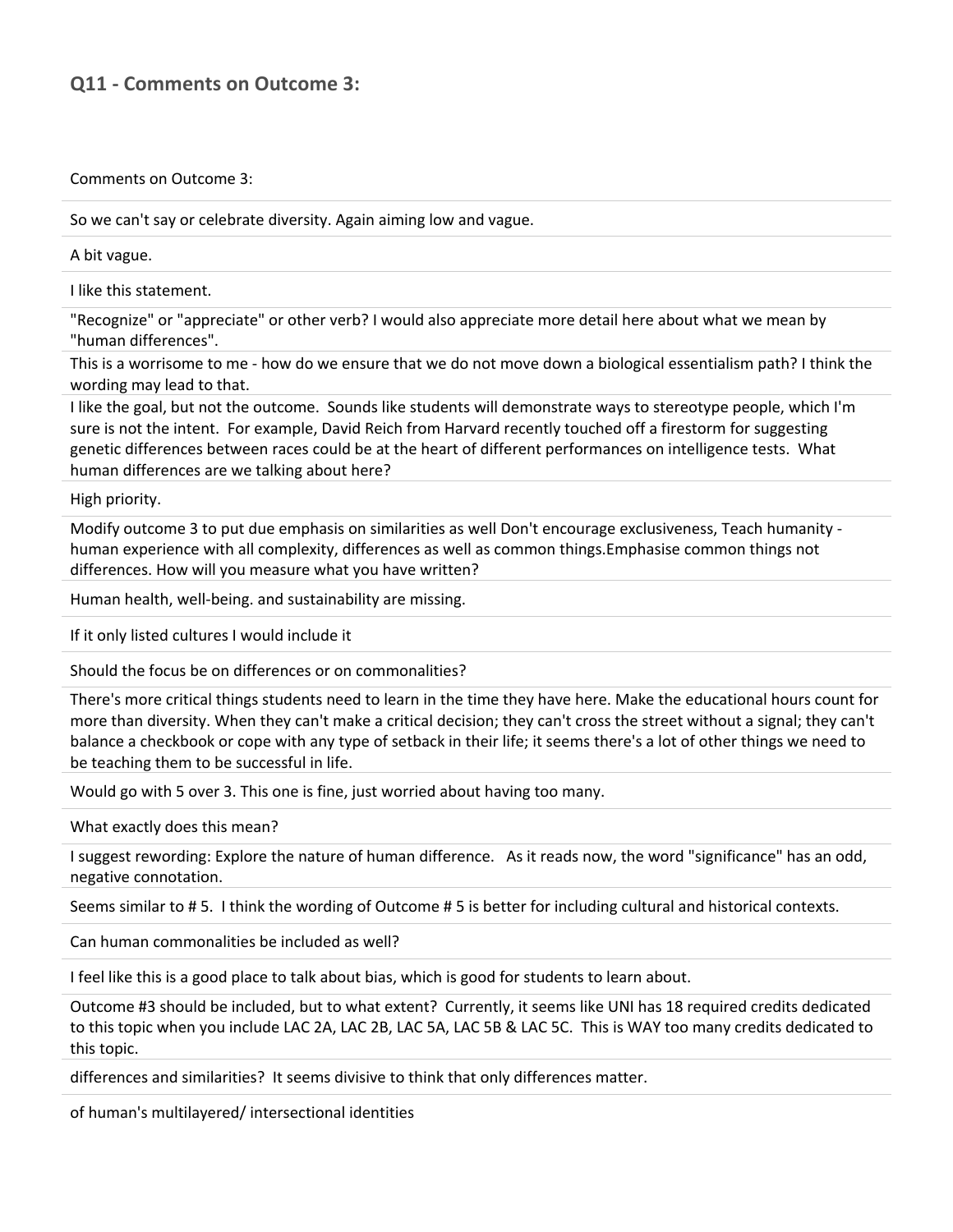Could be worded better. Differences, diversity, complexity all have different connotations and valences. And, recognize is a low bar. Why not appreciate? Value? Embrace? Also, this can reduce differences to purely individual identities. Will you make sure systemic institutionalizations of difference will be studied?

I guess, though "the significance" seems overly vague. I am not sure what an assessment of this would even ask.

What does recognizing the significance of human differences look like? How does a student do this at a mastery level vs a novice level? What is significance? This seams like half an outcome. Recognize the significance of human differences in/for/that result in....? in the development of human identities, communities, and cultures??? Where is the "so what?"

Would change to significance of human differences and commonalities

Some of our current LAC courses would clearly accomplish this, but new courses could also be developed. There may also be other courses, not included in LAC, that would be effective for this outcome.

I'm fine with including an emphasis on human differences, but only if there is also an emphasis on cross-cultural similarities. A "diversity" outcome is important, but similarities are equally important.

Understanding human differences is surely crucial for understanding the human world, but so is recognizing the significance of \*what we share in common.\* I tend to think that this could be included in Outcome 3. A (perhaps too) "fancy" formulation might be this: "Recognize the significance of the dynamic interplay between human differences and human commonalities."

exploring is understanding nor valuing. Verbage needs to be stronger if the intent is diversity

The number of learning outcomes in the general education curriculum should be small, get rid of this one. A manageable, reasonable sized general education curriculum will not be achieved unless there is some serious pruning down of the list of learning outcomes.

I would prefer the word importance over significance but this is an okay phrasing as is. This is an important outcome especially considering the climate of the world we live in today.

could perhaps "and similarities" be added at the end?

I'm not sure what this means, exactly. People have different group identities, and they intersect differently for each person. I think this statement is about that information, but the statement doesn't include any of that, so it's difficult to know what information this statement is supposed to convey.

I appreciate the emphasis on human difference. As a professor in the humanities, I'm not sure I want to evaluate whether or not students properly recognize \*the significance\* of human difference. And, I"m not sure I want "recognition" to be what's being measured.

For outcomes, these are not very specific or measurable.

Not to get overly picky, but what does "significance" mean here?

I don't know what this means. It could mean almost anything.

It's an excellent idea, but I fear it may be hijacked for political purposes.

This is a costly learning experience (paying tuition for these classes) for students who already have these experiences other ways and also may not need to work with social issues within their future roles.

"as well as recognize the significance of commonalities amongst human beings."

This is not relevant to giving a student the requisite career knowledge and skills. Leave the social engineering to the politicians.

I think the statement in the human world should also include "ideas" or "perspectives". I see this is an area below, but the human world does in fact include a range of diverse ideas worth considering as well.

And the significance of human commonalities.

This outcome, or somewhere in the plan, should include the Global perspective.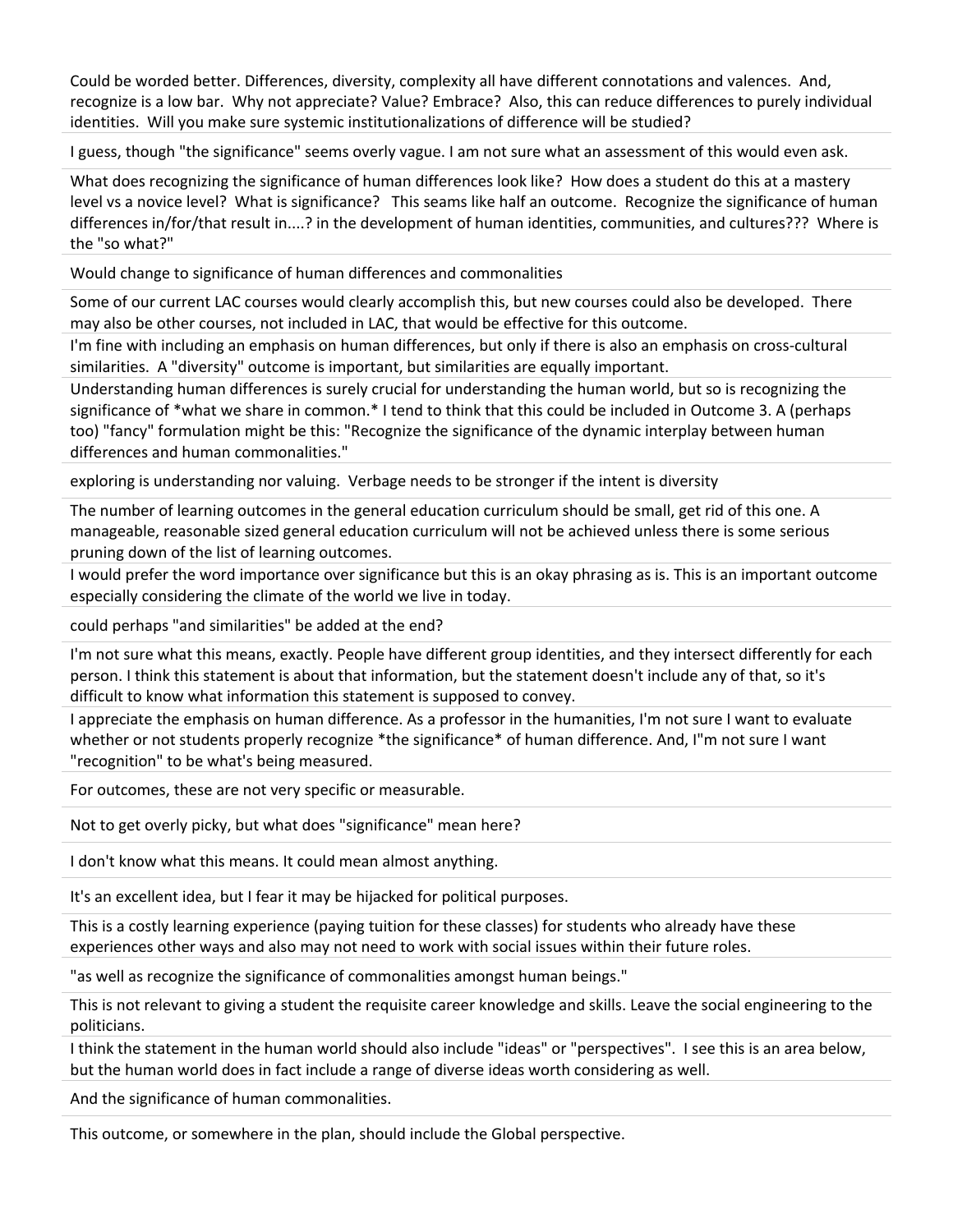Sounds exclusive. Should it be inclusive?

I am not sure what this means. Each of us is different from all others. Is there significance to that? Is that something that can be taught, assessed? Quite honestly, this could be taken as a racist-sounding outcome.

Too vague and trivial to guide meaningful education.

What does "significance: here mean? Clearer word choice? Acknowledge how different experiences shapes individual existential perspective/worldview?

I wouldn't necessarily say this should be included in every Gen Ed course, but it does seem to be an important element of Gen Ed as a whole.

Is this our diversity requirement? We should probably have one.

This question is unclear. I like the original language and do not want to amend it with either of the suggested additions.

what does this mean? Context? What differences? Difference between cultures? Between individuals? between humans and non-humans?

This could be part of Outcomes 4 and 5, see below.

This category seems to include everything; unfortunately statements that include everything tell us nothing.

Title should be "The Human World and its Representations" (through film, literature, arts, media,...). Change wording of outcome 3; For example: Understand, critically examine, and articulate key similarities and differences between their own cultural practices and perspectives and those of other cultures.

Human differences are certainly important dimensions of the human world, but so are human \*commonalities\*. Perhaps something like this would be better: "Recognize the significance of what human beings have in common and [of] how they differ."

Outcome needs greater clarity

maybe include similarities, instead of focusing on differences

"recognize" seems pretty weak

This is part of our diversity plan.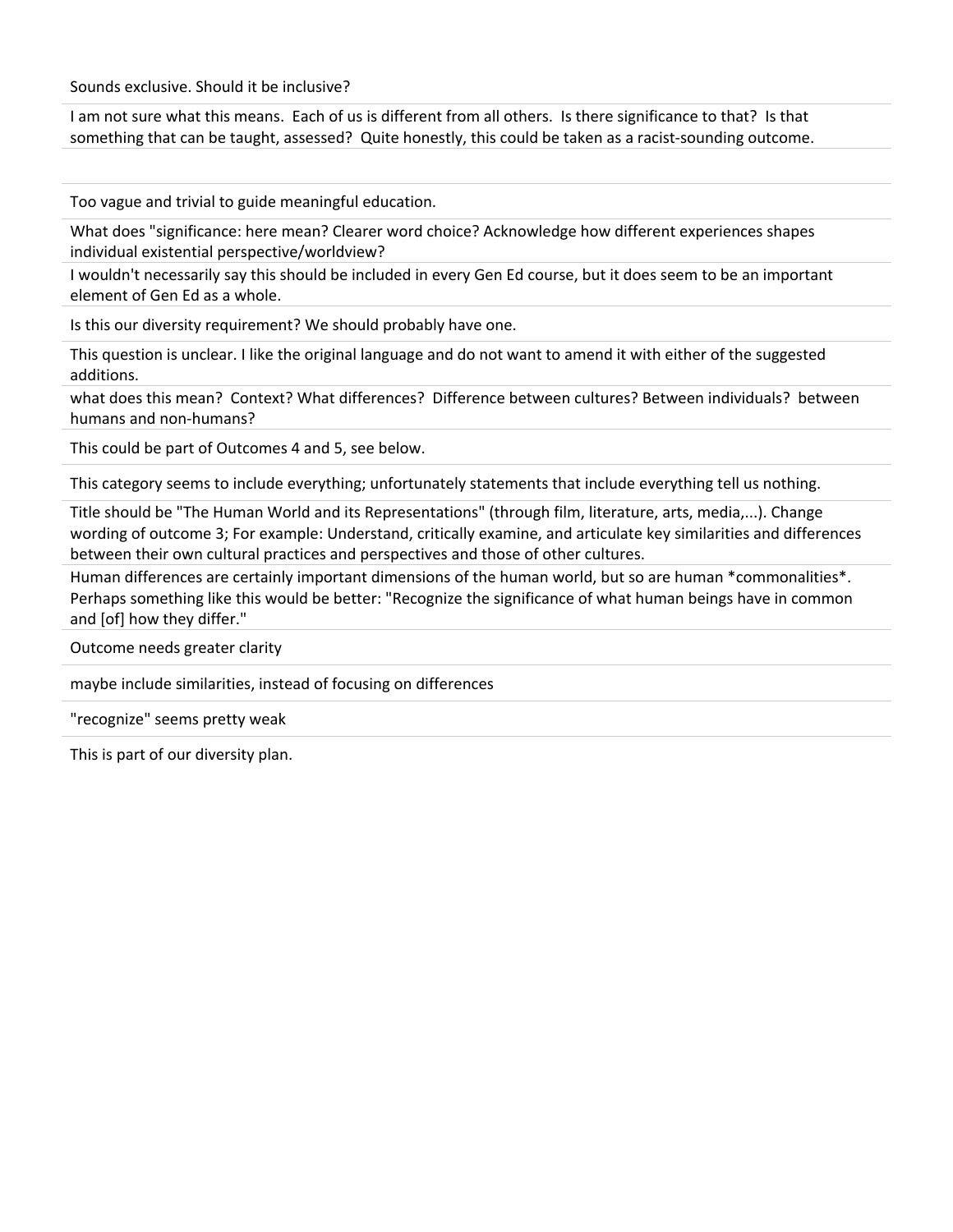

**Q12 - Outcome 4: Demonstrate an ability to work with others in inclusive settings.**

| Field                                                                           | Minimum | Maximum | Mean | Std<br>Deviation | Variance | Count |
|---------------------------------------------------------------------------------|---------|---------|------|------------------|----------|-------|
| Outcome 4: Demonstrate an ability to work<br>with others in inclusive settings. | 1.00    | 3.00    | 1.49 | 0.77             | 0.59     | 254   |

| # | Answer                 | %      | Count |
|---|------------------------|--------|-------|
| 1 | Should be included     | 67.72% | 172   |
| 2 | Should not be included | 15.35% | 39    |
| 3 | Don't Know/Not sure    | 16.93% | 43    |
|   | Total                  | 100%   | 254   |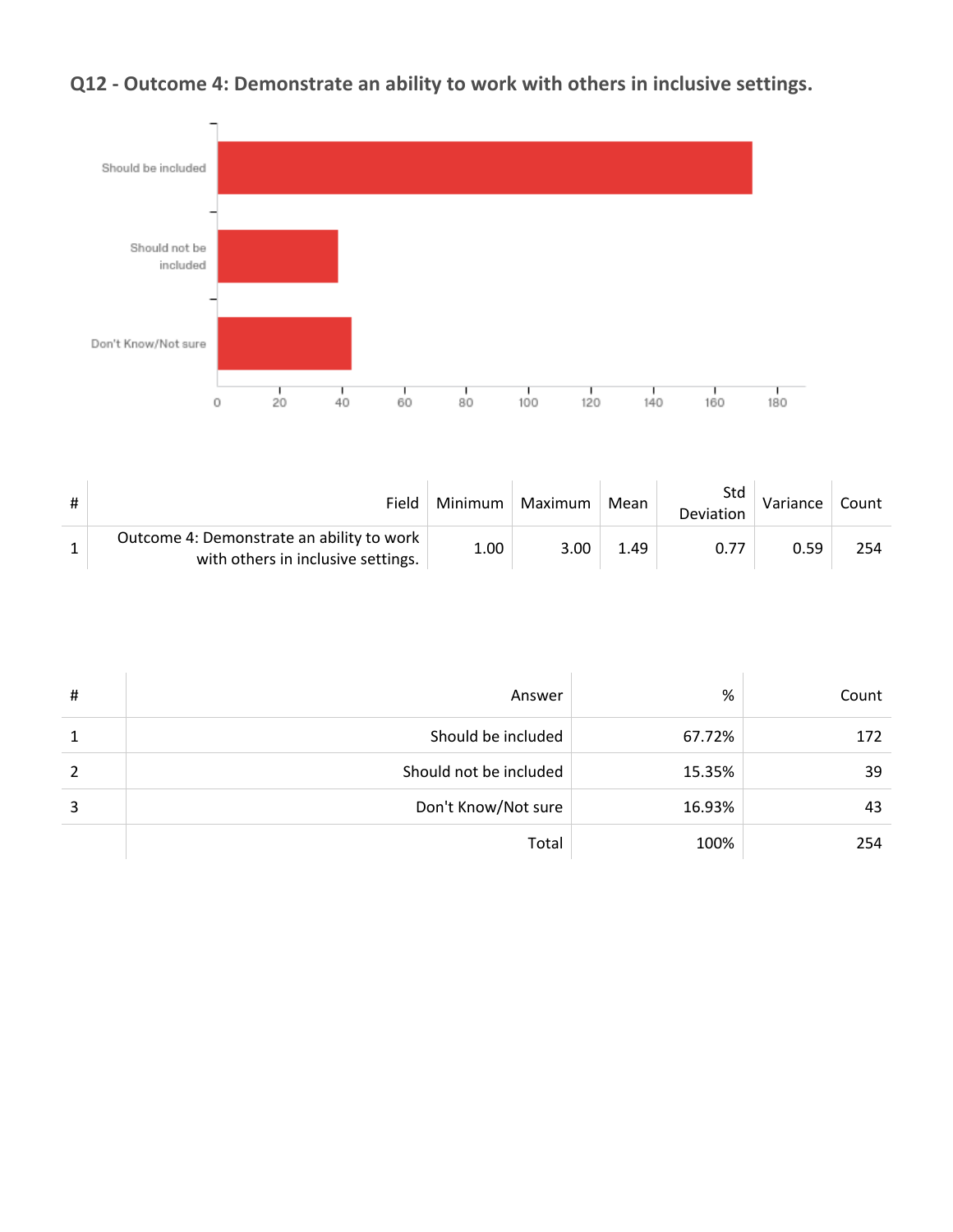# **Q13 - Comments on Outcome 4:**

#### Comments on Outcome 4:

#### My favorite so far

I am not opposed to the purpose of this category but it is extremely vague and as written I am concerned about how this could be taught and graded. It should be rewritten.

To whom do we demonstrate the ability? And, more importantly, what exactly do we mean by inclusive settings, and can we provide inclusive settings to enable this to happen? (That is, do we need diverse groups to make this happen? That would be great, but it also means we need to be way more diverse in our student population!)

"Inclusive" is a very vague term. Inclusive of what? Not excluding what? I get "work with others" but not the rest of this.

How will the team measure this statement?

would be very difficult to measure

this would be hard to measure -- and one could argue that Iowa, in general, is not a diverse or inclusive enough population to give adequate number of opportunities to measure this or make it truly meaningful.

Easy to demonstrate in many settings.

though the word 'inclusive' is charged and tired, and will sound dated in a short time i predict...could simply say "a variety of settings"

Delete it unless you can measure it in a meaningful way.

this belongs under communication

These are important, but I'm not sure if a class on this topic is the way to go. For one reason, it would be misinterpreted by those on the far right and used as a reason to defund UNI even further.

How will you have them demonstrate this/show this/or have them practice this??? It's a nice goal - but it seems a hard one to actually put as an outcome.

Not sure if all audiences will understand this -- if you're talking about diversity or multicultural issues you need to be more specific.

I am not clear on what this means.....inclusive settings? Too broad? Does this mean setting that include all?

Essential.... not sure inclusive setting means... we need to work with others in all settings.

Nearly everything the world is done in teams now. Students need to know how to work effectively in teams.

Interestingly, this can run counter to inclusivity. There are learning disabilities and emotional problems that make it difficult for some students to work in groups. I recall a student who needed accommodations because he so frequently became a lightening rod in class. He seemed to be on the autism spectrum. The university offered online coursework and alternate assignments.

Depends on how one is thinking about what an inclusive setting is and if we feel confident that there are enough such settings in our courses to make it possible to actually demonstrate this

This is by far the clearest statement I have read so far.

Inclusive? Are we interested in education or simply appearing to be up on current jargon?

Students could demonstrate this at novice through expert levels as they transition from freshman to senior and student to student leader.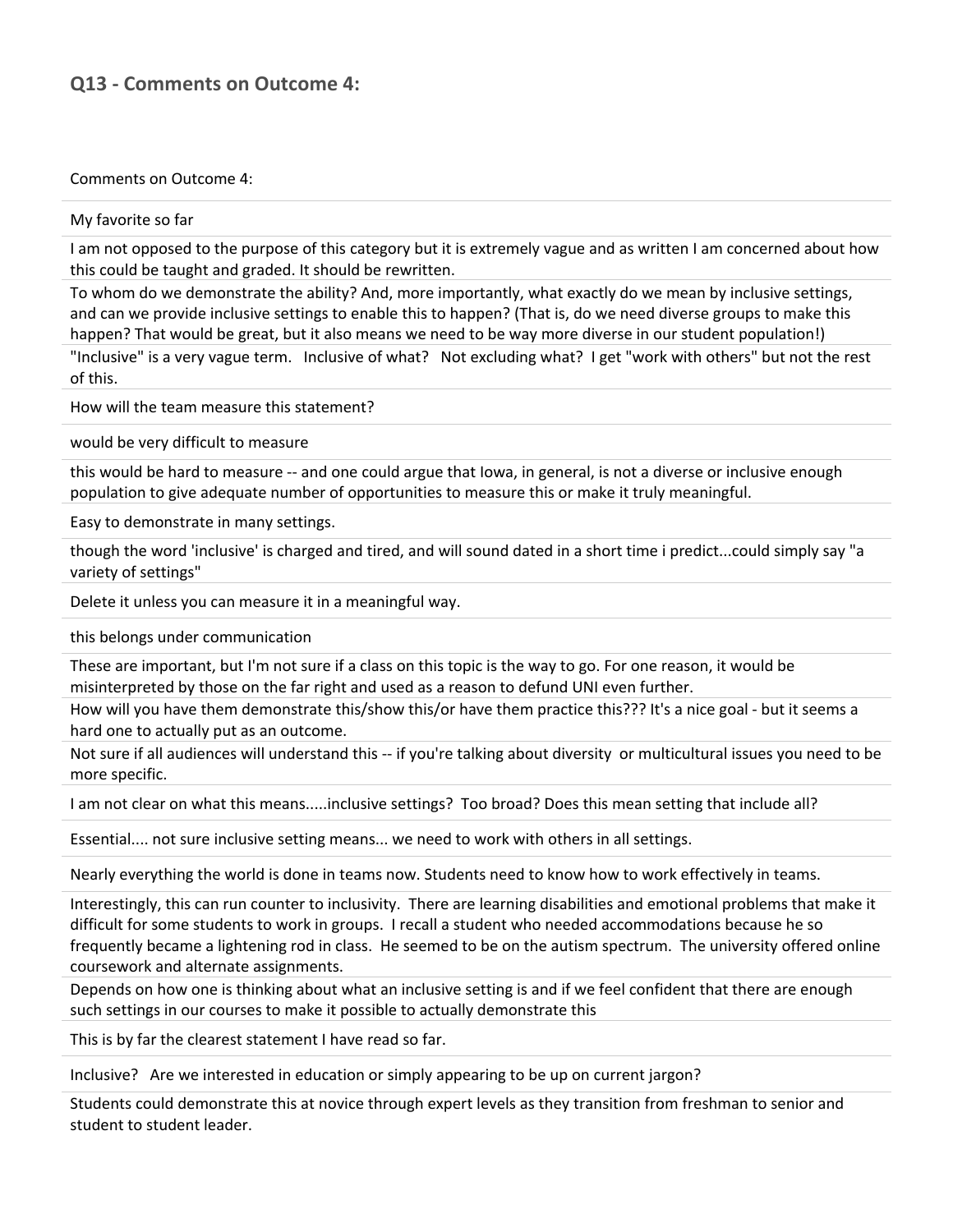Hard to know how this would be demonstrated in the Cedar Valley

I'm not sure how this outcome will be assessed or what amount of interaction would be required for a course to meet this outcome. It seems vague, but is clearly a value we hold. Indeed, our majors are expected to develop this skill and teams are incorporated into many courses.

I'm not clear on what Outcome 4 means.

This is needed, but I wonder how you can measure this - will it need to be a performance based assessment? That could be tricky in various courses/majors.

If "The Human World" involves exploration, I take this largely to encompass understanding. Teamwork in inclusive settings is a laudable goal, but I don't see how it fits within the overall learning area of the human world.

Verbage needs to be stronger if the intent is diversity

This will be incredibly onerous to assess in a meaningful way. What on earth does "inclusive settings" mean? - using ill-defined and hard to define wording in the learning outcomes will make it very difficult to decide what course structure will meet the learning outcome requirements.

Should not be a core outcome.

I feel like there are too many connotations for the word inclusive - perhaps a different word?

How, exactly, would this be assessed (since assessment is an obsession these days)? How will students be remediated or punished for not demonstrating this?

I would prefer the wording. Demonstrate an ability to work with others and create an inclusive setting, but I think as it stands is okay

the wording sounds like children are being taught, like "use your words, kids." Perhaps wording like this could be used: understand sources of conflict in settings where cooperation is essential.

I would like our students to have this ability, but do not think this is the role of the core courses.

I support students developing this ability. I'm not sure we should be asking professors in the core curriculum to be evaluating this in their classes. AND, technically speaking, nothing about this outcome reflects an exploration of a range of human identities. Students can be learning the range of human identities, etc. without working with others in an inclusive setting. And working with others in an inclusive setting doesn't necessarily mean that student are exploring the \*range\* of identities, etc.

I struggle to see how this one would be measured.

For outcomes, these are not very specific or measurable.

Choosing "should not be included" only because I'm not sure why it's included in this category in particular. Don't students also do this when they're working in a chemistry lab or in a music ensemble?

how do you evaluate this objectively?

In practice, I'm not sure this is something undergraduate students can truly achieve. This is a professional-level skill.

I think it is good to learn the ability to work with others, but putting the 'inclusive' in this makes it sound more like social justice which I do not believe the university should try to indoctrinate into our students from a singular perspective (which it currently does).

Take this a step further to say students should create inclusive settings and respect / develop empathy toward diverse populations, and not just work within inclusive settings.

This is not relevant to giving a student the requisite career knowledge and skills. Leave the social engineering to the politicians.

If this is included, how is it assessed? Is this a whole class, or an aspect of multiple classes?

I think the goal is worthy. I have NO idea how to measure our effectiveness at that.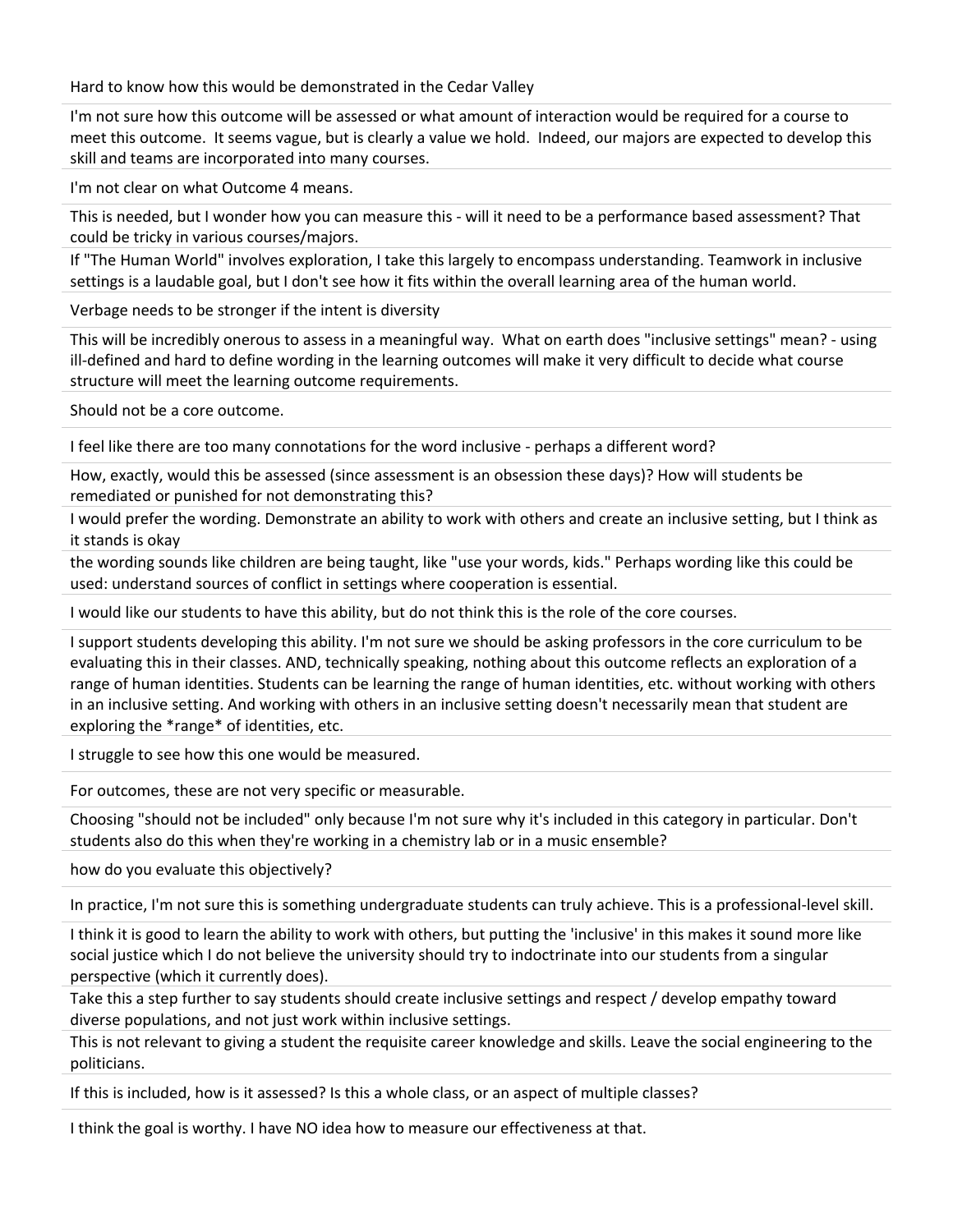"Demonstrate an ability to work inclusively with others in a variety of settings." The importance of inclusion is on individuals not necessarily the settings.

Not clear what work means, if you mean group work on projects, then it is fine.

This cannot be controlled and cannot be assessed. The concept is good, but in a class setting it will prove difficult to put into practice.

This feels like a communication- based outcome (group work).

This is so hard to do well and assess.

Develop a deeper understanding.

Delete "in inclusive settings". Demonstrate an ability to work with others. Period. The way it currently stands, what happens if the class that is supposed to satisfy this turns out not to be "inclusive" in the intended way? In the public schools, "inclusive" means something different than I suspect is meant here. If we're going to require some sort of "inclusive setting", that puts quite a burden on students who we think need to be "included". If the Outcome is just "Demonstrate an ability to work with others," then pretty much any course that includes significant group work can be used to meet this outcome. When "in inclusive settings" is added in, I am not at all sure what kind of courses might meet that outcome.

Why "inclusive" instead of "diverse"? Is there a different nuance with respect to this particular outcome?

It's probably a good idea to include this, but it seems both peripheral and a little bit political.

So the outcome is working with others? Does this dictate what assignments happen in the class?

What is an inclusive setting? Would identical triplets collaborating in the CME meet this outcome?

This question is unclear. I like the original language and do not want to amend it with either of the suggested additions.

lame. Also the goal itself is poorly conceived. "The Human world" is an old fashioned, problematic concept.

You can drop the "in inclusive settings"... not every situation requires a focus on inclusion. Good for education, HR, and Poli Sci... not really needed in a turf management degree.

It seems like outcome 3 falls under this outcome.

This statement seems appropriate for a field experience or internship. But I can't figure out where it leads academically. The problem with this kind of outcome driven field is that it seeks to impart a skill without stating how teaching that skill will be grounded in knowledge.

Maybe talk about creating inclusive settings. Not everyone will be able to work in an inclusive setting.

should be an integral part of all courses

do our classrooms constitute "inclusive settings"? language doesn't parallel the other outcomes so far - ditch the "demonstrate an ability" part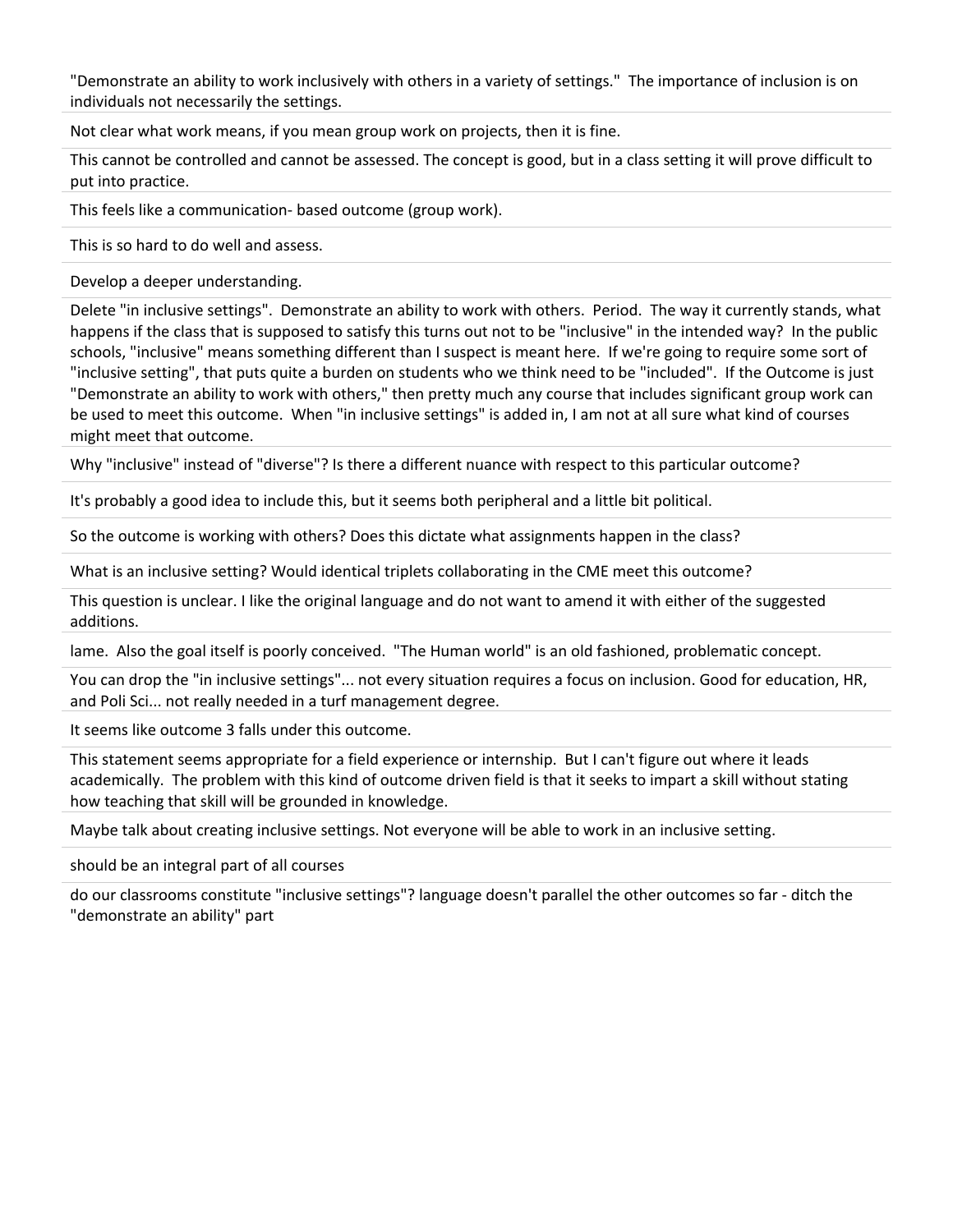**Q14 - Outcome 5: Analyze identities, structures, and institutions in a range of historical and cultural contexts.**



| # | Field                                                                                                             | Minimum | Maximum | Mean | Std<br>Deviation | Variance | Count |
|---|-------------------------------------------------------------------------------------------------------------------|---------|---------|------|------------------|----------|-------|
|   | Outcome 5: Analyze identities, structures, and<br>institutions in a range of historical and cultural<br>contexts. | 1.00    | 3.00    | 1.50 | 0.81             | 0.65     | 256   |

| # | Answer                 | %      | Count |
|---|------------------------|--------|-------|
|   | Should be included     | 69.53% | 178   |
|   | Should not be included | 10.55% | 27    |
| 3 | Don't Know/Not sure    | 19.92% | 51    |
|   | Total                  | 100%   | 256   |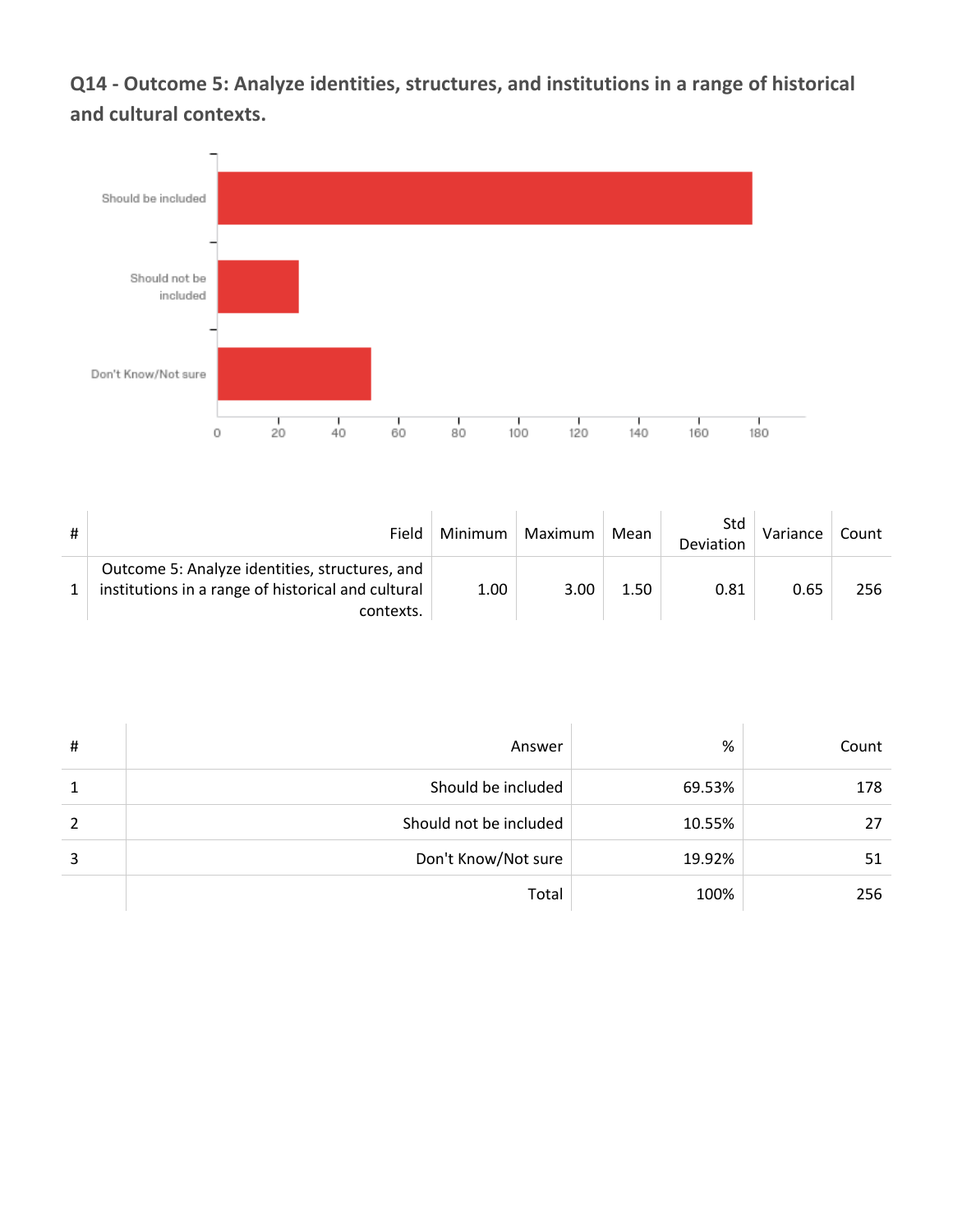# **Q15 - Comments on Outcome 5:**

Comments on Outcome 5:

Actually strategies and tactics to achieve 3 +4

Interesting

I really like this outcome.

The meaning of this statement is not clear to an outsider (or at least not to me).

Very vague. Too much emphasis on the 'past'.

relationship of humanity to the larger world and universe are missing.

??? For what purpose?

I am not sure what this means.

Essential

As with my previous comment, I feel as thought UNI currently has way too much of this built into its current LAC.

Students could demonstrate this. It would also be valuable to do this for various religions in a religions of the world LAC course and also for the American Education System in Teaching courses, or for stakeholders in conservation issues for environmental students, etc.

This will assure that students gain some knowledge of history and culture, regardless of their major.

Does this mean that all students have to take a history class? I like the idea, but I'm not sure how exactly this outcome is met.

This must be included. Until recently, the study of history was core to ALL general education curriculums, usually via a Western Civilizations or World Civilizations course sequence.

Crucially, I think this outcome should add "conceptions of the human condition," to read Analyze identities, structures, institutions, \*and conceptions of the human condition," in a range of historical and cultural contexts. Such conceptions are integral facets of the human world. The term "conceptions of the human condition," I think, importantly avoids problematic implications of such terms as "human nature," "what it means to be human," even "the humanities," etc., which have so often been used to define "us" as human and "them" as inhuman(e).

The number of learning outcomes in the general education curriculum should be small, get rid of this one. A manageable, reasonable sized general education curriculum will not be achieved unless there is some serious pruning down of the list of learning outcomes.

This is way too broad. Why is "identities" list in two outcomes? What is meant by "structures"? I really am not sure what this outcome is about-sorry.

I think either historical and cultural context should be removed - or the list should be added to, to cover better these contexts, like "...historical, geographical, and cultural contexts." No one wants to be left out.

What in the world does this mean?

not sure what 'identities' refers to. If it refers to human beings, it seems that is covered in outcome 3. perhaps reword the statement to something like this: examine a range of historical and cultural contexts to analyze the interactions between social forces and identities, structures and institutions.

I like the phrase "a range of historical and cultural contexts", but not the opening of the sentence.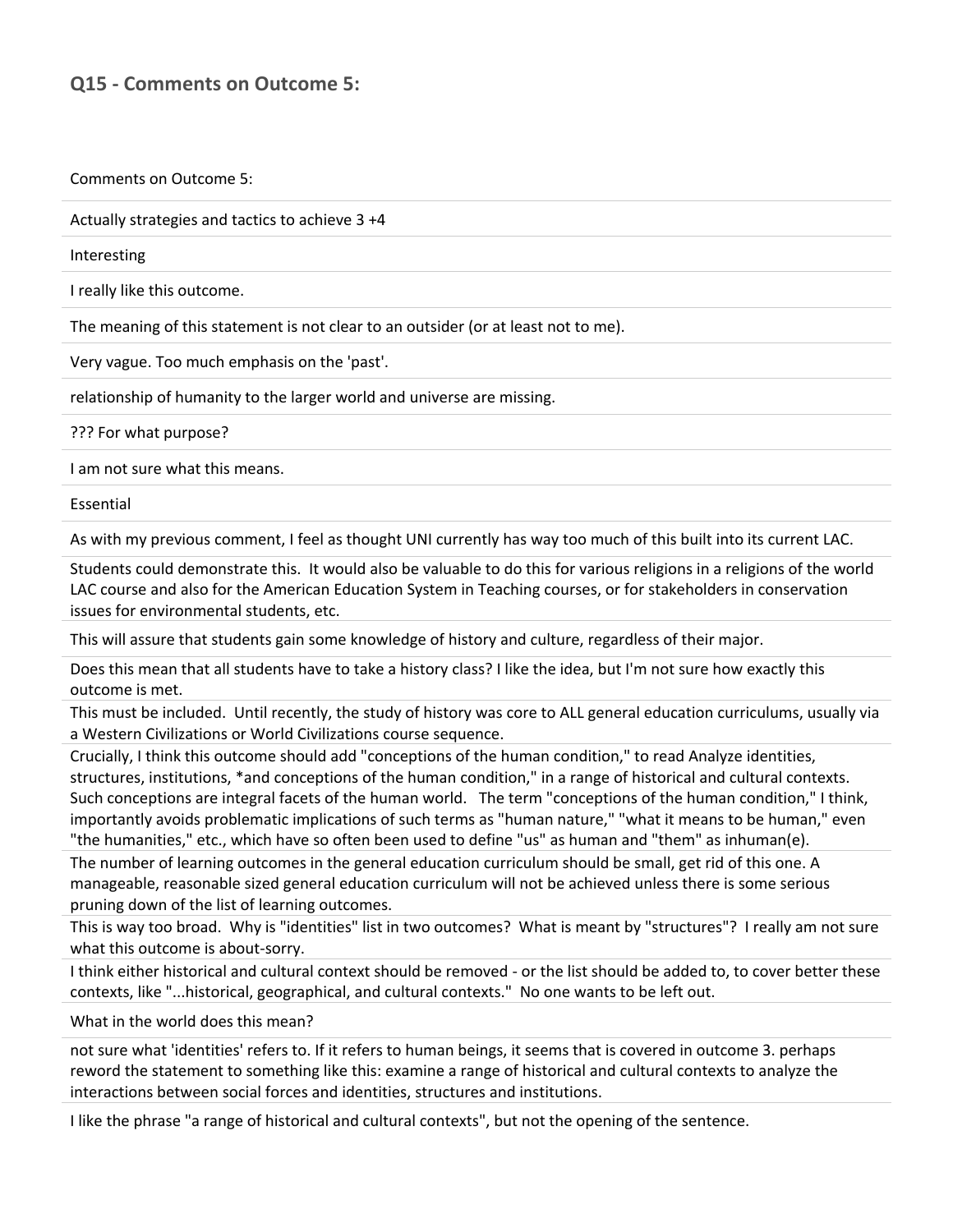YES. Analysis is key. I think "identify" and "describe" should be other outcomes in order to scaffold students to this learning goal. Students can't reach analysis before they are able to identify and describe.

This is the only one of the outcomes for this category that clearly belongs to the category

If this is talking about history types of classes, then yes, not sure if that is what is meant by this outcome.

Could we articulate the importance of historical empathy as well? "Analyze" seems like only part of the goal here... what about understand, synthesize, appreciate, etc?

This is not relevant to giving a student the requisite career knowledge and skills. Leave the social engineering to the politicians.

I'm not sure I know what this means exactly

I would say social structures and institutions

I really like the "cultural contexts" part. We need more of that.

This is the only outcome that I feel like I know what it means. I suppose this means that I am aware of our current courses that focus on this outcome. But certainly this is an important outcome, to understand human constructs (in the broadest sense) from a variety of perspectives.

I believe the contexts of Outcome 5 are too narrowly focused on history and culture, and should include five other essential contexts: "economical, environmental, political, social, and technological" contexts. These five, along with historical and cultural, make up a more inclusive list of contexts for analyzing identities, structures, and institutions in the Human World. Also, the term "identities" is misused at one or the other levels: Isn't it inappropriate to use the same term as a descriptor for both an Area and an Outcome?

This is fine as far as it goes, although the language seems drawn much more from the social sciences than from the humanities. What about ideas/philosophies? Some of these are relevant to the "Creativity" category below, of course, but it should find a place here, as well.

Not even sure what that includes

Not a clue what it's supposed to mean.

nice.

Same comment as for #4.

This should be split into 2 outcomes. Analyze identities, structures, and institutions in a range of historical contexts. and Analyze identities, structures, and institutions in a range of cultural contexts.

I feel you are equating identity with persons and that connection is not as strong as it would seem. Are there other constructs of gender, ethnicity, and personhood that identity is not representing?

There are better words than "analyze", which can come across privileging certain academic methodologies over others. How about, "Critically engage with...". This would also include aspects of Outcome 3. Consequently, Outcome 3 can be blended into 4 and 5.

Reads like written by committee. Is this outcome grounded in history, politics, sociology? To me, "identities" and "structures/institutions" are two different things, so I can't see folding them into the same category.

I am not sure what this would entail - but historical and cultural perspectives - from the study of history - yes, I think this is very important.

What is the purpose of having institutions in the outcome? Maybe foundations?

Identities, structures, and institutions are important dimensions of human cultures, but so are \*ideas\* (philosophical, religious, etc.): what it is to be human, what makes an action or someone's life good, etc. We could use the term "ideologies," but that has come to have a negative connotation, and also tends to downplay the fact that there are good reasons to criticize certain ideologies. For this reason, "ideas" or "conceptions" of humanity and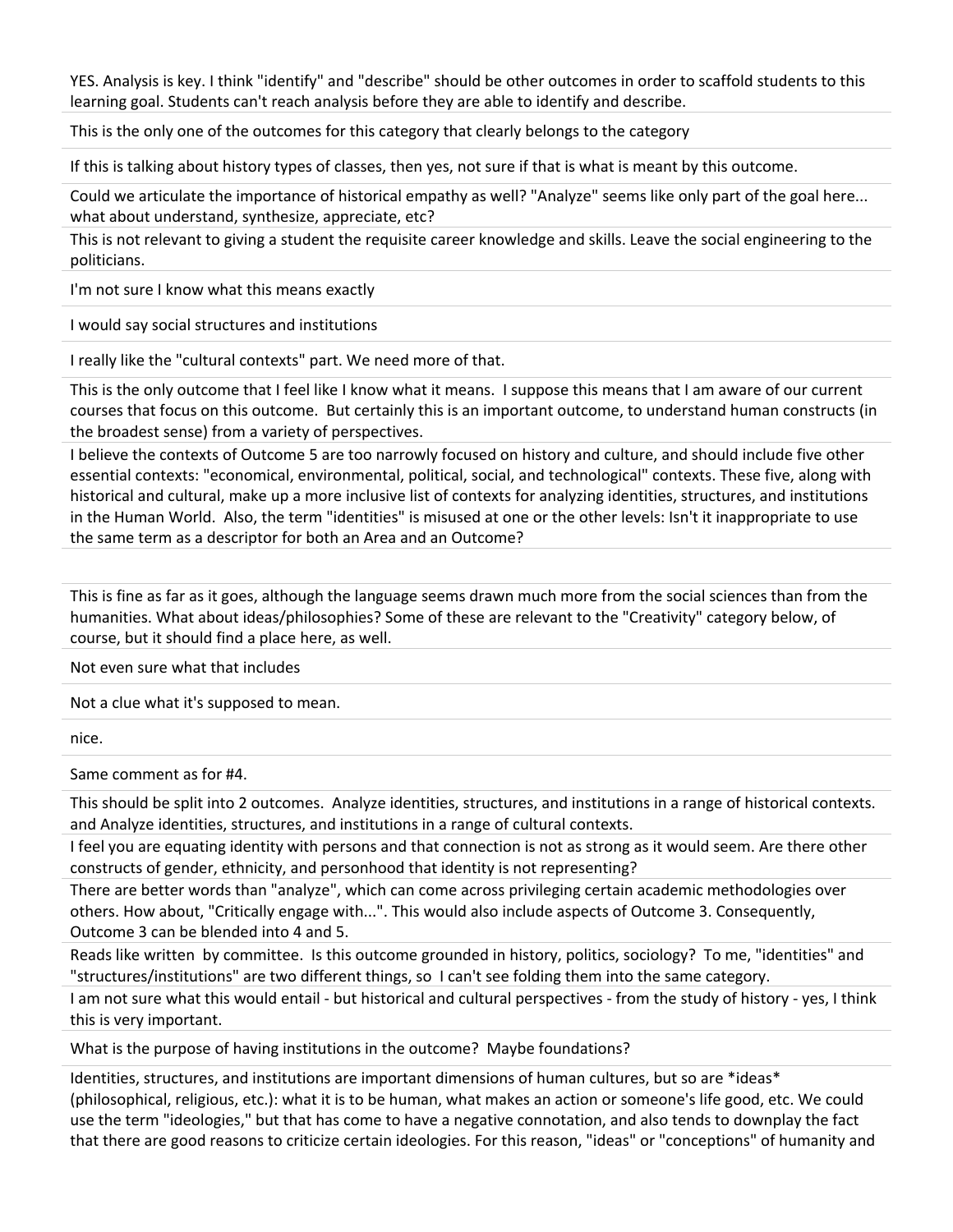the good life are probably the most appropriate terms to use here.

Tourism approach would be counter productive. This seems an essential area of education. Not sure we have thought this through sufficiently but I believe it should be included.

seems ok I guess - this is not really my area so I don't know if there is something better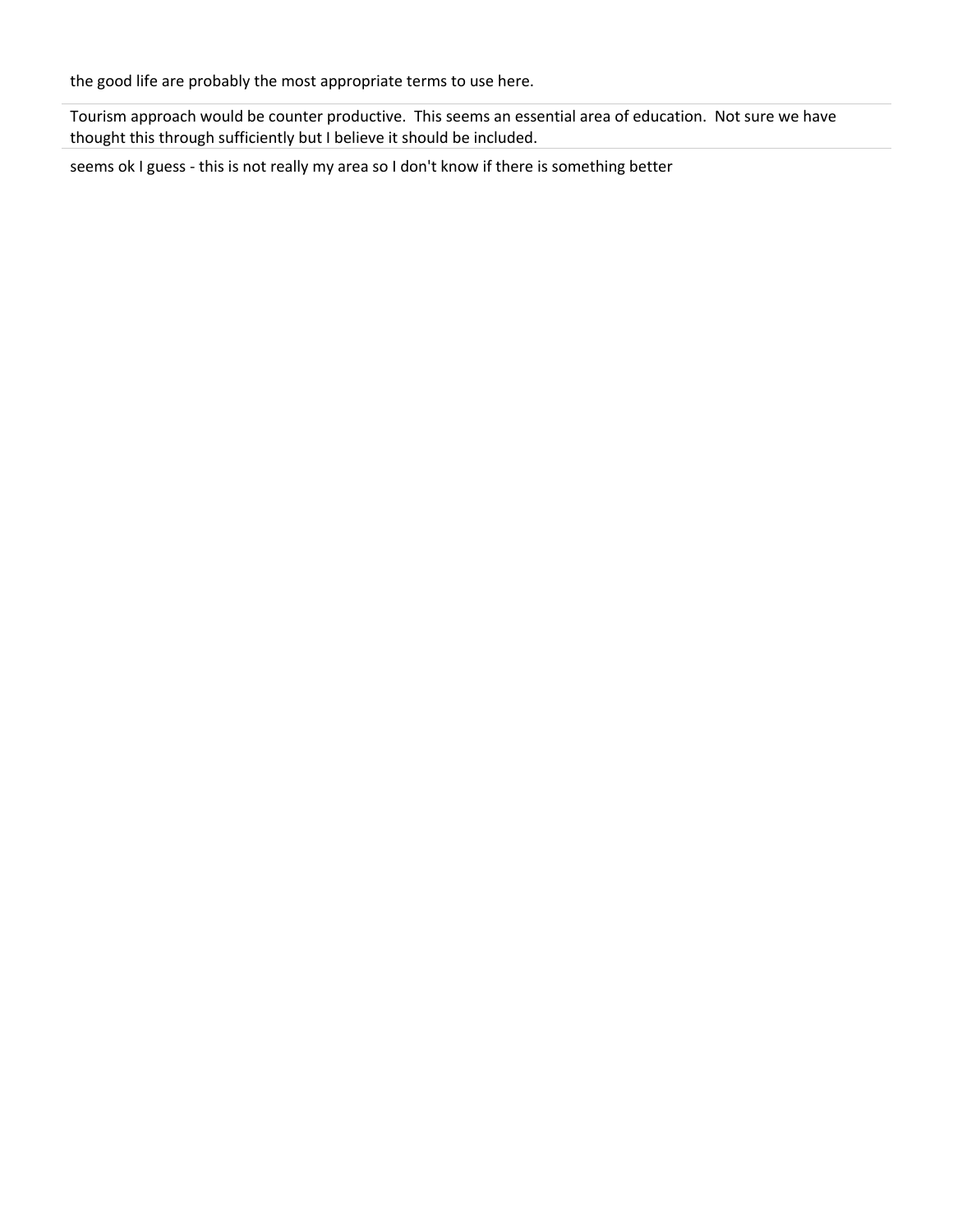**Q17 - Outcome 6: Engage in effective, meaningful critical inquiry to address complex topics.**



| Field                                                                                     | Minimum | Maximum           | Mean | Std<br>Deviation | Variance | Count |
|-------------------------------------------------------------------------------------------|---------|-------------------|------|------------------|----------|-------|
| Outcome 6: Engage in effective, meaningful<br>critical inquiry to address complex topics. | 1.00    | 3.00 <sub>1</sub> | 1.20 | 0.55             | 0.31     | 254   |

| # | Answer                 | %      | Count |
|---|------------------------|--------|-------|
|   | Should be included     | 87.80% | 223   |
|   | Should not be included | 4.72%  | 12    |
| 3 | Don't Know/Not sure    | 7.48%  | 19    |
|   | Total                  | 100%   | 254   |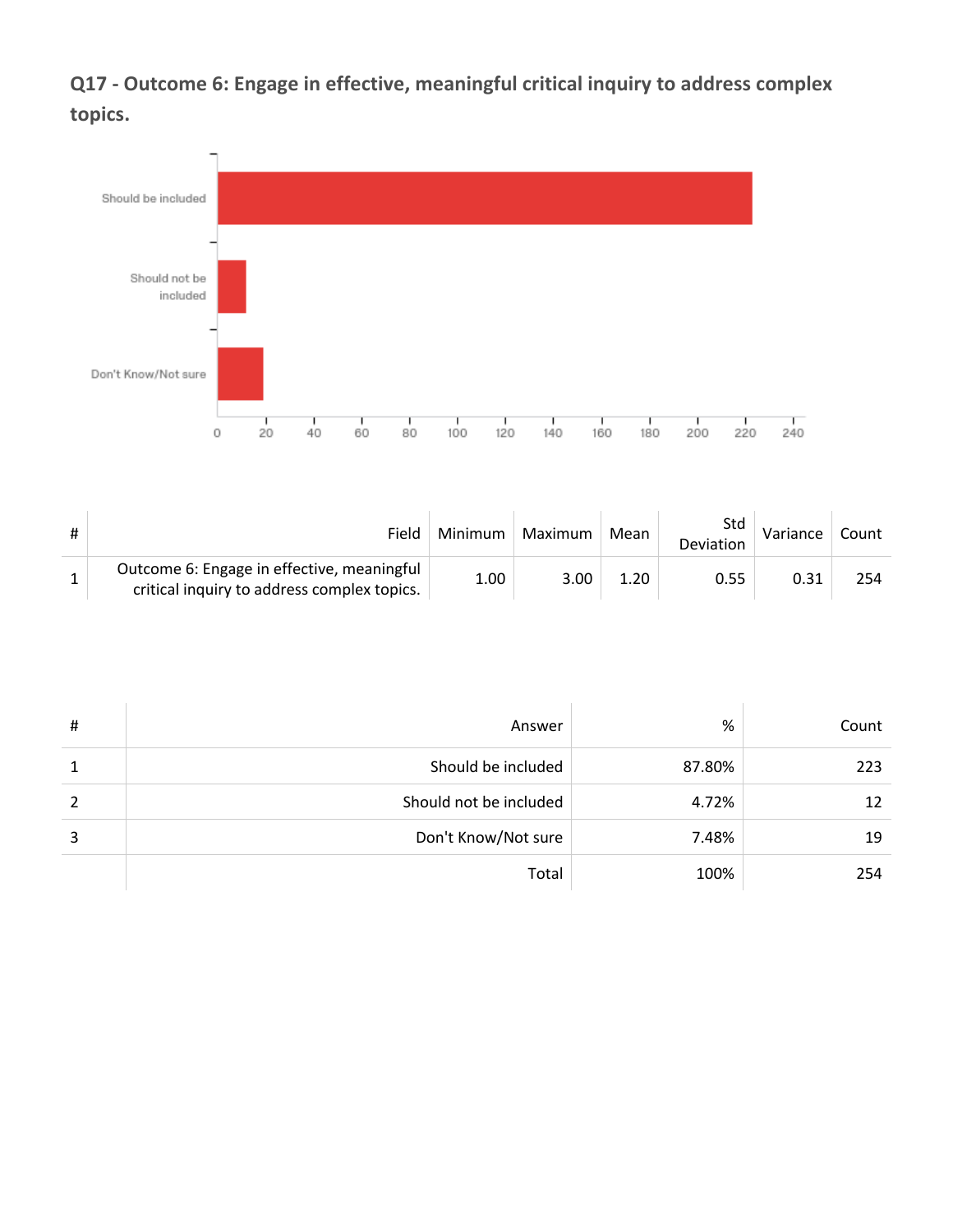# **Q18 - Comments on Outcome 6:**

#### Comments on Outcome 6:

#### New favorite.

Good description of critical thinking since most first year students in surveys do not know what it is.

This statement develops skills.

Unclear if information literacy is included here. I consider that a separate set of outcomes (per national guiding documents from professional associations), but don't see it explicitly included here or elsewhere in this list. A significant gap, in my opinion.

Although we want our student to think critically, this should be interwoven throughout all we do, not a separate entity of the LAC.

good for smaller class size sections

I think an easier thing to measure would be the second part of the goal: collection and analysis of evidence, before accepting or formulating an opinion or conclusion.

High priority

The idea is OK but the statement is not great.

YES - Please!!! This would be amazing and extremely beneficial - How will this happen in a 14week class? Week one is intro, week seven is midterm, week 14 is finals -so you have 11 weeks to accomplish this very important and massive feat. Can this be carried over a couple of classes in a students major? Or in required gen-ed classes and preferably as a freshman so they can use it through their four years?

#### essential

Defining how you assess critical thinking in General Education will be a challenge. Calling it critical inquiry doesn't change anything...

#### Too much

Research on confirmation bias indicates this is not enough. Instead, the ability to think as the other about the evidence is essential.

Let's stop using "meaningful" on the grounds that it is a tautology when put into outcome statements. Who decides meaning? The faculty. How do we measure "meaningful"? It's what we, the faculty, think it is. This is just sloppy reasoning and I don't think we should make outcomes based on that.

Good.

Critical Thinking is packed with a lot of expectations for this single outcome. Seems like there could be an exploration (what is already known), an evidence/analysis, and a developing conclusions outcome? How is "meaningful critical inquiry" assessed? What does it look like novice to expert?

This is the most important of all learning outcomes. However, doing this as an individual is different from doing the same thing in a group. In an organizational society, students must learn frameworks and strategies for elevating critical thinking both individually and collectively.

This could be highly overlapping with the scientific inquiry item below. Outcome 6 is also worded in a way that could be overly subjective in assessment.

Isn't this an expansion of outcome 5 if culture were added to it? It could easily say exploration and analysis of...

General comment on the description of the learning area "Critical Thinking": what's mentioned in the current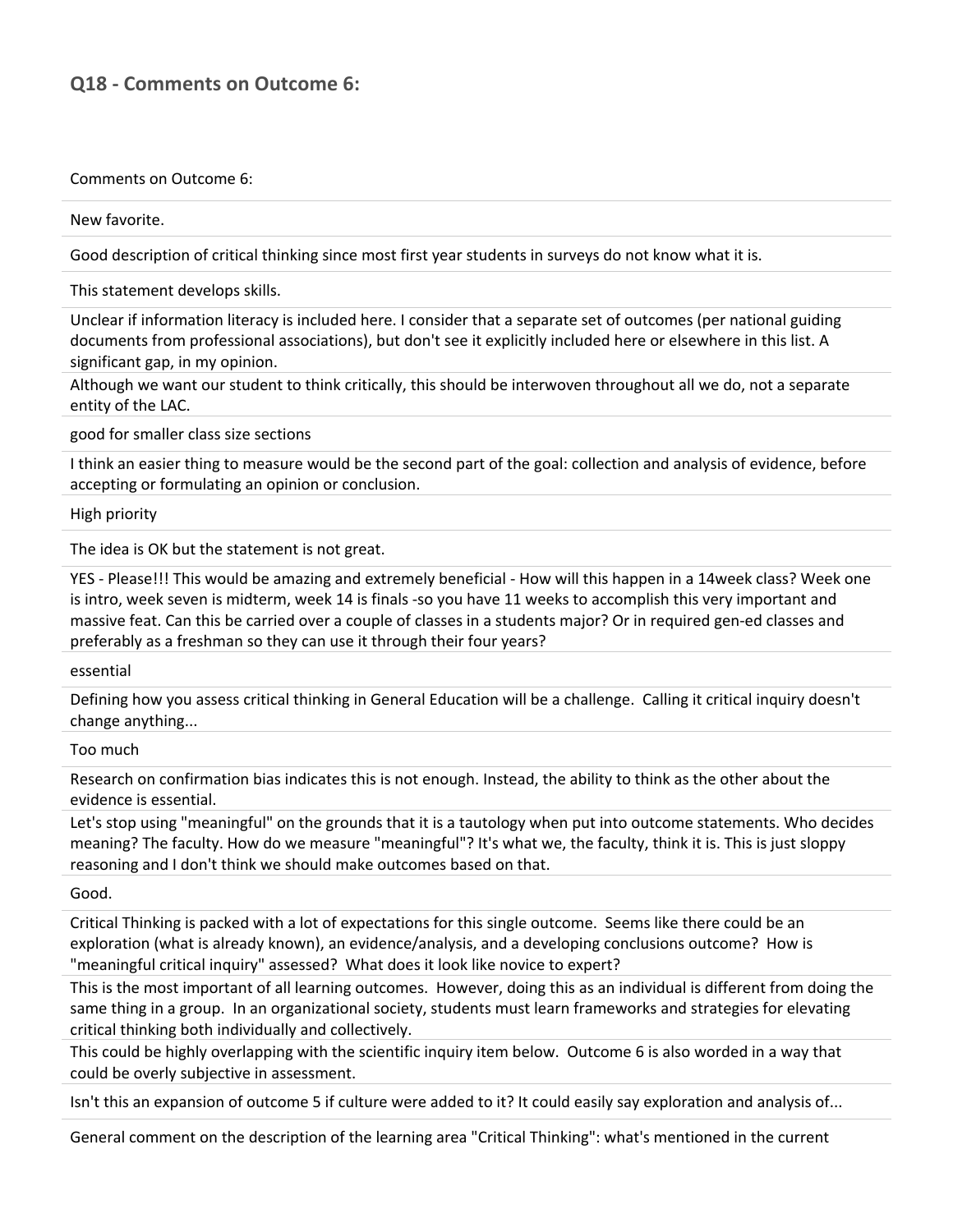wording seems largely accurate, but leaves out something crucial: the evaluation of the logical strength of arguments. Perhaps the area could be described along these lines: Students will develop habits of mind characterized by thorough exploration of issues, ideas, histories, artifacts, and theories, including the collection and analysis of evidence \*and an evaluation of [logical?] arguments\* [or: an evaluation of argumentation], before accepting or formulating an opinion or conclusion.

I would hope that every course in the new GE program would strive for this outcome.

Would like to add the language of "change over time" to the list of what students will think critically about.

How will this be assessed?

This is an important outcome especially considering the climate of the world we live in today.

wording issues: I'm not sure we can expect a 'thorough' exploration. I'd suggest replace with "intelligent and imaginative" exploration......also, replace 'before' with "in pursuit of".....

I'm not sure that we need Outcome 6 if we have Outcomes 7, 8, and 9. What does 6 include that is not included in 7, 8, and 9?

Seems vague.

Yes

objective exploration of issues....

Replace, "develop habits of mind characterized by..." with: 'thoroughly master'

This is very important to include

The phrase, "including the collection and analysis of evidence" doesn't fit well with the rest of the sentence. And, it privileges the ways that the sciences and social sciences do research and collect evidence. Other fields/disciplines analyze evidence, too.

Written, verbal, and other forms of communication should be linked with critical thinking outcomes.

Comments on the learning goal itself -- add: "Students will be acquainted with logical reasoning, and argumentation to be able to reason effectively."

I keep reading this and cannot determine what it would be or mean (I'm sure there are classes in mind for this?)

First define "meaningful critical inquiry". Programs will attempt to meet this outcome so prior to including it, we should know what will be considered appropriate.

Yes, the list of nouns is long in your statement about Critical Thinking, but you might consider adding "actions." With the exception of "artifacts", everything else on the list is an abstract noun, something held in the mind.

This outcome, while important, has wording that does not sound like the other outcomes. It is both lay-sounding "habits of mind" and academic jargon, "artifacts."

How will we assess this outcome?

This is a must have, but a tough one to assess. I also think we can expand the idea of what can satisfy this outcome. For instance, undergraduate research is great exercise in critical thinking. The student must thoroughly explore the ideas, artifacts, and theories before formulating a conclusion about the phenomenon under observation.

Seems kind of wordy to reach the outcome stated.

I like the sentiment, but seems very unmeasurable as written. What would constitute effective meaningful inquiry? Or a complex topic?

I see this as the heart and soul of Gen Ed and I think it should definitely be included.

Analyze complex topics using principles of critical inquiry.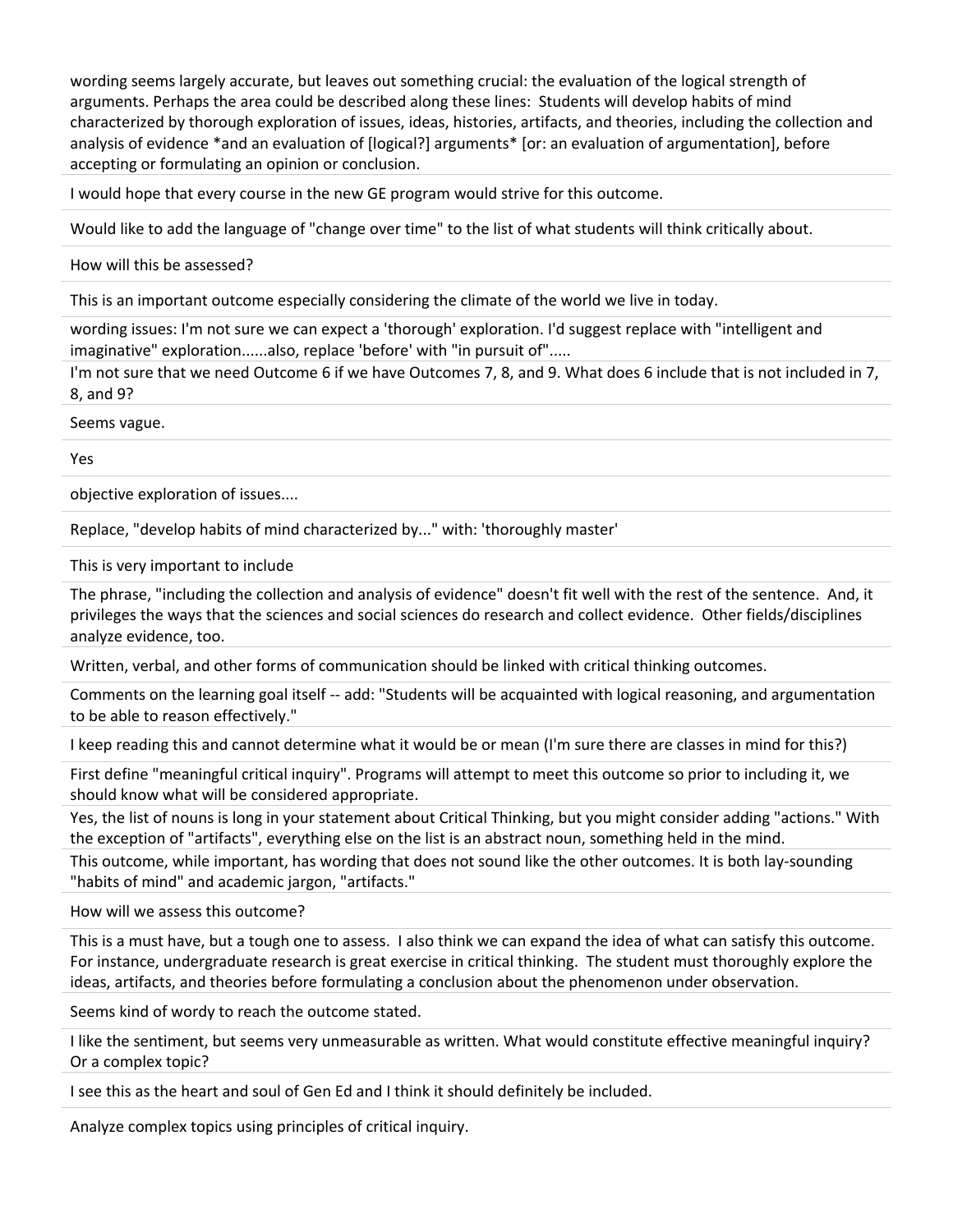This is really important, but maybe could be included with the communication outcomes. Learning to listen to lots of ideas and determine what is good evidence seem like communication tasks.

too vague - should learn critical thinking in more than one discipline.

Complex topics? Are we talking about Fortnite, jazz dance, mechanical engineering, Godfather Part 2?

There are so many ways to "think critically", not all of which are quantitative or scientific. My preference would be to have outcome 6 be broad, and develop numerous alternative courses for students to "think critically", which could be through scientific, quantitative, aesthetic, social justice, etc.

Very important to teach basic critical thinking skills. This will likely need to be done through reasonably size classes.

Not quite sure what the critical thinking statement is trying to say

engaging in meaningful inquiry..."it would be nice to address civility or respect for others but I am not sure here is the place

why is "engage in" necessary? How about critically address complex topics through effective, meaningful inquiry?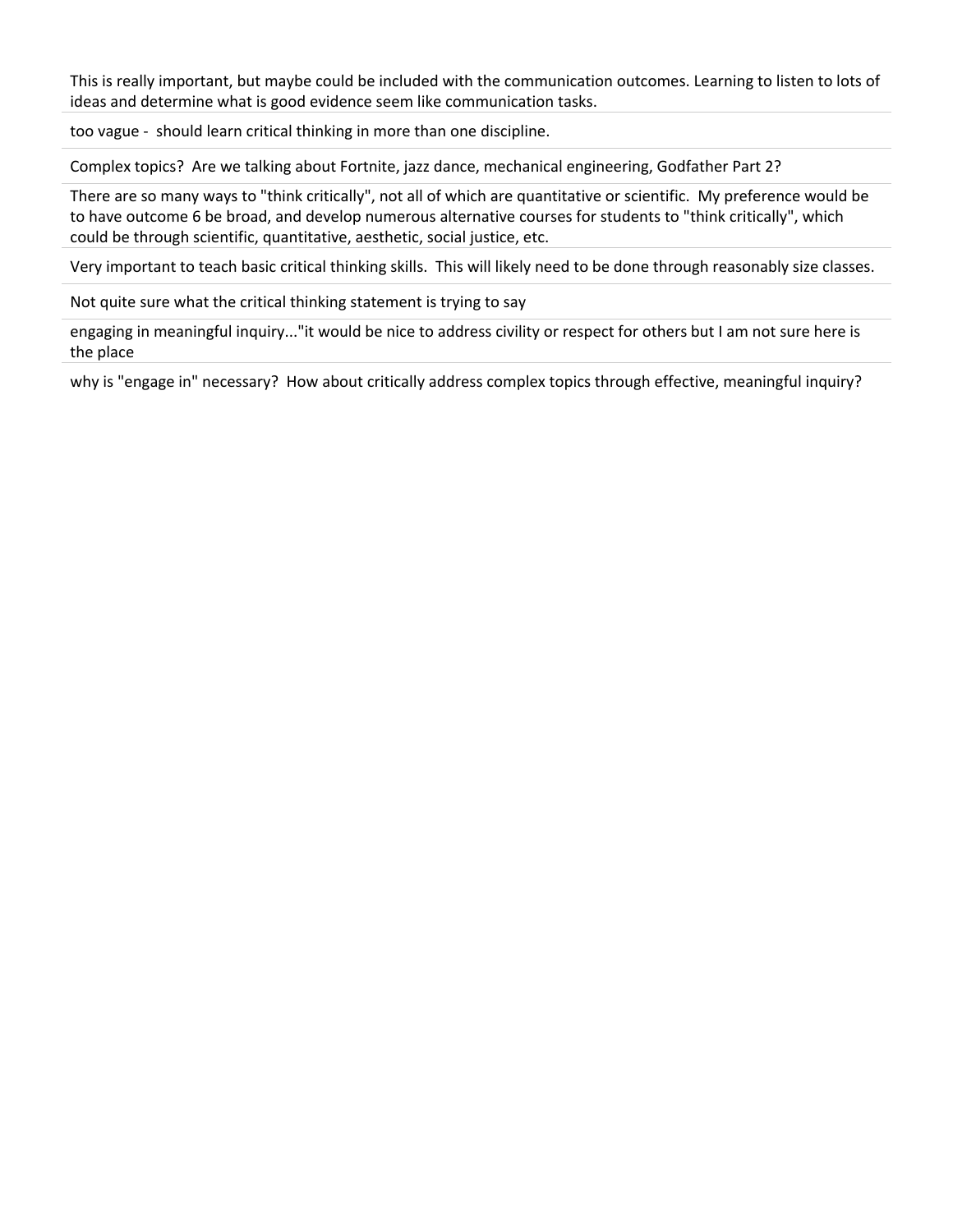



| # | Field                                                                         | Minimum | Maximum | Mean | Std<br>Deviation | Variance | Count |
|---|-------------------------------------------------------------------------------|---------|---------|------|------------------|----------|-------|
|   | Outcome 7: Apply quantitative reasoning to<br>investigate and solve problems. | 1.00    | 3.00    | 1.29 | 0.67             | 0.44     | 254   |

| # | Answer                 | %      | Count |
|---|------------------------|--------|-------|
| 1 | Should be included     | 82.68% | 210   |
| 2 | Should not be included | 5.51%  | 14    |
| 3 | Don't Know/Not sure    | 11.81% | 30    |
|   | Total                  | 100%   | 254   |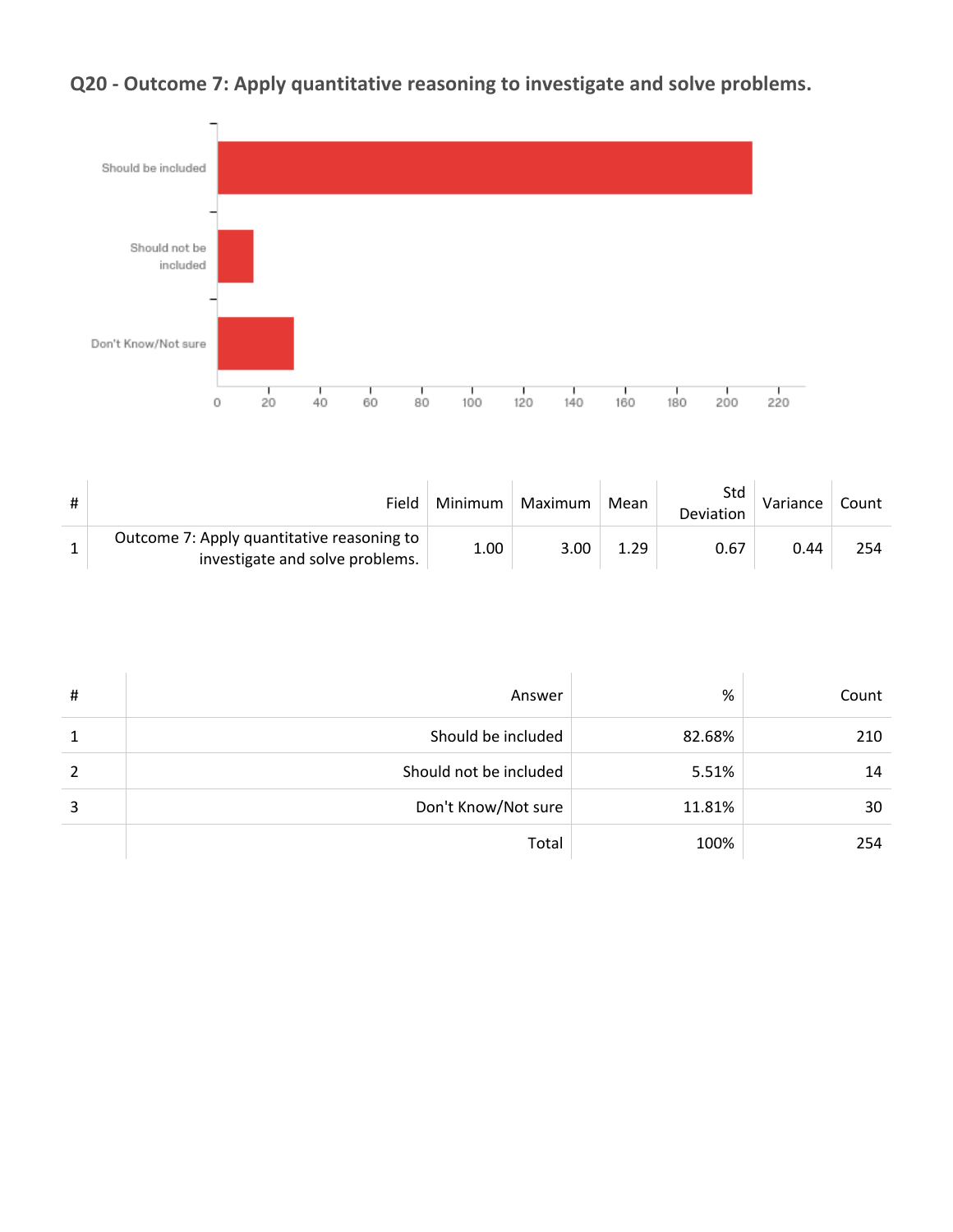# **Q21 - Comments on Outcome 7:**

Comments on Outcome 7:

This statement develops skills.

I think this limits us. Perhaps it is simply reasoning and then having "inductive and deductive reasoning."

Sounds a lot like Scientific Inquiry

not sure about the word 'examine'....seems passive, not active

**OK** 

seems to be similar to scientific inquiry and can be included under it.

YES - Please! Student's often ask me where my office is despite the fact it's right there on my signature - they seem unable to figure the simplest things out on their own (despite the google world we live in)! and any type of reasoning is gone with so many of these students.

We need to encourage students to look at data to make reasoned thoughts about the world.

What about qualitative reasoning? Could revise: Apply quantitative and qualitative reasoning to investigate and solve problems. Or, create a stand-alone qualitative outcome.

Sure this has been my way of thinking, but I am not sure it is essential!

Why is quantitative information being prioritized over qualitative? Include both? Not necessary at all?

Except the definition of "quantitative reasoning" for an outcome on "quantitative reasoning" is left unstated. It's like saying "In outcome x, students will use x." Does x have a value? At least give us a set to work with.

That would be refreshing!

Quantitative Reasoning is a part of critical thinking? Outcome 7 could be a part of Critical Thinking section.

Again, the scientific inquiry accomplishes this. Science data can be both quantitative and qualitative.

can the concept be described without using the word that names the concept. except for the heading, replace "quantitative reasoning" with terms like "statistical," mathematical, etc.

Being able to apply seems more meaningful that examining.

I support the outcome, but why is this just not part of critical thinking?

This is another critical outcome that should be included

Privileges quantitative research over qualitative research. You should include both in the statement.

Instead of using the word "quantitative," I would recommend the world "analytical." Common language today in terms of understanding data revolves around the term analytical. Analyzing data and information is also a key trait employers are seeking. Why not align with modern day terminology?

Suggested addition: sometimes quantitative information/reasoning might be critical to FRAMING or DEFINING a problem, not just investigating and solving it.

Is qualitative reasoning included anywhere? Quantitative reasoning only provides one part of the story.

Is there a way to combine the language outcomes 6 & 7 (everybody loves even numbers): "Apply quantitative information and reasoning to draw meaningful conclusions and solve problems."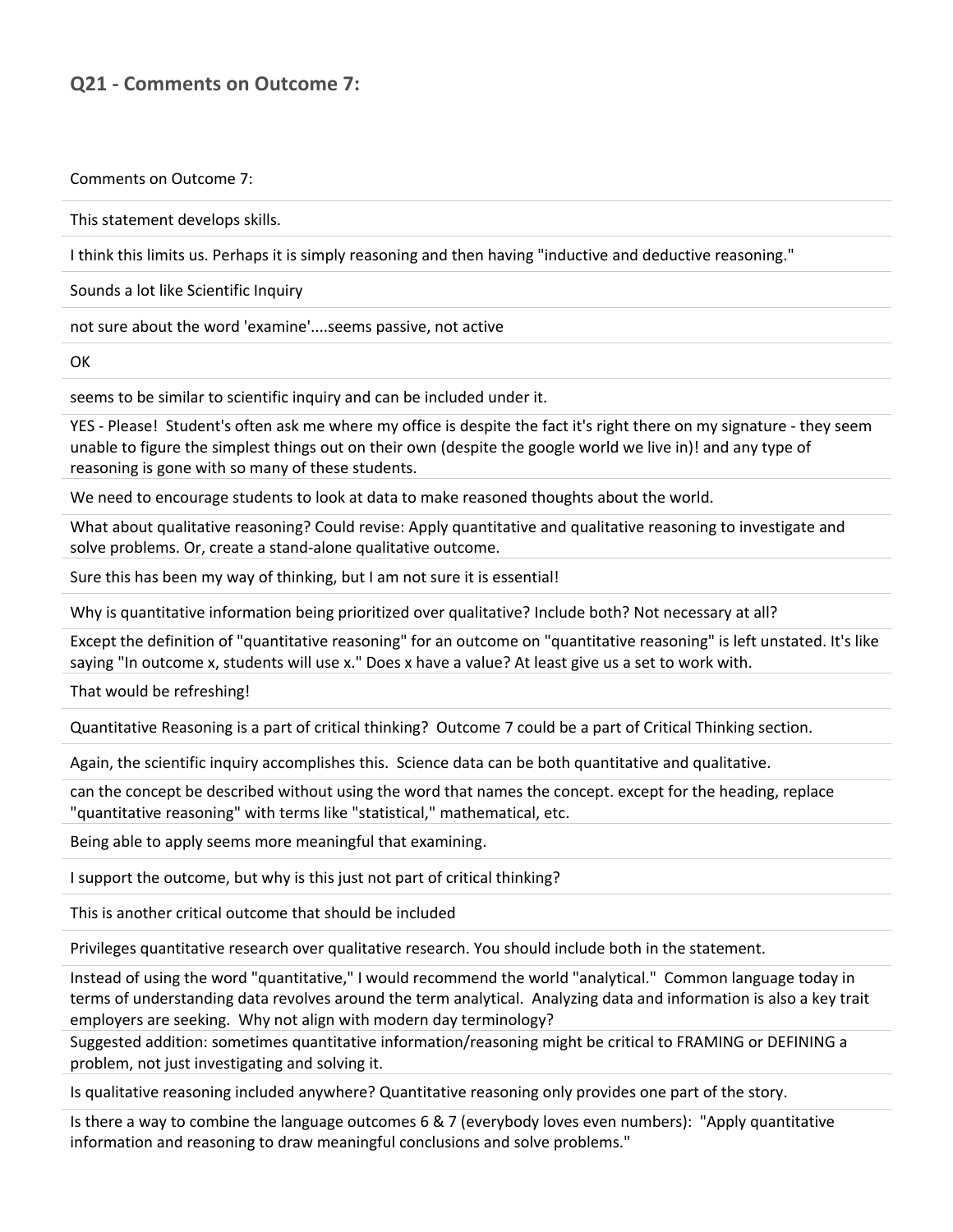A must have. This is a requirement to be able to do any critical thinking about almost any topic.

Again, I like the sentiment, but what is "meaningful"? This word seems to actually extract all meaning from the outcome.

This is also critical for being able to take part in a democratic citizenry. How can someone evaluate arguments in the newspaper, for example, about climate change if they cannot interpret numerical information fluently?

Everyone should have a basic foundational math course.

Could also expand to include other reasoning (e.g, qualitative, content analysis)

why is quantitative reasoning still being privileged here - as opposed to other types of reasoning

What about qualitative reasoning?

language doesn't really mirror some of the earlier outcomes - how about investigate and solve problems with quantitative reasoning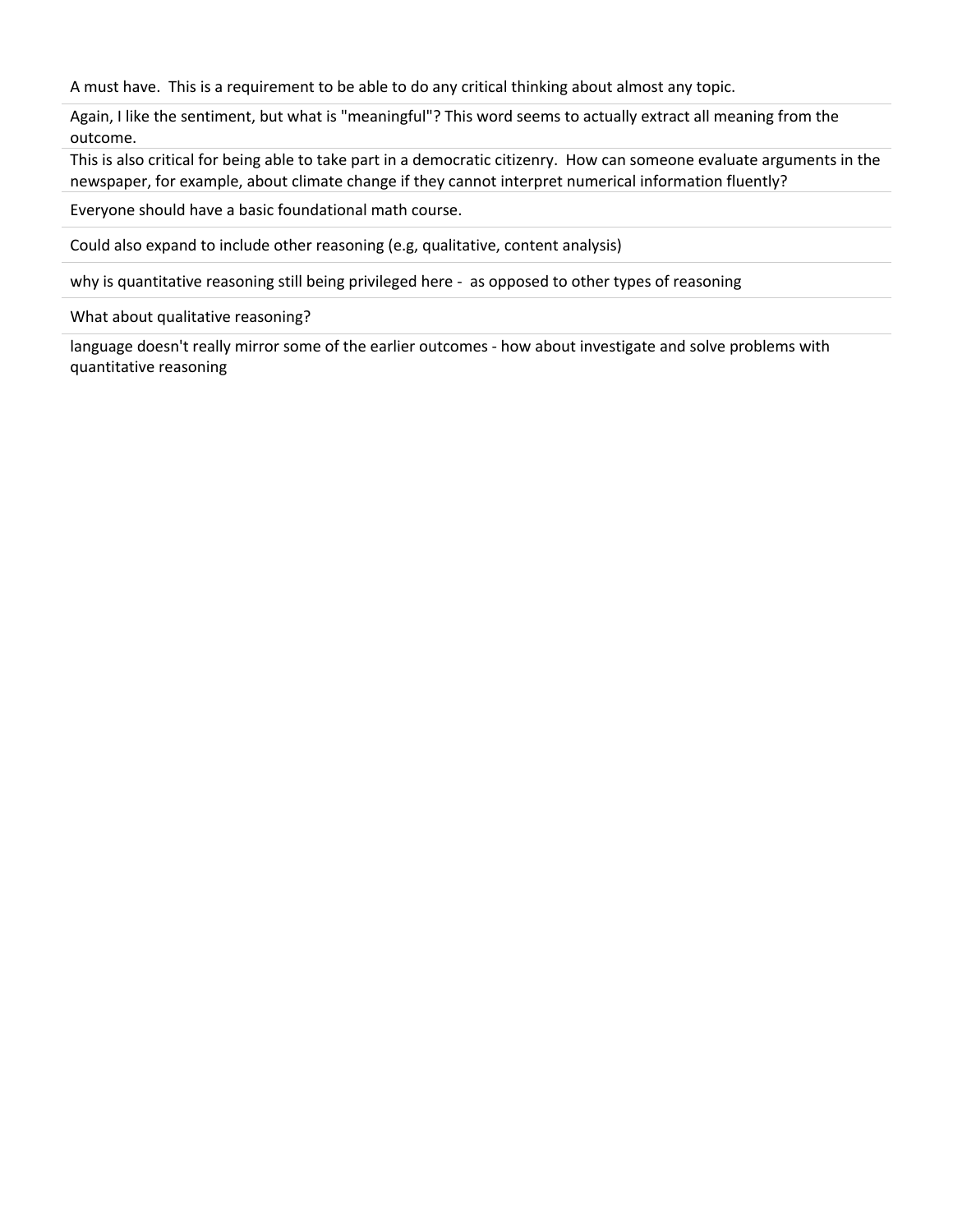**Q23 - Outcome 8: Synthesize observations, predictions, and data to generate a scientific argument.**



| # | Field                                                                                              | Minimum | Maximum | Mean | Std<br>Deviation | Variance | Count |
|---|----------------------------------------------------------------------------------------------------|---------|---------|------|------------------|----------|-------|
|   | Outcome 8: Synthesize observations,<br>predictions, and data to generate a scientific<br>argument. | 1.00    | 3.00    | 1.41 | 0.76             | 0.57     | 254   |

| # | Answer                 | %      | Count |
|---|------------------------|--------|-------|
| 1 | Should be included     | 75.98% | 193   |
| 2 | Should not be included | 7.48%  | 19    |
| 3 | Don't Know/Not sure    | 16.54% | 42    |
|   | Total                  | 100%   | 254   |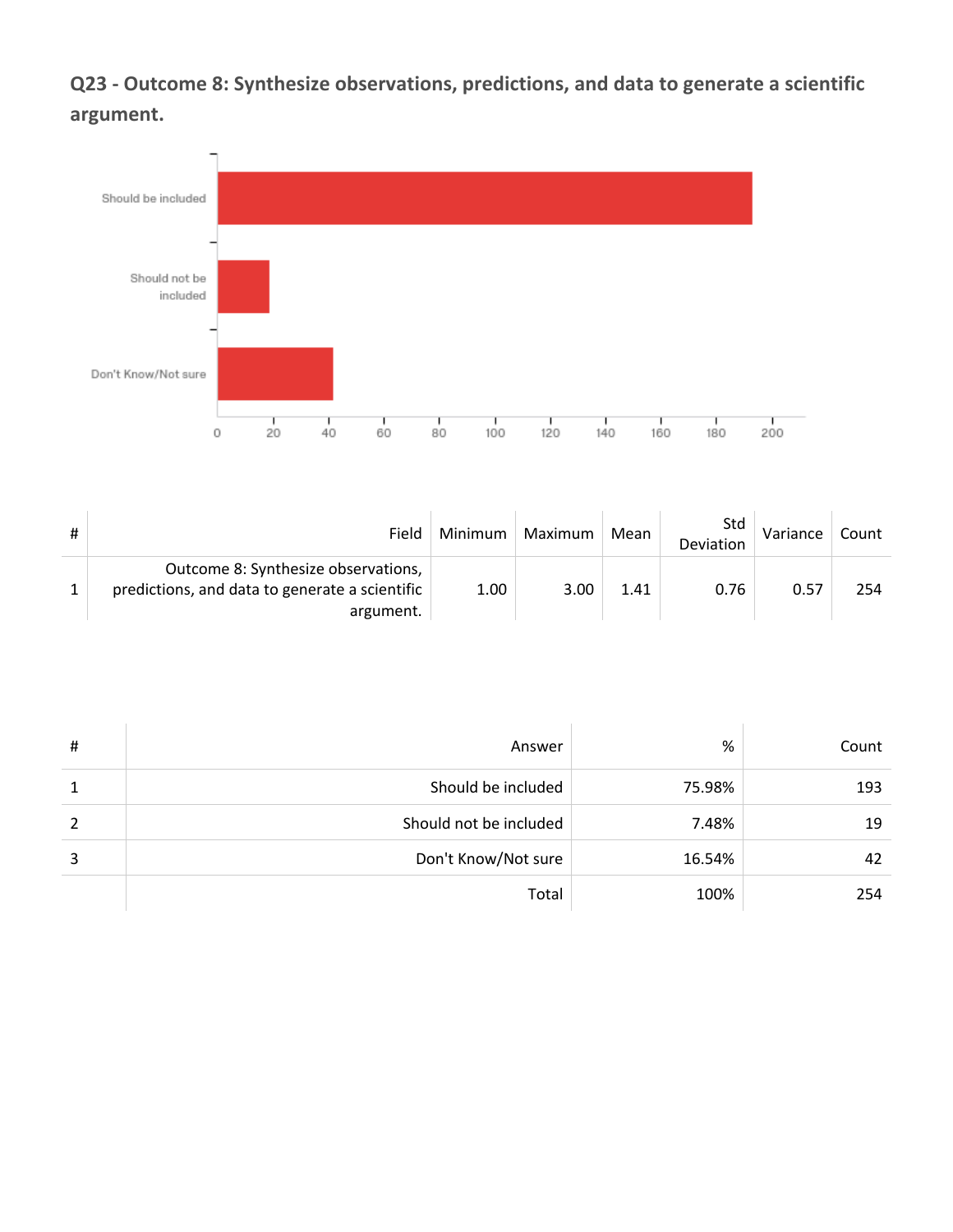# **Q24 - Comments on Outcome 8:**

Comments on Outcome 8:

"Synthesis" seems to be a rather advanced skill. Given the scientific illiteracy of most of our students, even after their required LAC science classes, just understanding what a scientific argument is and how to describe it in their own words would be quite the achievement.

This statement develops skills.

instead of "argument" I would use the word claim. We should encourage evidence supported claims.

The science components could be summarized in one - not 2.

MAke sure scientific inquiry is broad enough to include positions beyond post-positivism

This is so cliche of scientific inquiry -- they get this drilled in them since grade school and it looses meaning. Plus the experimental method is not the only way science is done. Why not do something useful like understanding the difference between scientific and psuedoscience thinking?

Needs a better statement.

Seems like critical inquiry should include the scientific method as well. I believe too many learning outcomes for critical thinking.

#### essential

Corny

I like this. It is specific in what students will do and has a clear objective: scientific argument (as opposed to an aesthetic, rhetorical, or other kinds of argument).

Outcomes 3-9 could be organized under Critical Thinking and again under Creativity... This statement is awkward at best in representing what science is. All data is an observation (some data is collected with our eyes, some with instruments in our labs, some with satellites, but it is all observed). A prediction is one type of scientific argument (given this data, this outcome is likely...now let's wait and see if it actually happens/validation). Why are observations, predictions, and data (more observations) included but not hypothesis, MODELS, or body of knowledge/literature review left out? I am not sure how to rewrite this statement but I am very uncomfortable with how it is written currently.

Asking of questions is too important to scientific inquiry to be omitted here.

I would hope that most of our first year science courses make this an emphasis. If not, they should!

I'm a bit skeptical about this way of formulating this outcome. \*Doing\* science is surely an important skill, but having a basic \*understanding\* of important scientific theories is at least as important.

The number of learning outcomes in the general education curriculum should be small, get rid of this one. A manageable, reasonable sized general education curriculum will not be achieved unless there is some serious pruning down of the list of learning outcomes.

This area is extremely important! The description, however, is insufficient. "lens" of scientific inquiry? I don't see the word "experiment" in the outcome. Why not? Students should not just read about science; they should practice it. OK, looks like it is in outcome 9.

I like this idea but wonder if there is a way to say this that uses rational instead of scientific. I just think as written this limits the spectrum of topic discussed and don't know how this would come across to incoming students and their families. Makes me think of the scientific method....which I think may lose students interest.

the same issue here that is in the prior goal don't explain 'scientific inquiry' by saying it involves scientific inquiry. I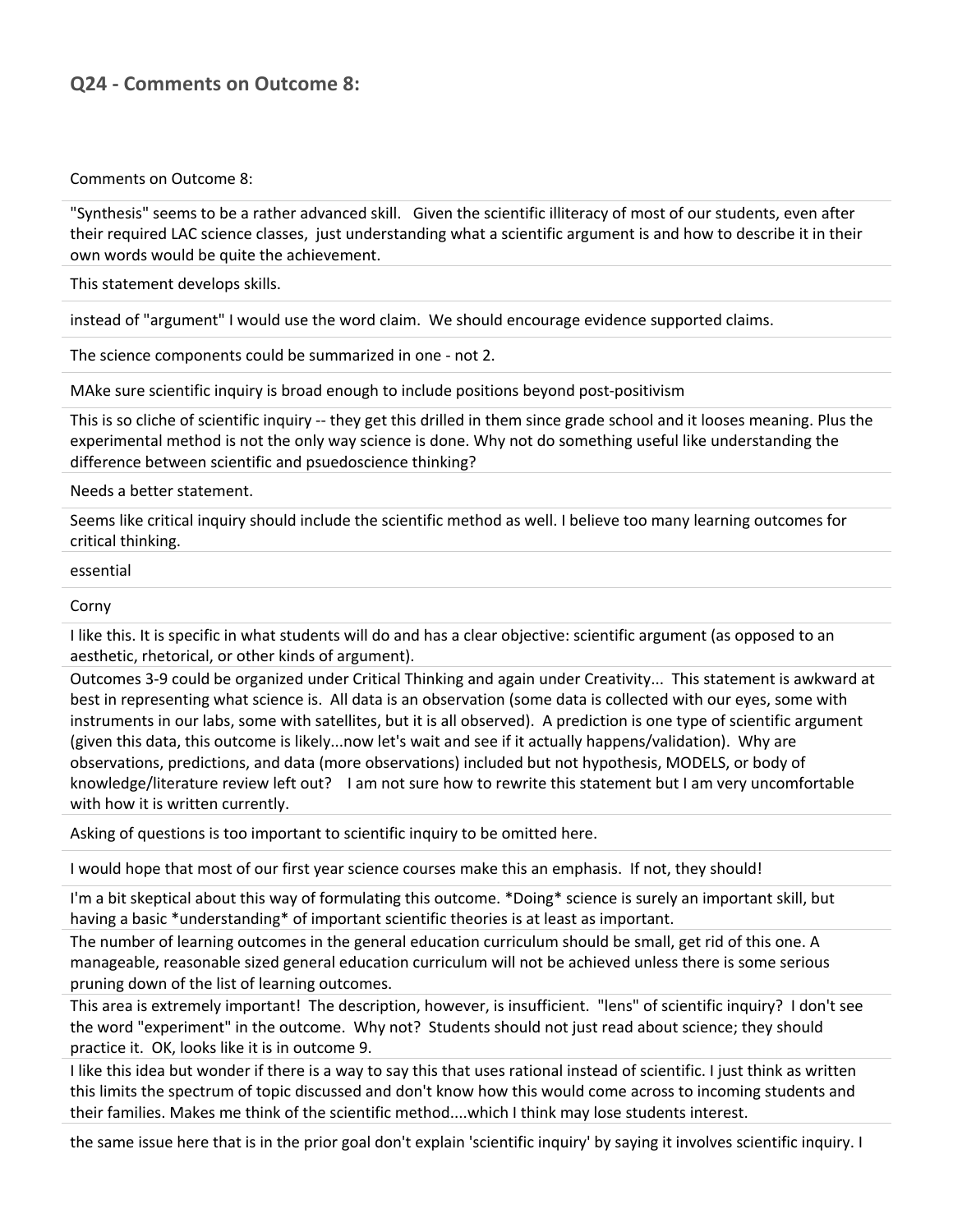think more specific wording can be used without it pointing to specific programs and courses.

I'm not sure why this is "scientific" specifically and/or why this language isn't used for the human world above. When studying human culture we also synthesize observations, predictions, and data to generate an argument. So, it seems this could be an opportunity for aligning outcomes across goals.

not sure if both 8 & 9 are needed - maybe one outcome for science?

Is all subject matter equally suited for exploration via "scientific inquiry"? What about music? Art? Literature?

I don't know what a "scientific argument" is.

I don't like the last part of it--what exactly is a "scientific argument" (and this is coming from a scientist). I also don't know about synthesizing observations (what, your own testimonials?) and predictions (we don't really synthesize those). Maybe something like Obtain and evaluate scientific data relevant to different issues (that's not great either- -but what we want is for them to understand how scientific thinking works and to know how to evaluate information they read about--since most of them won't actually be scientists themselves).

If this is specifically about experience in a lab, I think it could be included, but might be better if it were an option, say with Outcome 9 below.

Depending on the depth of this, I'm not sure that non-science majors need to be able to do this as much as Outcome 9. However, see my comments about that below.

I would say something like evidence-based research to cover the social sciences.

After a series of learning outcomes that are grounded or posited as skills, this one is suggesting that a disciplinary approach is an outcome in itself. I don't agree. I am in favor of insuring that we graduate students with an appreciation for scientific literacy, but not as an end in itself. What is the "So what?" that lies behind the need for this literacy? THAT is the outcome, not the discipline itself.

I would remove the word "predictions", because you could predict anything you want, but it doesn't necessarily connect to the data. For chemistry lab we use this course objective: "Analyze experimentally obtained data and effectively communicate the results as support for a scientific claim", which is similar to what you are saying, if "predictions" was removed. Having read my share of pre-labs in this lifetime, let me just say that student predictions are often WAY off the mark...

Using "scientific inquiry" in the definition/further explanation of the outcome seems kind of like using a word to define itself. Maybe replace "scientific inquiry" with "scientific method"?

A must have. Regardless of scientific background, each of us can make observations and predictions about what will happen in the future. The data part is where most people lapse in scientific and critical thinking. Humans are notoriously bad about allowing data to challenge their preconceptions. Science classes, and labs in particular, teach students to back up their claims with data.

Here too-- there's a word for what you want and I think it's not a lens, but a method. Ie: the scientific method.

Similar to my response to #7, so much of current decision making rests on scientific argumentation, that students need to be fluent in this area to be able to interpret information and participate actively in decision-making.

So they have to "do" science?

I don't like the scientific part, can it stay more general so it's not construed to be related to the common definition of science. Perhaps a collaborative argument? A highly constructed argument?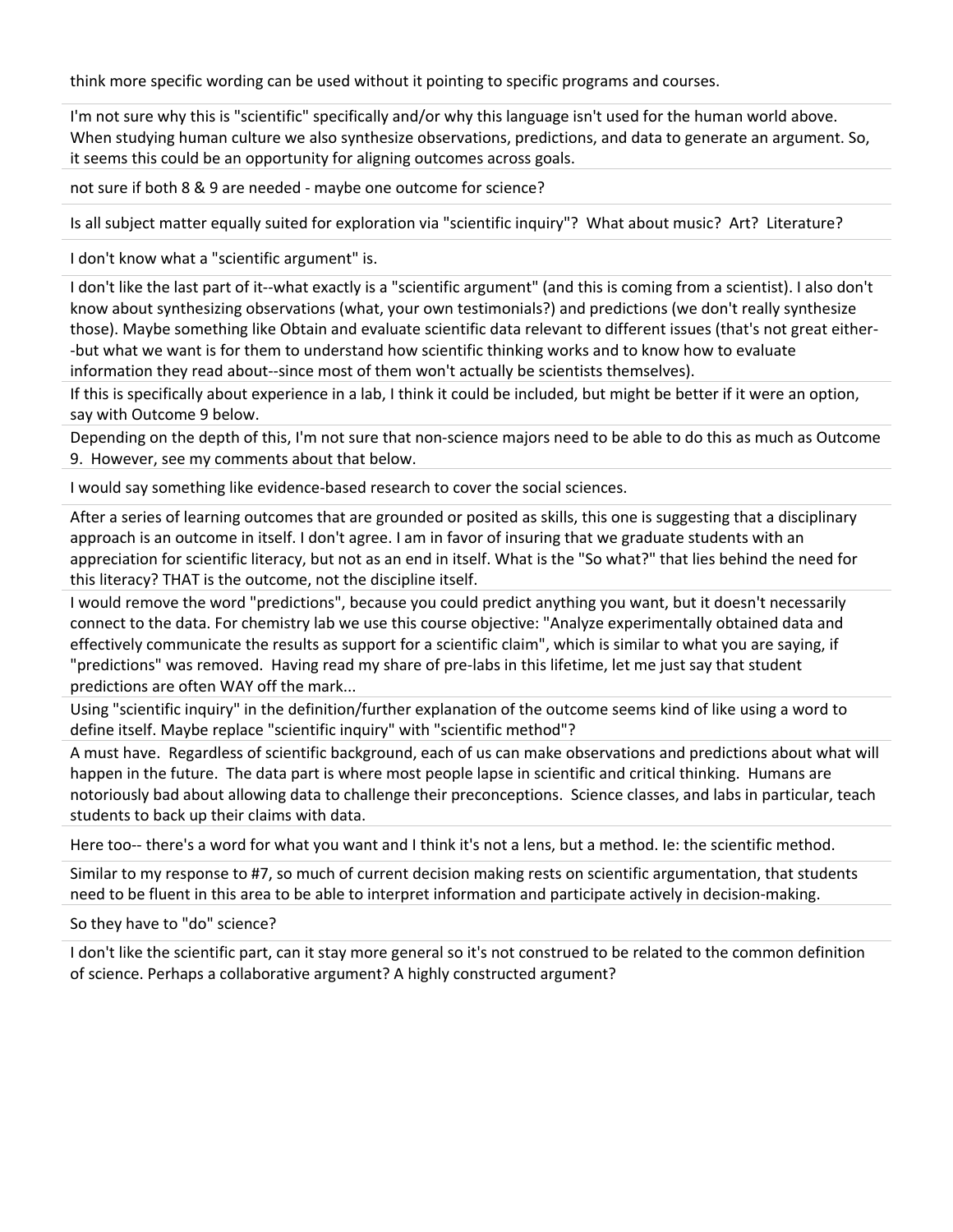**Q25 - Outcome 9: Engage in scientific inquiry to critique a claim regarding a significant challenge.**



| Field                                                                                                | Minimum | Maximum | Mean | Std<br>Deviation | Variance | Count |
|------------------------------------------------------------------------------------------------------|---------|---------|------|------------------|----------|-------|
| Outcome 9: Engage in scientific inquiry to<br>critique a claim regarding a significant<br>challenge. | 1.00    | 3.00    | 1.74 | 0.89             | 0.79     | 253   |

| # | Answer                 | %      | Count |
|---|------------------------|--------|-------|
|   | Should be included     | 56.13% | 142   |
|   | Should not be included | 14.23% | 36    |
| 3 | Don't Know/Not sure    | 29.64% | 75    |
|   | Total                  | 100%   | 253   |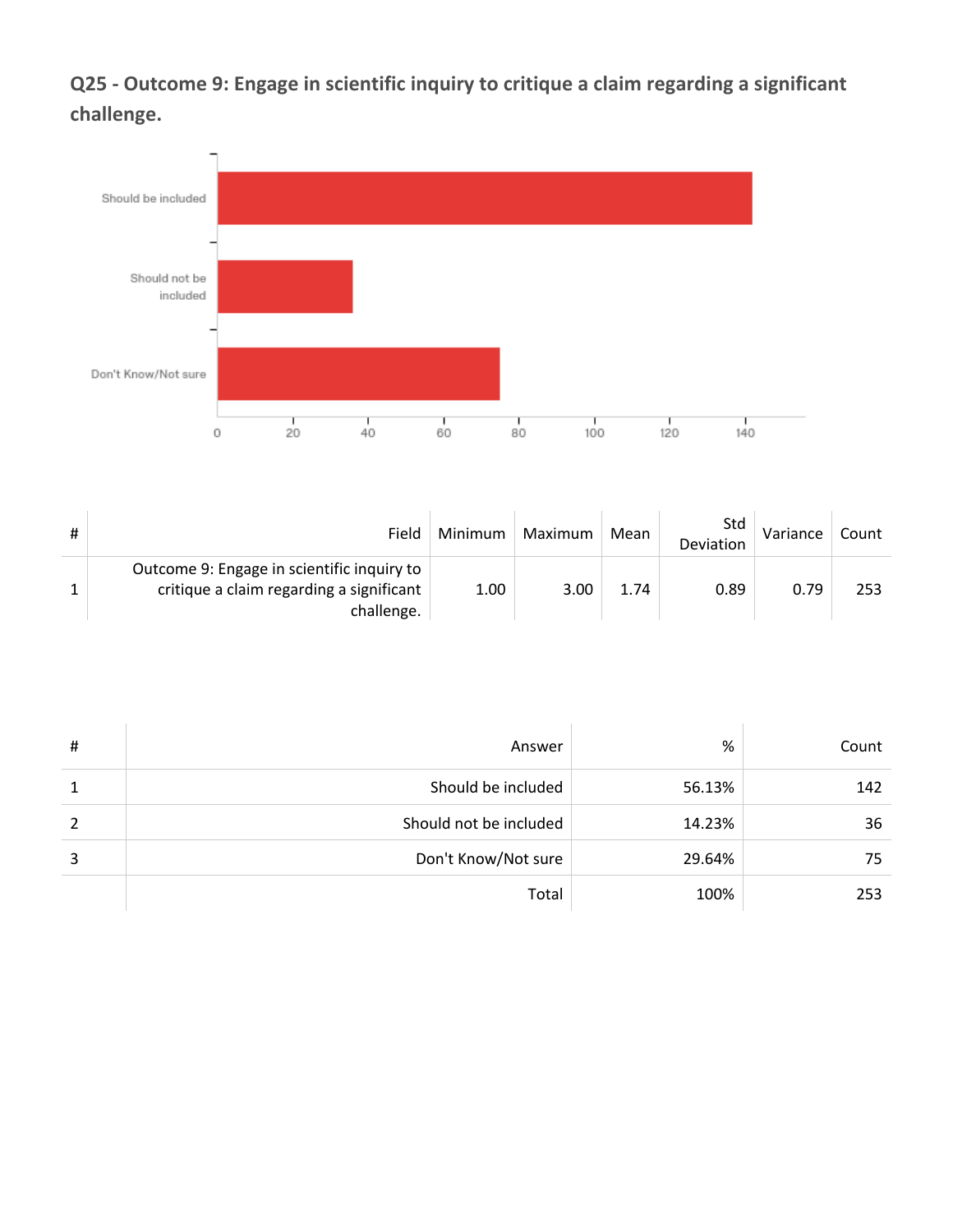# **Q26 - Comments on Outcome 9:**

#### Comments on Outcome 9:

This statement is not clear to me. What is a "significant challenge?" I like the idea of engaging in scientific inquiry, but the second half of the statement is too vague.

This statement develops skills.

Pluralize "significant challenge"?

Sounds a lot like Critical Thinking section - and would be better included there since scientific inquiry is a form of critical thinking. Scientific Inquiry could be more application based -- have students take principles learned in class and (1) identify them in out of class settings and (2) apply them to explain every happenings. These are critical thinking skills that are useful across majors/disciplines and the natural sciences lend themselves this very well. Many employers say college students know concepts, but don't recognize when they could uses them in their job to solve job issues.

#### High priority

Needs a better statement. This entire 'Quantitative Reasoning section seems to ignore or downplay the fact that we are in an 'information and digital age'. Reading the whole document suggests that UNI does not realize or does not care for the fact that the 'coming days', even the contemporary times, are highly digital. Looks like UNI is hesitant to embrace the information and digital revolution. Very old fashioned folks.

#### ambiguous challenge?

There's so much science out there to learn.... How about they learn things instead of spending time critiquing claims? They have little idea how their body works, they have little idea how food is grown, little idea how medicine works - there is so much they could learn instead that would be helpful to know

Seems like critical inquiry should include the scientific method as well. I believe too many learning outcomes for critical thinking. I believe scientific inquiry MEETS the first two objectives without needed additional objectives.

How is this different that Outcome 8? What is "a significant challenge?"

"examine" or "explore" instead of critique--critique seems to narrow

This one seems more narrow. It is captured more broadly in Outcome # 6.

Not sure if this should be required of everyone... surly science students will learn this, maybe!

Could 8 & 9 be combined?

Outcomes 8-10 are very similar in general. I think they could all function as one outcome. In fact 7 seems rather close as well. I understand there is likely some professional nuance to them, but as a quick surface reading they feel very related.

#### Horribly written

Compared to the others, this seems very specific, does it belong in the outcomes for general education? While "significant challenge" is broad, engaging in inquiry for the purpose of critiquing a claim seems odd. Unless this is a veiled attempt to say something about teaching students interpret scientific findings so that they can critique those who deny anthropogenic climate change. This is how it reads to me

As in debunking popular misconceptions? If so, yes, but does this necessitate "scientific inquiry"? How might this be different from "researching secondary sources"? Do you mean "scientific experimentation"?

Needs to be rewritten. This says what?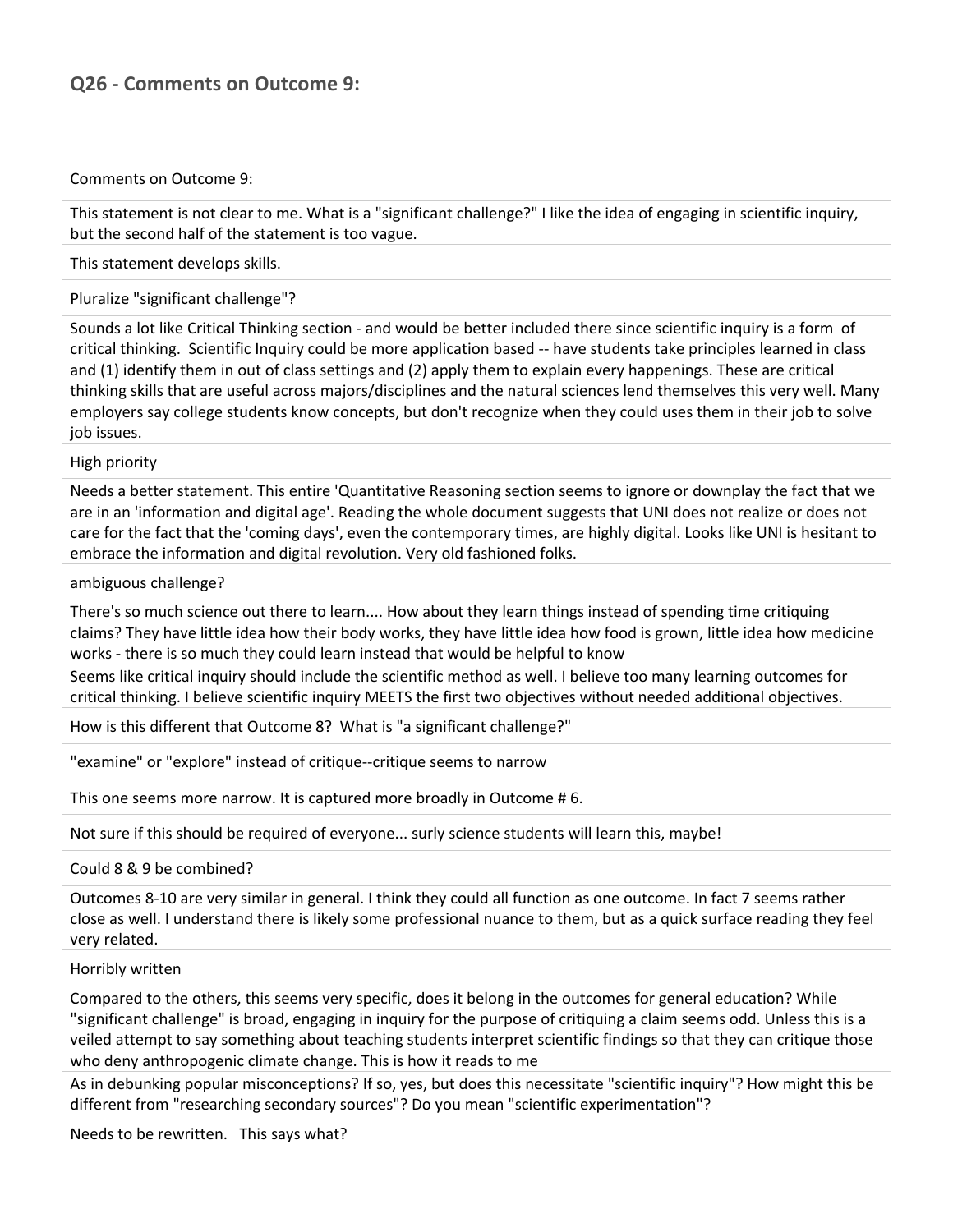It would be wonderful if every student on campus could do inquiry about the natural world.

Include Outcome 9 if possible, and perhaps in an advanced-level course(s).

I'm not sure what this outcome expects of the student. What is a "significant challenge". Is the expectation that this will be a critical examination that is discipline-specific? If so, that would allow majors to explore issues of data validity and procedural validity more deeply. However, not all majors will develop inquiries quite this way. Will they need a course that addresses this type of critique, but with topics accessible to majors who are not in data/process areas on inquiry?

The number of learning outcomes in the general education curriculum should be small, get rid of this one. A manageable, reasonable sized general education curriculum will not be achieved unless there is some serious pruning down of the list of learning outcomes.

So long as this outcome could apply to humanities classes as well as "hard" sciences, then I'm in favor of it. Students should be able to critique claims on "the human world" and not just scientific data.

not sure if both 8 & 9 are needed - maybe one outcome for science?

Again, scientific inquiry is important, but not all issues, questions, or problems can be articulated or solved in purely quantifiable terms.

Why aren't these outcomes making students test hypotheses? I see an outcome about making a "scientific outcome" and one about "critiquing a claim". What about actually doing science, i.e., forming and testing hypotheses? That's what scientific inquiry is. If we're not teaching our students to do it, then we're not teaching them scientific inquiry.

"Significant challenge" is not the right phrase. Maybe "significant issue?"

Define "significant"

The IDEA I like. But what is "a significant challenge"? I know these are hard to write. What if you just ended after "claim"?

"... a claim regarding a significant challenge. " is not clear. Poor phrasing.

For 8 and 9, these don't seem like they're about transferrable, bigger picture abilities gained from engaging in scientific inquiry. 9 is closer to that than 8, but it doesn't seem quite there yet.

I'm not totally sure what is mean by the last 1/2 of the sentence "regarding a significant challenge"

It would seem that the previous outcome 8 would include this, so I think this is not necessary to break out.

I think this could be included, but might be better if it were an option, say with Outcome 8 above. Either a lab course or a non-lab science course.

Perhaps "criticize" rather than "critique."

But a critical piece of this is being able to SUPPORT the claim with scientific EVIDENCE.

Seems a bit wordy. I think it could be stated more clearly.

I don't know what this means. If it was "engage in scientific inquiry to critique a claim" it would make sense to me...but I am unsure as to what "regarding a significant challenge" means. I would need more info, but I like the first part of the statement.

8 & 9 are on similar topics, and between the two I think 8 is more measurable and teachable

I'm am not sure what this means, specifically "critique a claim regarding a significant challenge." Sounds a lot like it belongs in the critical thinking objective. I suggest "Engage in scientific inquiry to investigate physical and biological systems."

Outcomes 6 and 8 would seem to cover this without necessitating its own category, in my opinion.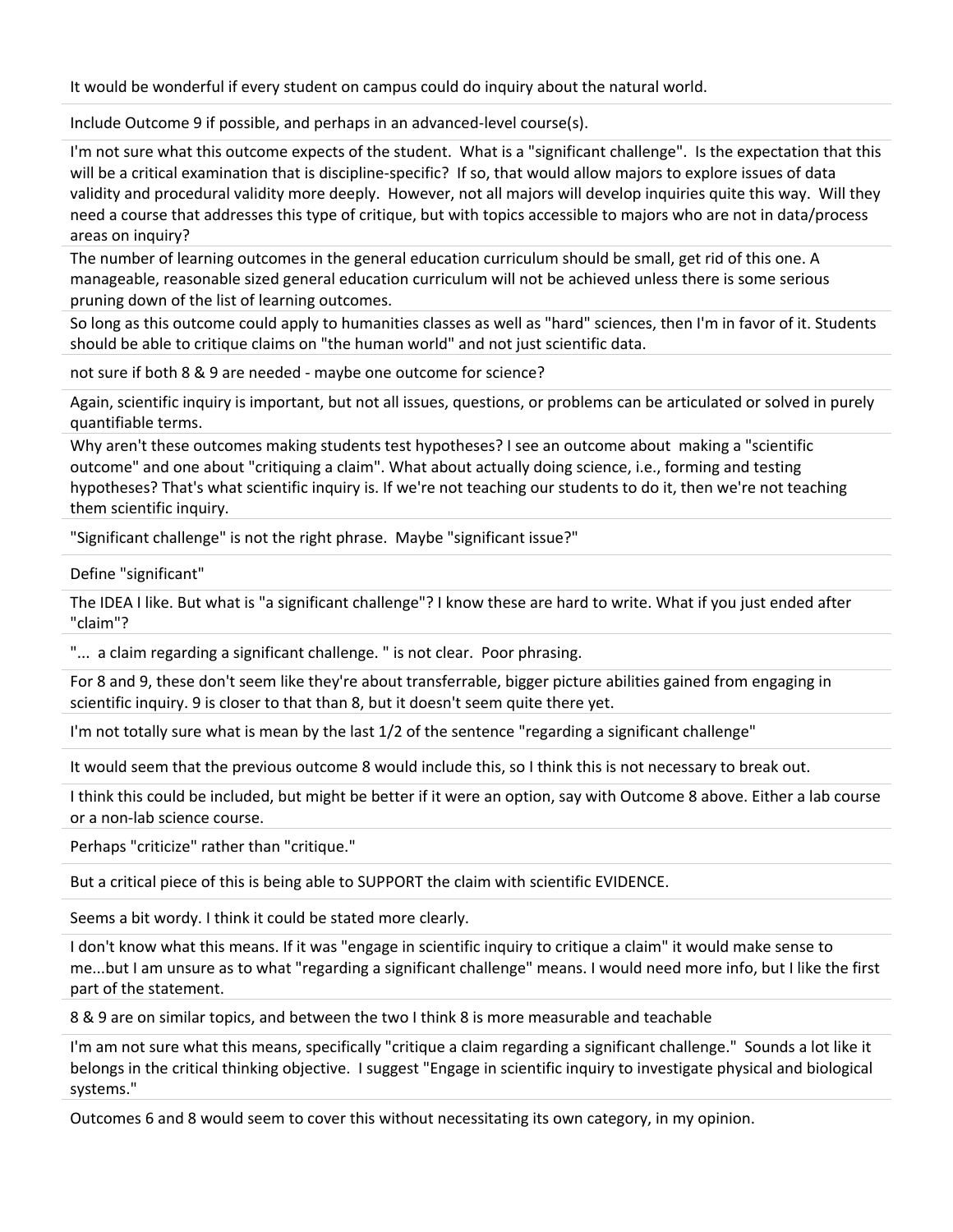Have read this 7 or 8 times and still not sure it states a clear outcome. Maybe it's just my interpretation of the way it is worded. Does it mean: Using knowledge of science to evaluate someone else's claim that something isn't true? Hmmm

Not clear what this one means.

so vague. What's a significant challenge??

Same reason as for #8.

A challenge to what, exactly? It seems this could be made more specific and measurable. Perhaps "Critique (or analyze, assess, evaluate) a claim using scientific inquiry regarding a significant challenge to . . . "

challenge?

awkward outcome. seems too specific.

combine 8 and 9 to "generate and critique"

In the same domain as Outcome 8; but 8 is stated more clearly.

Again, not a fan of the scientific inquiry, find a different word for it, but I can't tell what this outcome is meaning by scientific inquiry.

should be pursued within different majors

Seems to refer to critical thinking

not crazy about the wording - start with "critique a claim"?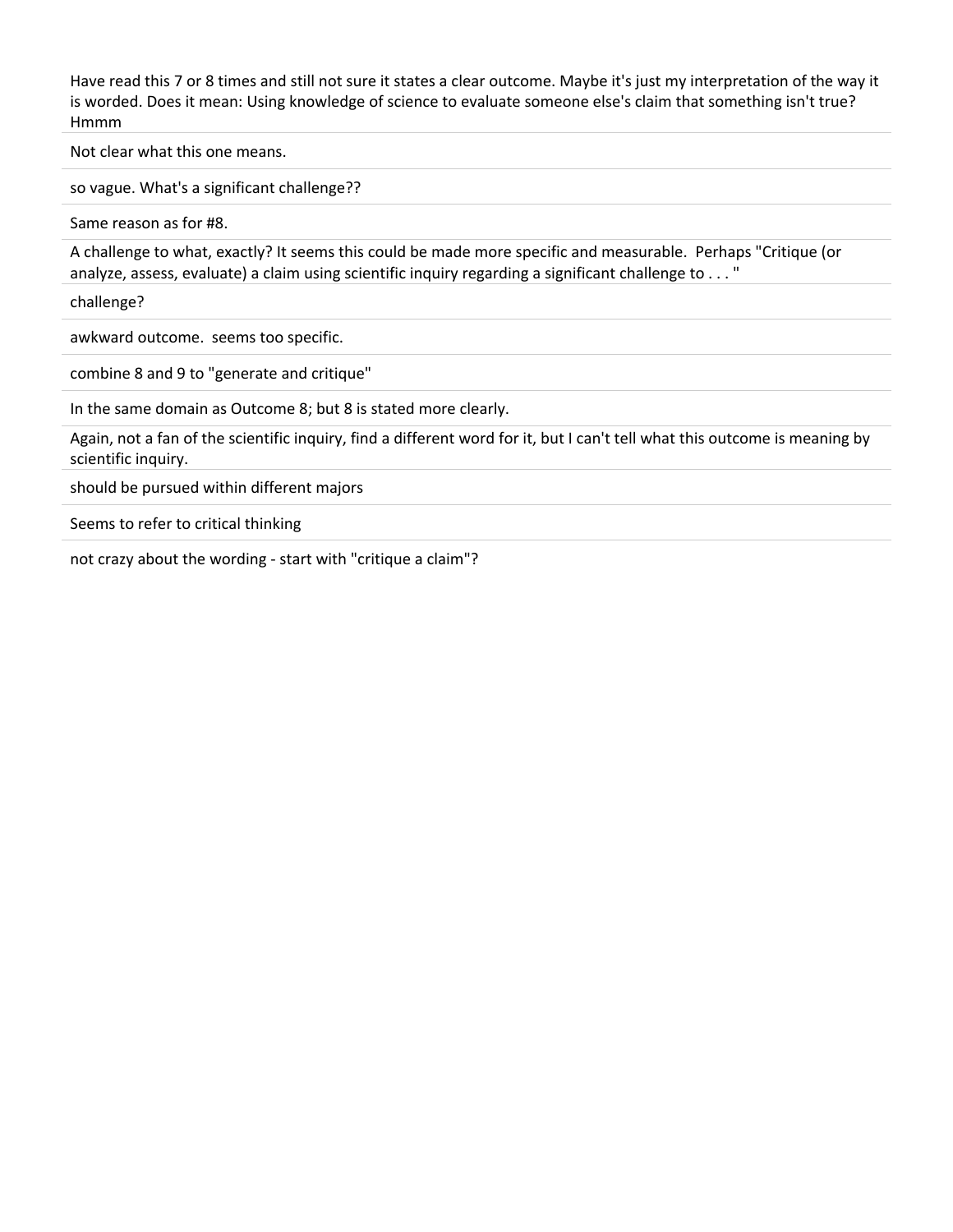



| # | Field                                              | Minimum | Maximum           | Mean | Std<br>Deviation | Variance | Count |
|---|----------------------------------------------------|---------|-------------------|------|------------------|----------|-------|
|   | Outcome 10: Create original, artful<br>expression. | 1.00    | 3.00 <sub>1</sub> | 1.75 | 0.87             | 0.75     | 255   |

| # | Answer                 | %      | Count |
|---|------------------------|--------|-------|
| 1 | Should be included     | 53.73% | 137   |
| 2 | Should not be included | 18.04% | 46    |
| 3 | Don't Know/Not sure    | 28.24% |       |
|   | Total                  | 100%   | 255   |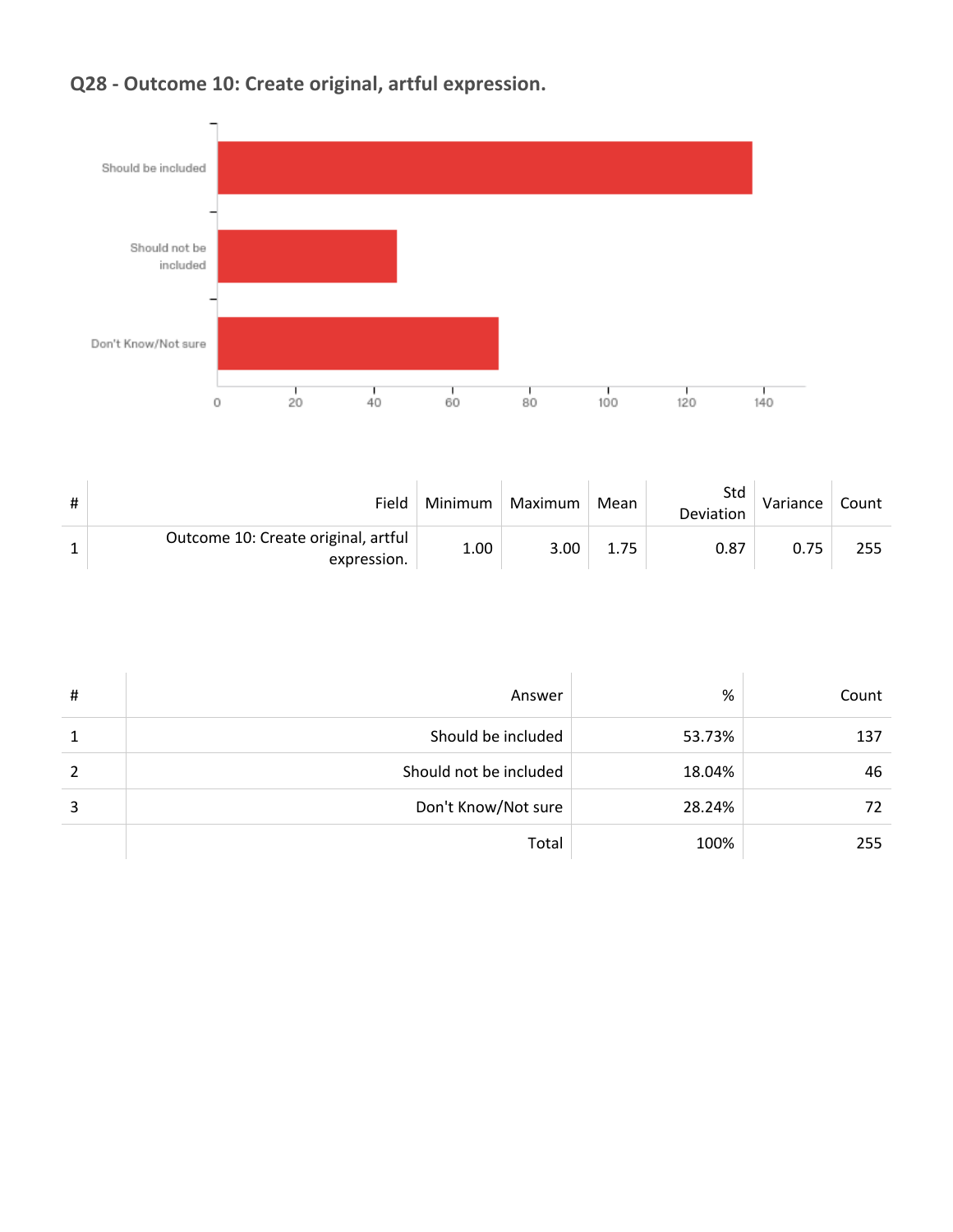# **Q29 - Comments on Outcome 10:**

#### Comments on Outcome 10:

Seems that the older goal of studying art in order to appreciate artistic expression as a fundamental feature of human existence would be enough.

This statement develops skills.

Would observation be sufficient to attain Outcome 10? Could the student be the consumer/interact with an object of expression but not necessarily be the creator?

I think this wording is almost too concise. I believe that better wording might be the following "create original, artful products." The word "expression" in this instance may be confusing to students as expressions do not correlate to products or pieces of creative nature and design.

"Original" is tough to define -- especially when working with a Gen Ed population. How about "expereince artful expression" -- this could include creating it, observing, listening, reading, or engaging in it, and appreciating it.

Needs rewriting. "Expression" of what? Does creativity have to be artful?

Use the term creativity rather than imagination

Very important to include

The arts are important. They have been lost from the K-12 world, and should not be lost from UNI

Get back to the hard basics and let them explore their creative side on their own - this is so incredibly broad a topic you will never adequately cover this to make an impact on students because they are so very diverse in expressing themselves. There seems to have been far too much emphasis on students learning to express themselves the past decade already.

Vague -- what do you mean?

It is only through creative, original thought that NEW ideas are stimulated.

Like it.

In my opinion, if this outcome is going to be included, it must include graphic design, CAD design, metal casting, and interior design. Painting and drawing are no longer the only ways to create original, artful expression.

As long as this expression can take a variety of forms including things like digital production and the like, it seems a good outcome

Poor wording. Expression is not created.

Yes. I support this.

We currently work quite hard to make sure our students are not presented with original ideas... unless, of course, they are appropriate original ideas. Would we, for example, bring a Nazi on campus to talk about the benefits of eugenics?

What is the definition of "the world"? Can students explore a community or human identity or religion through the lens of imagination and original ideas and meet this? Creativity and art seem to be used an synonyms in this outcome. Creativity is a skill important to all fields and all human expression, not only the arts.

Must it only be artful expression? Might original mathematic, scientific, or social scientific expression be equally valuable and more appropriately developmental for some of our students?

To be honest, I would love this. What quality of original, artful expression are you requiring, however? What quality is too poor to meet expectations?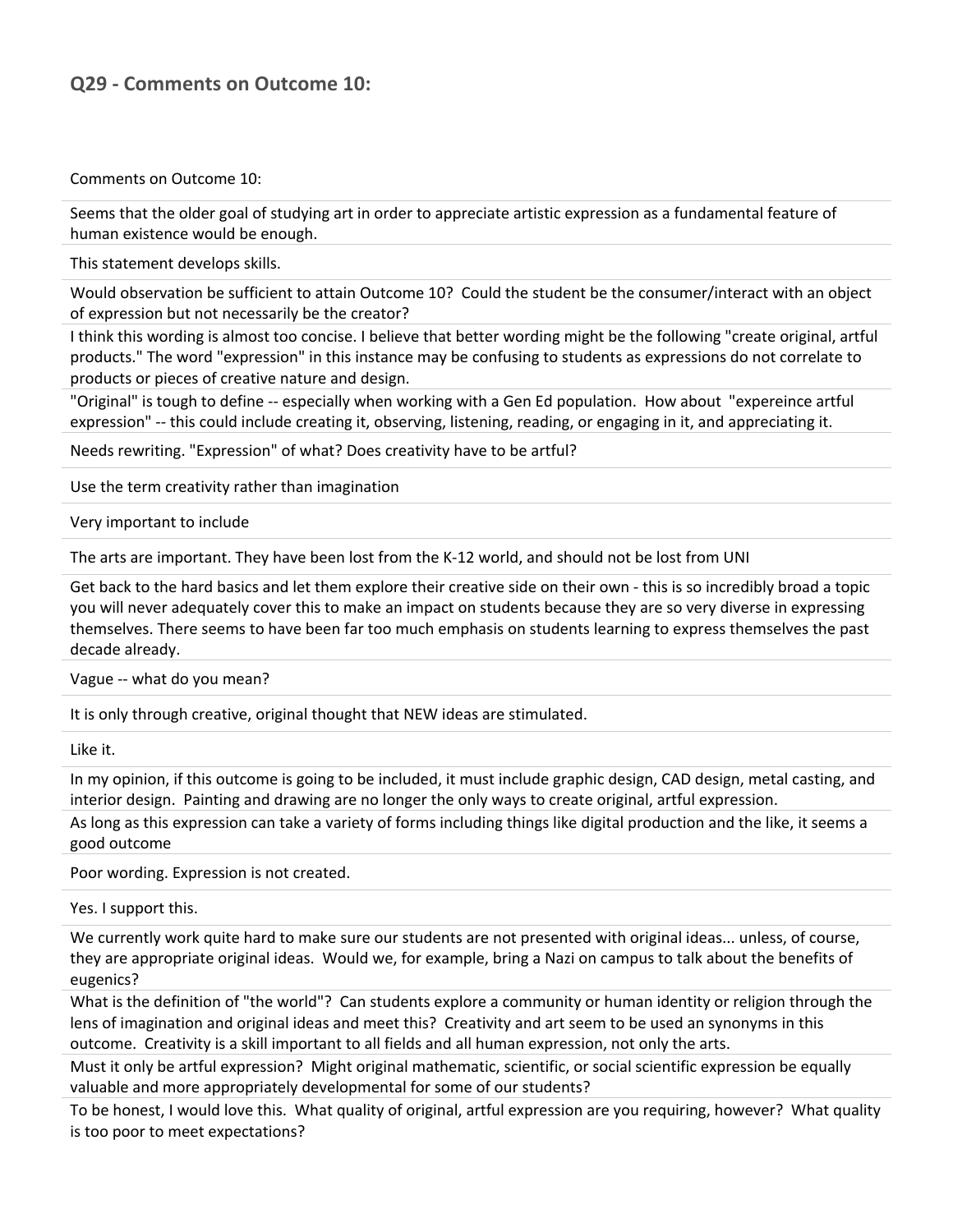The term "artful" is too vague. Is it just the visual arts? Are written texts included?

We need to include creativity!

I tend to think that producing art (in a broad sense) is a necessary condition of a general education. Some students might come to develop an understanding and critical appreciation of art much more effectively by learning about it (through studying, e.g., literature, history of art, history of ideas) instead of trying to make it. I could conceive going this route potentially leading to frustration, and "turn people off" to artistic creativity in general.

Creative thinking is not a foundational skill, it is a skill that is best developed once students have a substantial body of knowledge and skills that they can be synthesize and make connections between. Thus it should not be included in the general education requirements, instead it is something that is best developed within majors and minors. Creative thinking as a generic skill is also difficult to assess.

While creativity is very important, as is art, are they really appropriate in a reduced GE program? No.

And if they're not the artistic/poetic/musical sort of personality?

I think this outcome is very important and is the needed complement to Outcome 11. I'd like to see references to process here as in the communications goal. Here, something like "the student practices the skills that can lead to original, artful artifacts."

I'm in favor of a creative arts outcome, but I am not sure how it relates or doesn't relate to Communication above.

Can we really help every student do this? Will this be an outcome we say we have but then fail miserably in the implementation?

I find it interesting that here we're expecting students to create art, but in science we're just expecting them to "argue" and "critique," not to do science.

don't use "artful" - imagination can also be lacking any "artful" nature.

There is no way I would be able to create original artful anything. I am a singer, but nothing I do is really original. I sing other people's songs. What about people who are not artistic is any way? Can't sing, draw, play an instrument, etc. I don't think this is necessary.

This is another expensive class to take for those who are not artistically talented and not interested in this type of expression.

Yes, please. Could we please give students who aren't fine arts majors opportunities to explore their creativity by DOING art, music, etc.?

Subjective, depends too much on individual predisposition

I think we should have either Outcome 10 OR Outcome 11 depending on individual student interest.

I'm not sure that required art creation is necessary for core curriculum

Although I like Outcome 11, I don't think we should require students to create. This in constraining and will likely create resource challenges.

By original do we mean "not plagiarized"? Or do we mean wholly original, b/c many would argue there is no such thing. I do think pushing creativity and artful expression is really important though!

Imagination and original ideas are not a lens, but rather a way of engaging and shaping experience. I think it is odd to set this aside as an outcome, unless you are thinking of creativity as a sort of mindset. Outcome 10, as written, is vague in the extreme. If the suggestion is that gen ed classes can be expected to transform students from novices into original artists, I don't think that is realistic. Neither do I think that the point is to cultivate dilettantes. I think the opportunity to display creativity and originality is probably greater in the major curricula, although not exclusively so. Outcome 11 strikes me as more appropriate for gen ed, and perhaps it could be scaffolded towards original creation in some contexts.

This is an impractical requirement, tantamount to requiring every student to produce art, or be in a music ensemble, or be in a play, or do creative writing, or... These activities are all time consuming to do and to teach, and I doubt we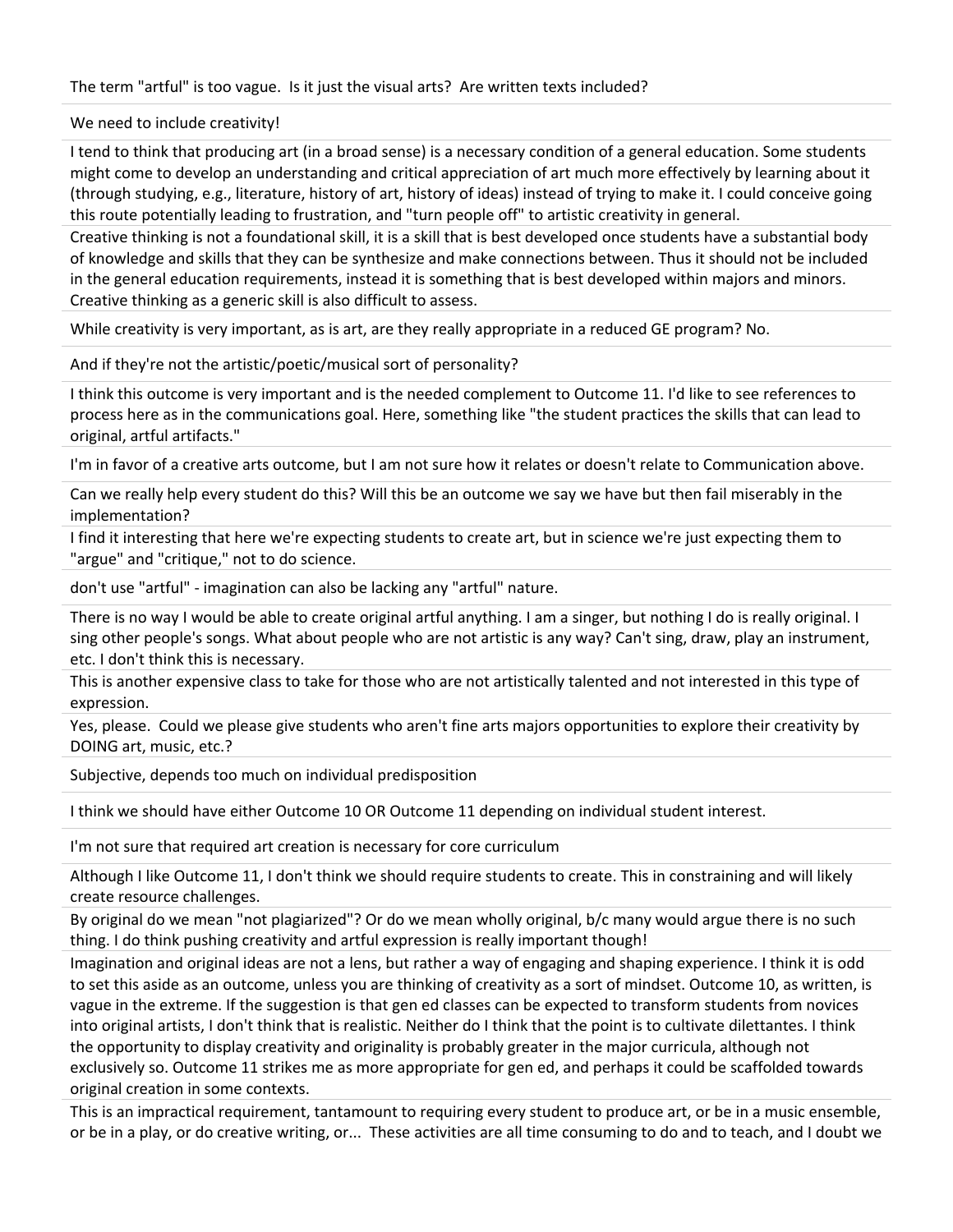have the capacity to require this of all students. And who will judge if it's original and artful?

"artful" seems problematic. Not all students have artistic talent.

this "through the lens of" is getting old. There a more clear ways of defining a goal.

Although I really like this outcome, I'm not sure that it should be part of Gen Ed for everyone. It seems specific to certain disciplines.

what is "Artful"? - this seems to suggest that creativity only exists in the fine arts.

Not regarding Outcome 10, but the Creativity subheading itself: I think there could be better wording for this Outcome. This brings to my mind the image of Gene Wilder singing "pure imagination...". I like the idea, but the "lens of imagination" sounds a bit wishy-washy. Creativity is about more than daydreaming and artistic expression (and I'm a musician, who absolutely values both of those, but mainly because they stimulate a creative approach to other aspects of life, from scientific inquiry to social inequality). Not sure what a better wording would be off hand, but could it somehow encapsulate the wider importance of Creativity?

Similar to Outcome 11 but the latter seems clearer.

Aesthetic awareness should be a high priority and would best be taught by investigating some of the best artifacts of human imagination and craft. What outcome specifications would best capture this objective? There is something about the proposed wording that is unsettling but this objective should be given high priority given the challenges the next generation will confront and the need for innovative, creative solutions.

Not everyone is creative through art. Creativity should be expanded to ideas, proposals and point of view

what is the difference between artful and artistic? I assume there is one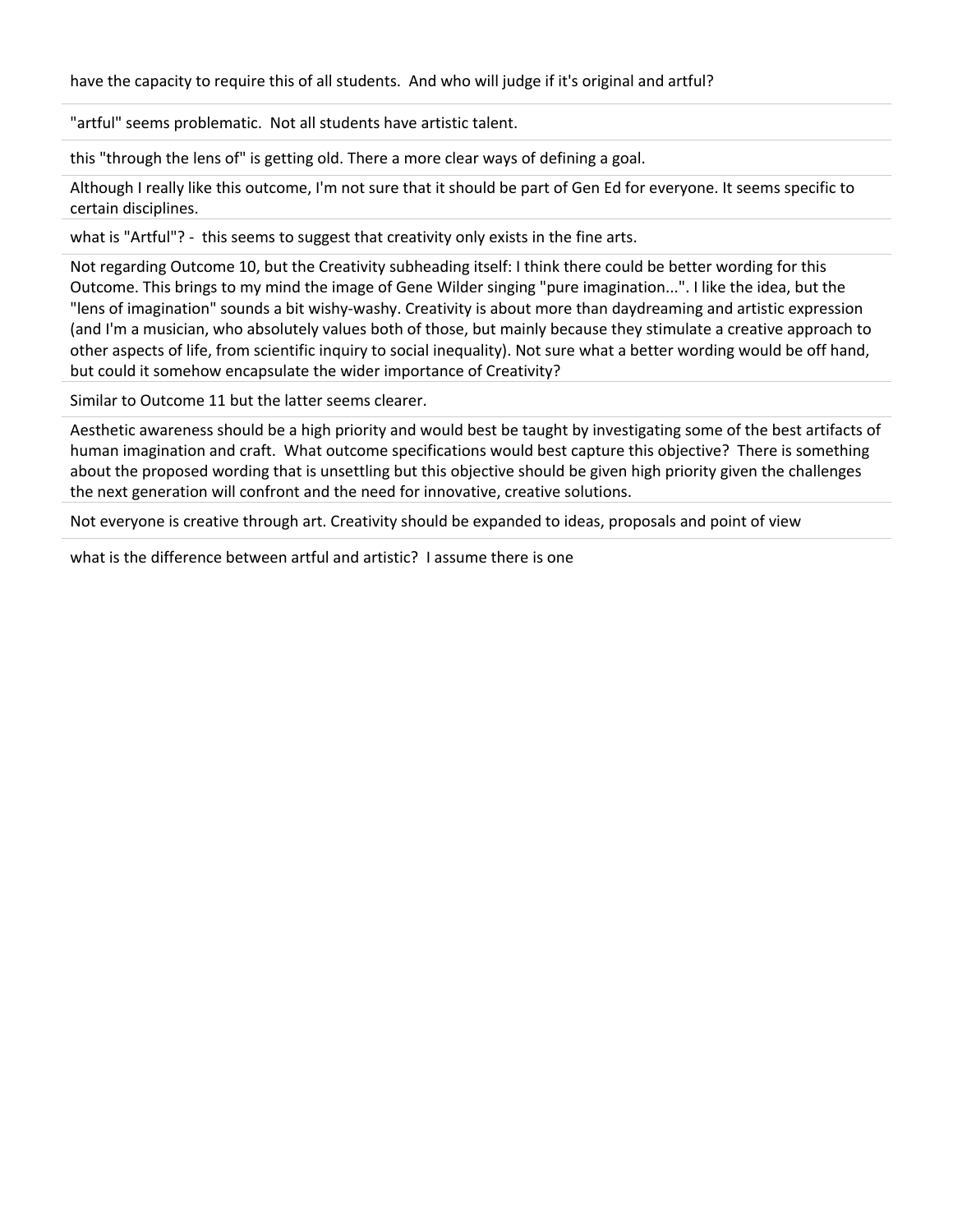

**Q30 - Outcome 11: Analyze creative work in a range of historical and cultural contexts.**

| # | Field                                                                                | Minimum | Maximum | Mean | Std<br>Deviation | Variance | Count |
|---|--------------------------------------------------------------------------------------|---------|---------|------|------------------|----------|-------|
|   | Outcome 11: Analyze creative work in a range<br>of historical and cultural contexts. | 1.00    | 3.00    | 154  | 0.79             | 0.63     |       |

| # | Answer                 | %      | Count |
|---|------------------------|--------|-------|
| 1 | Should be included     | 65.08% | 164   |
| 2 | Should not be included | 15.87% | 40    |
| 3 | Don't Know/Not sure    | 19.05% | 48    |
|   | Total                  | 100%   | 252   |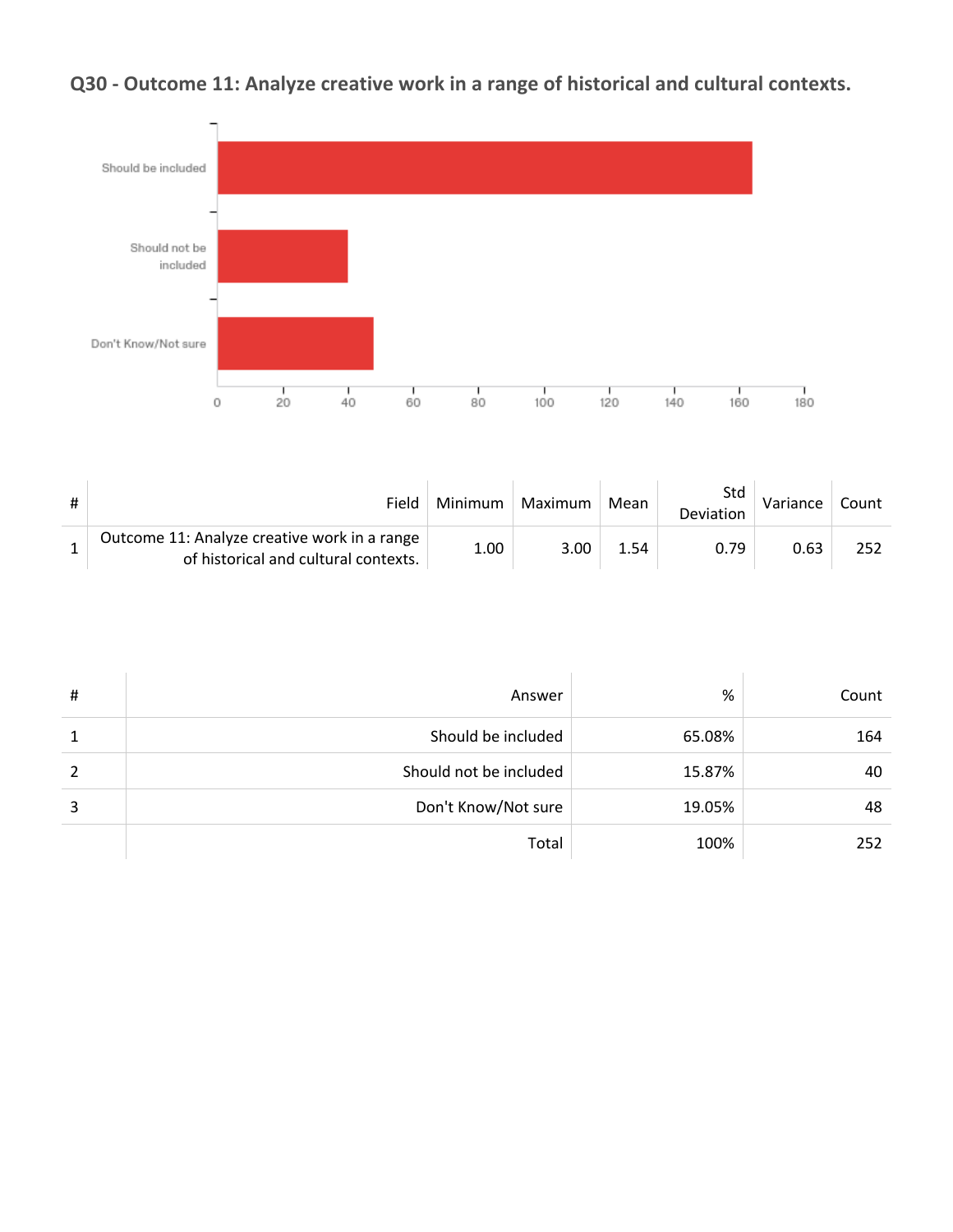# **Q31 - Comments on Outcome 11:**

Comments on Outcome 11:

Human beings are born able to do that. We do not need to make undergrads scholars. We need to help them understand their reaction not teach methodology.

This statement develops skills.

seems redundant of above.

I do think this statement is well constructed and can be presented in a wide variety of courses and produce specific products.

I would like to see emphasis on creative problem solving than on what is stated as Outcome 11. Give students the tools to help them develop creativity. Passive study of creativity is worthless.

analysis speaks to scientific method how abut inductive approaches to learning?

Also very important

A good idea. Keep if there is space.

How do we analyze creative work?

Overall 13 outcomes??? Too many.

Not sure everyone needs this, but obviously artists do

In my opinion, this outcome should be optional instead of required. A Liberal Arts education has changed rapidly over the last two decades. Students are not being taught to investigate, think, and engage as much at the high school level and this must become the burden of UNI. These are life skills - analyzing creative work in a range of historical and cultural contexts do not seem to me to be on the same level of importance.

Good.

So, given this outcome, would a student be able to submit a detailed analysis of the Archimedes Screw? It's origins, it's use in by various cultures, it's use today? If so, then I like this one. If not, then it needs work.

Is it okay for this to overlap with Outcome 5? One course should be able to accomplish both these outcomes.

What is creative work? Do students have to take an art class to meet this?

This must be included. Until recently, the analysis of written texts and works of art was core to ALL general education curriculums, usually via a Western Civilizations or Great Books course sequence.

I think this Outcome is important, but also that it would be helpful to indicate that "creative work" should be understood in a broad sense, including institutions (religious, political, etc.) and articulations of conceptions of the human condition.

Creative thinking is not a foundational skill, it is a skill that is best developed once students have a substantial body of knowledge and skills that they can be synthesize and make connections between. Thus it should not be included in the general education requirements, instead it is something that is best developed within majors and minors. Creative thinking as a generic skill is also difficult to assess.

Not appropriate.

Why always historical and cultural? Add geographic - place matters and greatly influences creativity and art.

Students should analyze creative work, but for the sake of alignment I'm not sure why "critique" isn't included here but it is included above. Similarly, I'm not sure why "perspectives" isn't also included as a part of the "range" in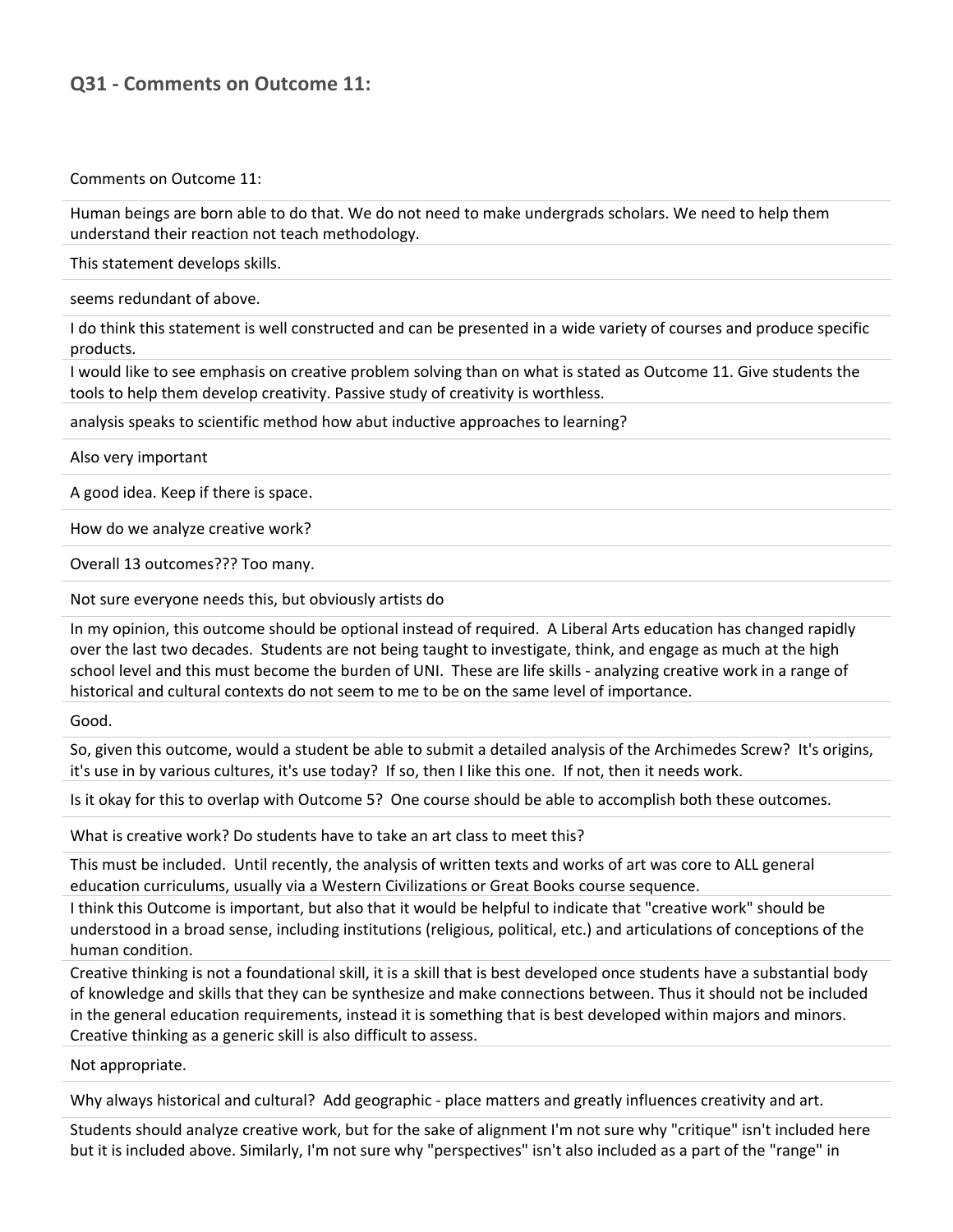which students should analyze creative work.

Critically analyze creative work.......

Is creative work going to be analyzed through "scientific inquiry" also? How?

The creativity statement is great: "Students will explore the world through the lens of imagination and original ideas." The two possible outcomes (10 and 11) seem too reductive.

I think we should have either Outcome 10 OR Outcome 11 depending on individual student interest.

for what it's worth, the language is similar to 5, but I see that they are about two different areas: culture and creativity

This is something that people can understand and we have the capacity to do and to assess. When it gets down to structure, I think that certain activities that would apply to outcome 10 above could apply to outcome 11. For instance, if a student is in a music ensemble performing a variety of repertoire, they will learn something of the historical and cultural contexts of that repertoire.

Again, I believe the contexts of Outcome 11 are too narrowly focused on history and culture, and should include five other essential contexts: "economical, environmental, political, social, and technological" contexts. These five, along with historical and cultural, make up a more inclusive list of contexts for creative expression in the Human World.

This outcome is essential, although grouping it with the "production" of creative work is to me problematic.

This seems to be part of basic cultural literacy.

Is there another option for this area?

this seems really narrow. What about creating original work in the humanities?

I feel like this type of statement has been made in a different outcome, outcome 6 maybe? Seems redundant

probably ok, but outside my area of expertise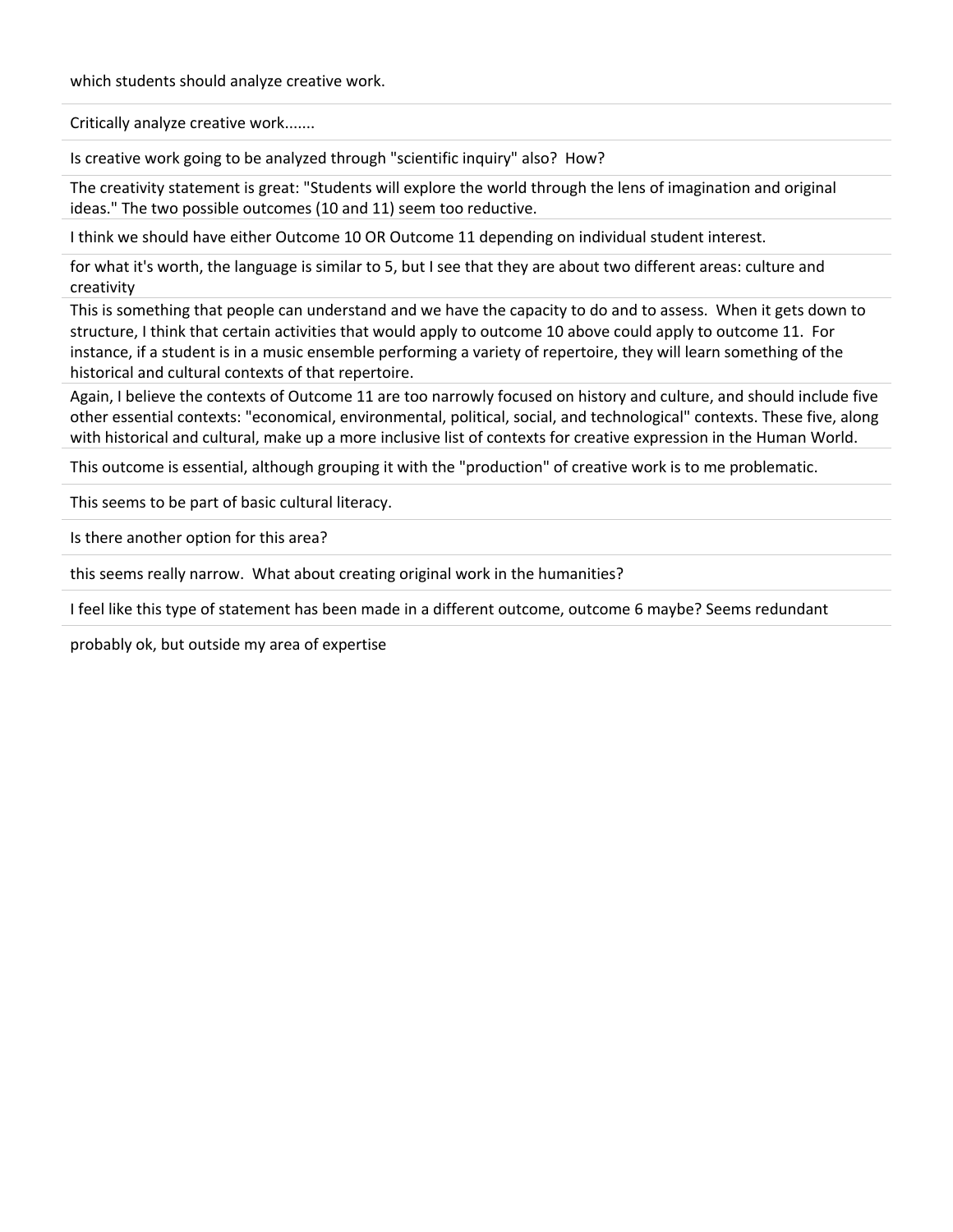# **Q33 - Outcome 12: Assess personal values.**



| Field                               | Minimum | Maximum | Mean | <b>Std Deviation</b> | Variance | Count |
|-------------------------------------|---------|---------|------|----------------------|----------|-------|
| Outcome 12: Assess personal values. | 1.00    | 3.00    | 1.47 | 0.78                 | 0.60     | 250   |

| #              | Answer                 | %      | Count |
|----------------|------------------------|--------|-------|
|                | Should be included     | 70.80% | 177   |
| $\overline{2}$ | Should not be included | 11.60% | 29    |
| 3              | Don't Know/Not sure    | 17.60% | 44    |
|                | Total                  | 100%   | 250   |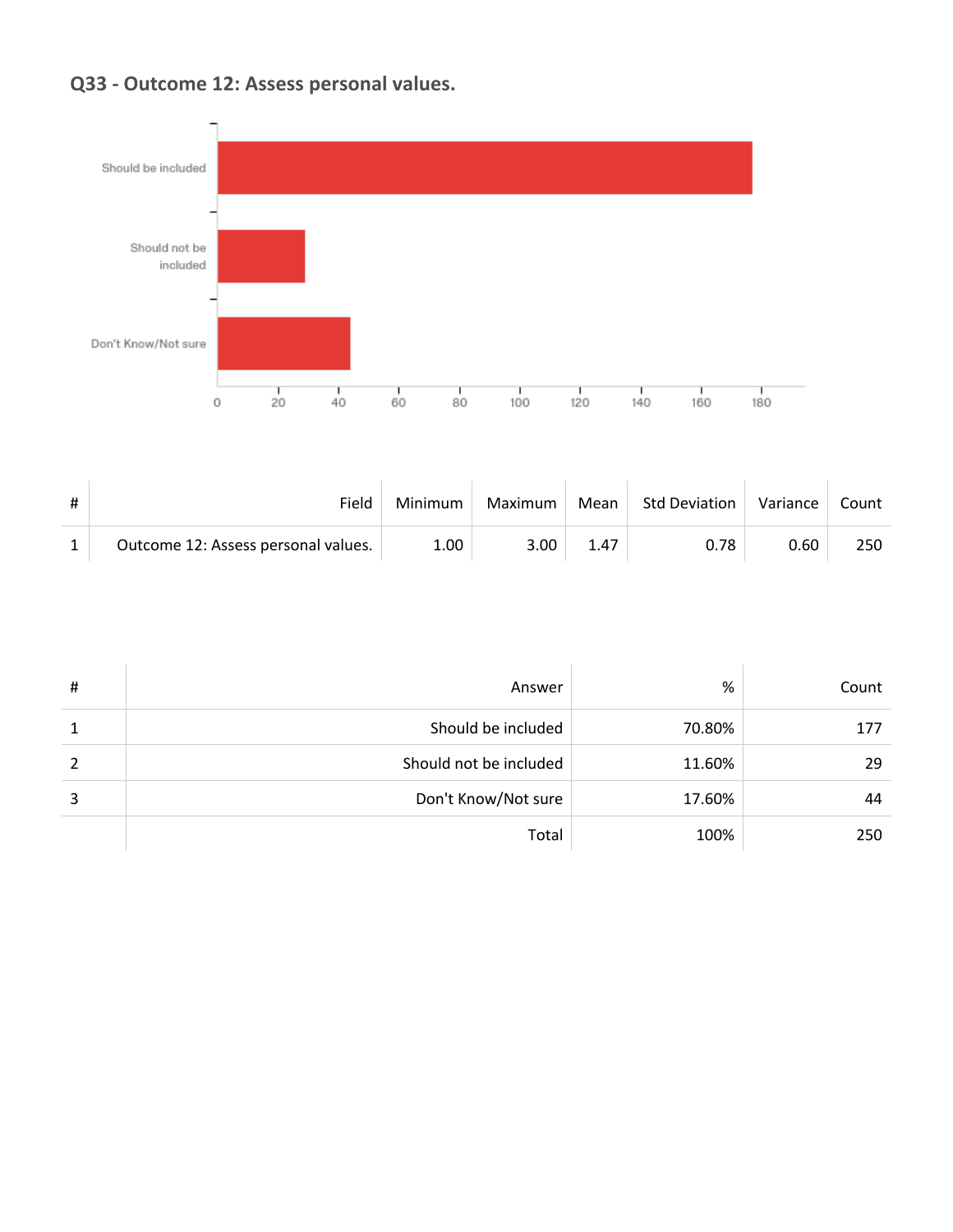# **Q34 - Comments on Outcome 12:**

Comments on Outcome 12:

Really.

Sounds kind of judgemental.

rather vague--could be rewritten.

Before assessing values, one needs to discover the values one has and to reflect on how these values came to be important to one, what and why competing values were set aside, etc.

This statement develops skills.

don't think they need to assess their own values as a direct learning outcome (i.e., I think it's a secondary, not a primary, outcome)

Assess who's personal values? Self reflection is important but how does an instructor assess a students personal values without bias and do we want students to conform to a set of personal values they see the instructor wants to hear.

Interwoven - not separated out.

This is important I just don't think it is connected to ethical reasoning.

Don't like the part "their understanding" in the 'Ethical Reasoning' statement. If my understanding of the world is skewed (for example, if I think the world owes a debt to my race or religion) my "ethical reasoning" would be different. Give some thought to it.

assess? personal values? vague and lacking in clarity,but difficult to put into outcome language

By who's ethical reasoning will they decide what their personal and civic responsibilities are?

Only by assessing personal values can we understand the role they play in our interactions and we can mitigate negative aspects to this.

Absolutely essential

I am not sure what this means or how it would be operationalized or measured.

I'm concerned about what might be meant by "assess" in this context. Unless we're going to introduce them to the philosophy of aesthetics, I'm not sure we should teach undergraduate students (especially ours) to assess someone's personal values. I think it is significantly over the head of most of our students.

College is often the time in a person's life where they are most interested in, and most need to, assess personal values.

I'd suggest: "Critically assess personal values by employing ethical reasoning." (I think it's important to stress the importance of ethical \*reasoning\* here.) Making this explicit can alleviate a misunderstanding that this component of General Education is aimed primarily at encouraging students to maintain or reject their current ethical values; rather, it's to \*reflect\* on them critically.

Ethical reasoning is not a foundational skill. It is a skill that is only meaningful when it builds upon a extensive knowledge of philosophy, logic, theology and history. Courses in this topic could too easily degenerate into faculty pushing one particular political ideology of what is "ethical".

This seems to wishy washy and introspective. Should it REALLY be in a reduced-hour GE program?

I like this idea but feel that it needs expanded on - what is this supposed to mean? Not clear.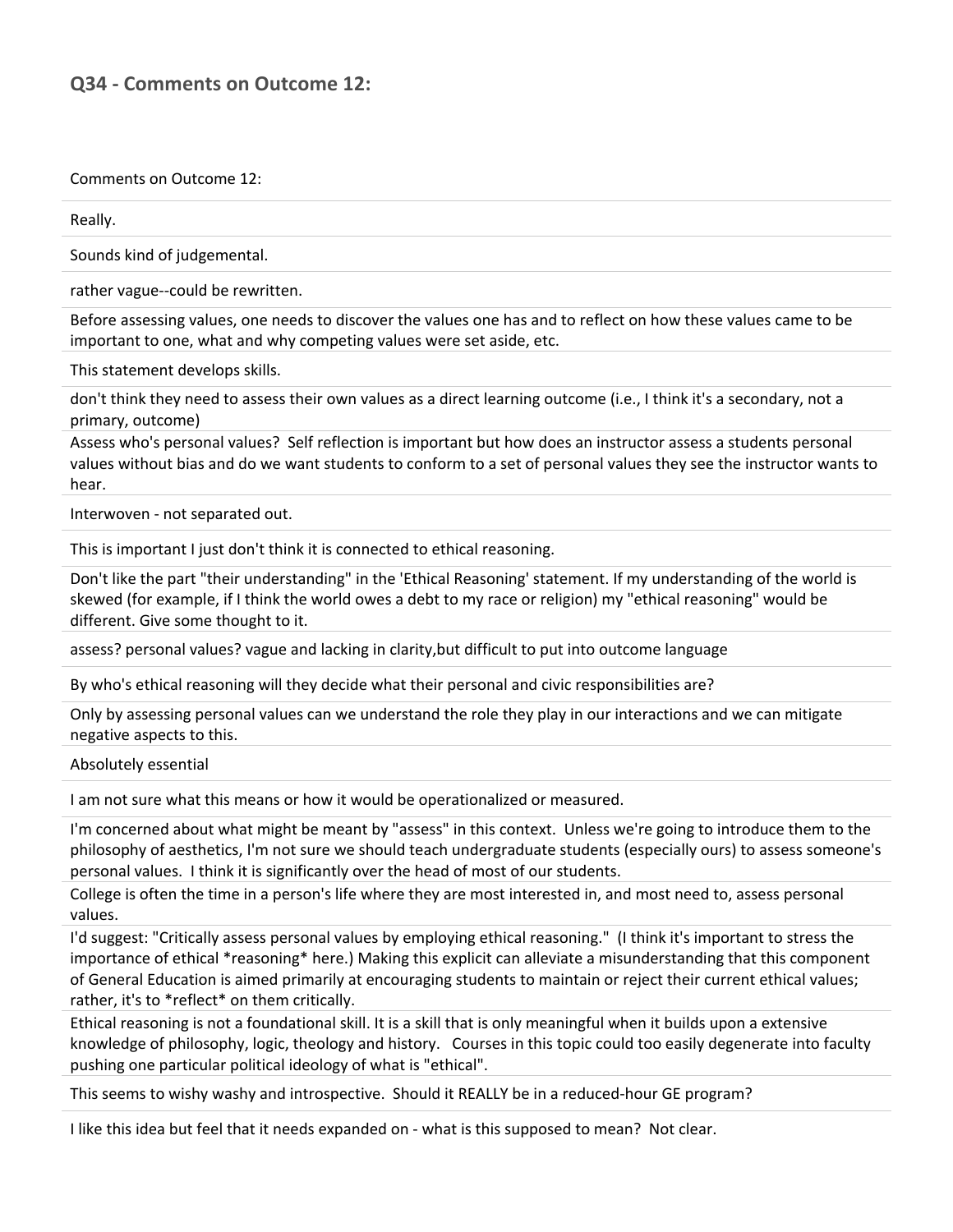I only have a comment about the wording of the Goal - "understanding of the world" seems too general. Ethics is a human behavior and so we are developing our understanding of ethical human behavior and to the development of actions that are ethical.

Social values should also be included. I'm not sure why we are prioritizing the individual and/or associating values with persons and not also communities/nations, especially since "civic" is mentioned specifically in the learning area.

The wording seems vague.

I don't know what this means

Who is going to determine right and wrong for our students?

no, not something that can be objectively assessed.

Personal values are just that, personal. It is not the job of the university to indoctrinate our students with values that they believe to be better than other value that a student may already have.

Yes, please. Our students currently do very little of this in an academic context, unless they take very specific courses. Frankly, we've given this away to the religious organizations ringing the campus. I have no objection to students pursuing their religious beliefs, but they should also have opportunities to have these kinds of conversations in academic contexts. Our students want to have these kinds of conversations.

Does this imply reflection and personal growth, or the development of empathy? Should it?

Suggested clarification: "Assess one's guiding values to engage in critical reflection, and modification of conduct where necessary."

Personal values should not be institutionalized, look at the Nazi regime convinced a whole population to follow theirs.

State/articulate personal values (in a meaningful way) within an accepted moral framework.

I don't think Outcome 13 can happen without Outcome 12. As such, de they need to be different?

Included, however... how are one's personal values assessed?

This can effectively be included in Outcome 13.

"...and how they align with one's work and the world

This one feels like it will be problematic and easily abused.

Shouldn't this be qualified with some words that imply rigor? "Assess the origins, consequences, and challenges of personal values"?

Students need to do more than just assess personal values. They need to be able to be able to recognize differences between people in personal values and beliefs and respect others regardless of those differences.

Again - how in the world can we asses this without infringing on personal ideologies? Can we asesss that people have personal values? How do we not assess the value of those values in the process?

How will you assess whether a student has assessed their personal values? I think this can be an activity as part of outcome 13 below.

What about this is not covered by Outcome 13? (I.e. Analyze positions on ethical issues, including one's own.)

Although I hope that students would be exposed to a variety of ways of thinking about ethics and not subject to any sort of indoctrination about what they should and should not be thinking and feeling, I believe it is important for students to examine their own values, ethics, and morals.

Why is this different from 13?

What if your personal values are abhorrent but you like them? I see the value in self-reflection, but I don't think it's relevant to gen ed.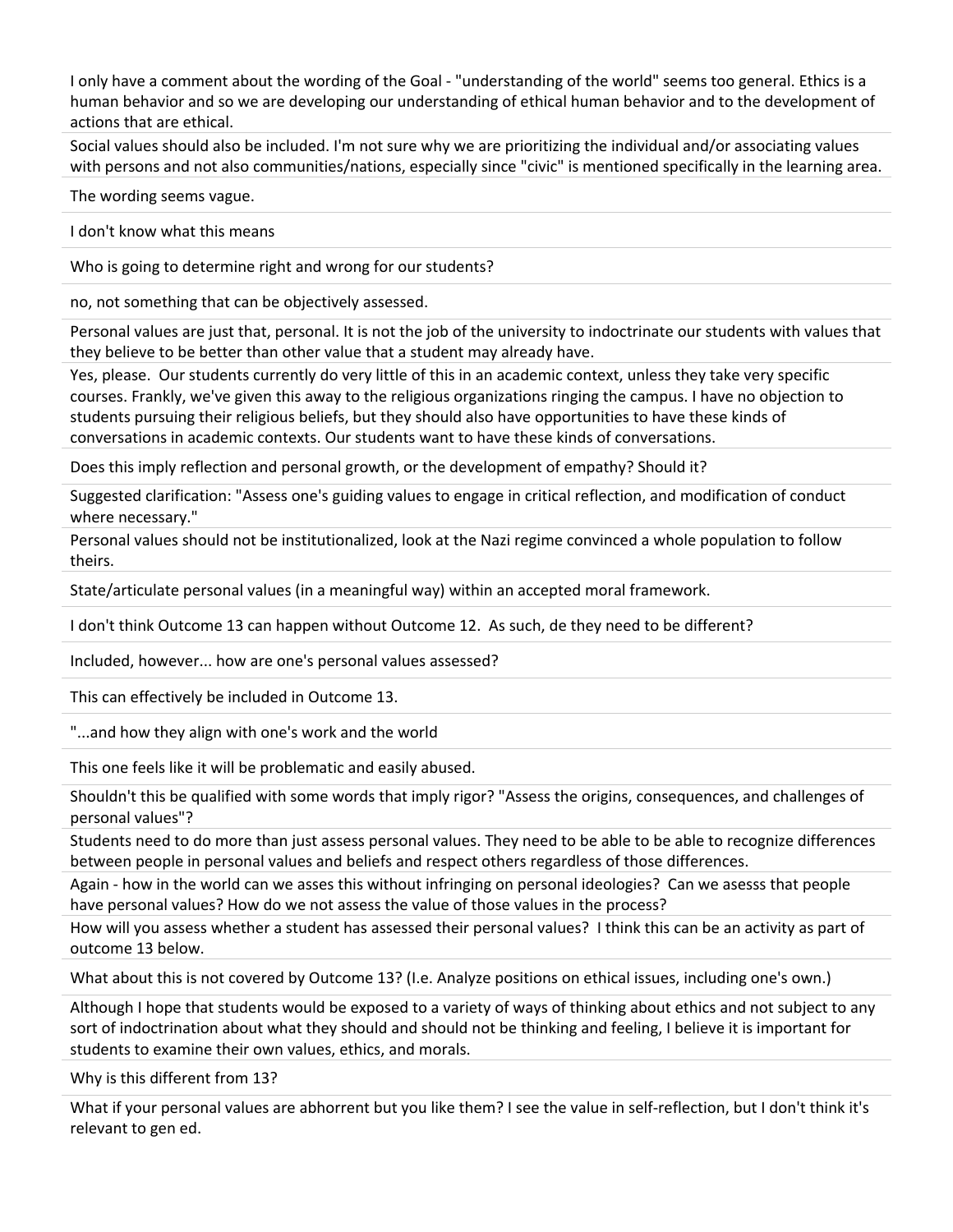Not sure what this means. Not clear what you are measuring

I think this could turn into a hot topic...but that's just me

this seems like it could cause trouble without some additional explanation - could be misinterpreted as conform/change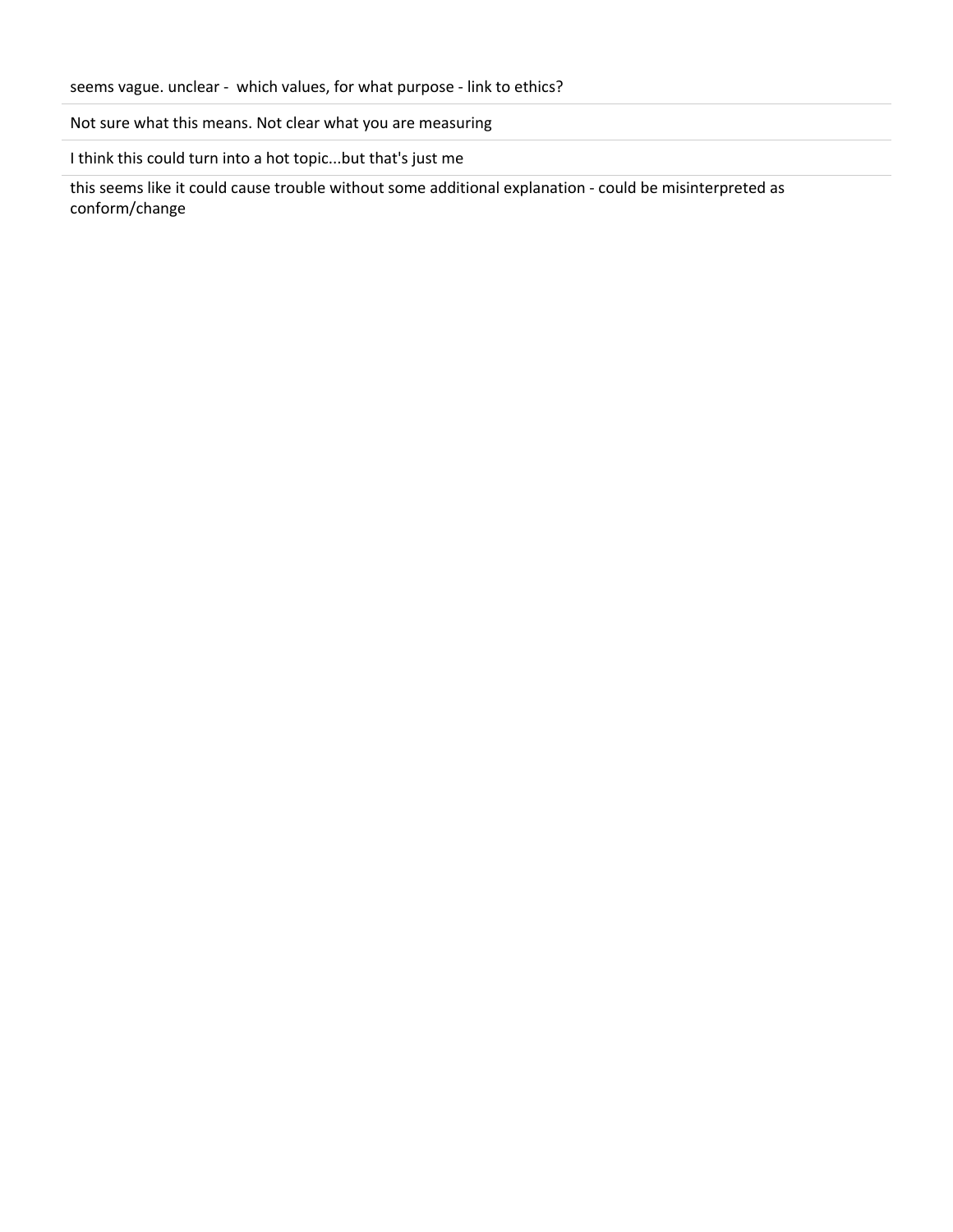



| # | Field                                               | Minimum | Maximum | Mean | Std<br><b>Deviation</b> | Variance | Count |
|---|-----------------------------------------------------|---------|---------|------|-------------------------|----------|-------|
|   | Outcome 13: Analyze positions on ethical<br>issues. | 1.00    | 3.00    | .26. | 0.63                    | 0.39     | 250   |

| # | Answer                 | %      | Count |
|---|------------------------|--------|-------|
| 1 | Should be included     | 84.00% | 210   |
| 2 | Should not be included | 6.00%  | 15    |
| 3 | Don't Know/Not sure    | 10.00% | 25    |
|   | Total                  | 100%   | 250   |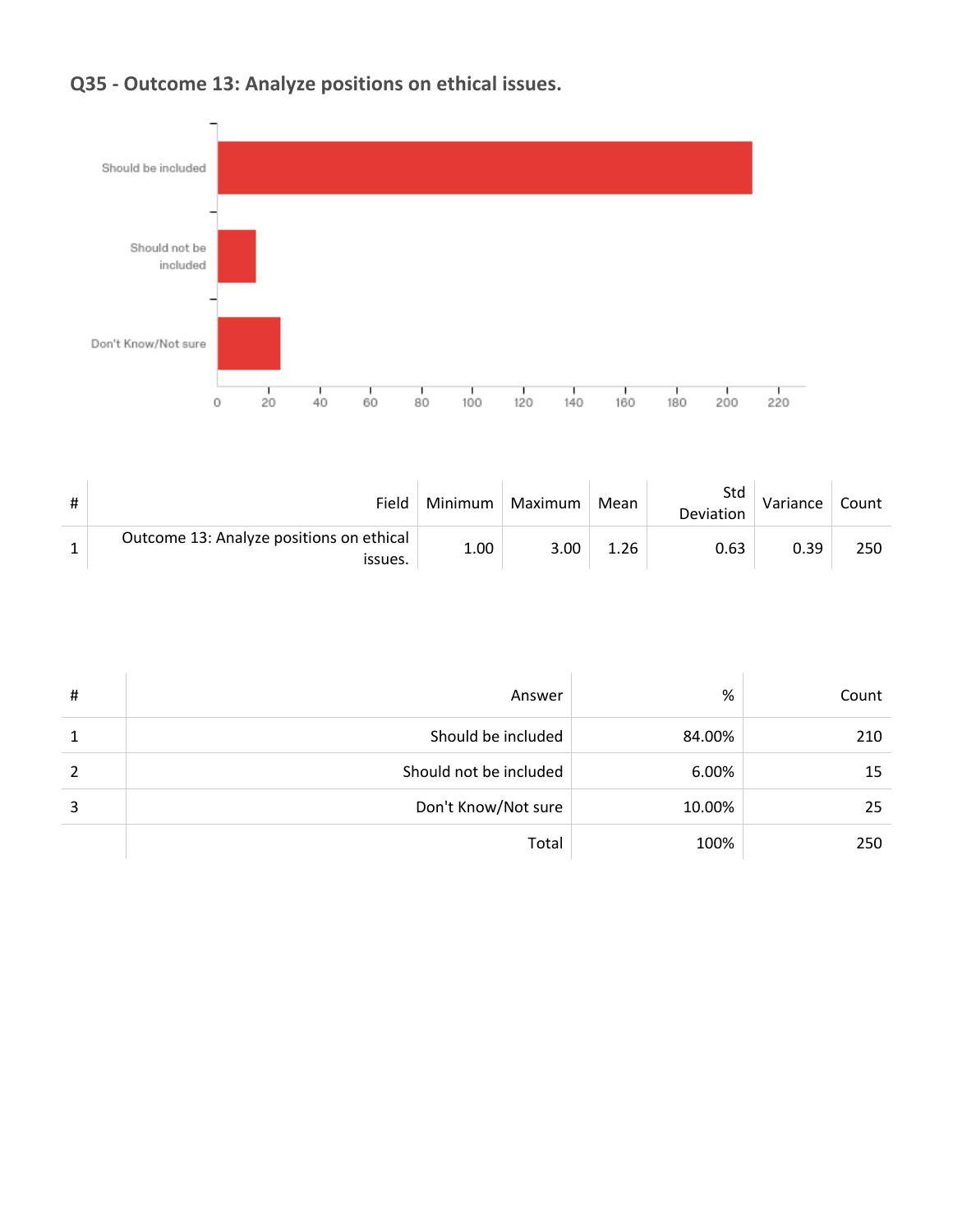# **Q36 - Comments on Outcome 13:**

Comments on Outcome 13:

This statement develops skills.

I much prefer this outcome than assessing personal values.

Interwoven, not a separate entity.

Understand open-ended problems facing the world

Emphasise acting ethically. Provide student with tools for making ethical choices in various fields of life.

Get back to the hard basics of education and let them discuss ethical issues on their own from the critical thinking skills they learned.

Absolutely essential

Again, what does it mean to analyze a position?

Moreso than outcome 11 since this one necessarily entails the other.

Combine with Outcome 12! It makes sense and it is one less thing we have to measure.

This would be the second most important outcome to include, and is closely related (but still independent) to critical thinking.

In this day an age, we need to equip students with tools to analyze stated positions. This might be incorporated in courses that also meet some of the other outcomes above.

I'd suggest: "Critically assess personal values by employing ethical reasoning." (Again, I think it's important to stress the importance of ethical \*reasoning\* here.)

Ethical reasoning is not a foundational skill. It is a skill that is only meaningful when it builds upon a extensive knowledge of philosophy, logic, theology and history. Courses in this topic could too easily degenerate into faculty pushing one particular political ideology of what is "ethical".

Same comment as for outcome 12.

aware but not analyze

Meaning what?

I like the statement as written and do not think this adds to it.

The wording seems vague.

A class on basic ethics would be helpful/useful, however it is difficult to unbundle from religious/moral/personal beliefs, so I have similar concerns as outcome 12.

Ethics could be part of a broader topic of civic and social responsibility.

Students need to be able to not only analyze positions on ethical issues. They need to also learn how to have respectful dialogue concerning the differences of positions on ethical issues.

One can learn about the continuum of ethics (from completely ethical to completely non-ethical), and analyze where a position falls on that continuum, but I think that assessing one's own personal values is an important part of analyzing one's own and others' positions on ethical issues. I don't think that assessing personal values deserves its own outcome. While students will probably learn something about their personal values while at college, I don't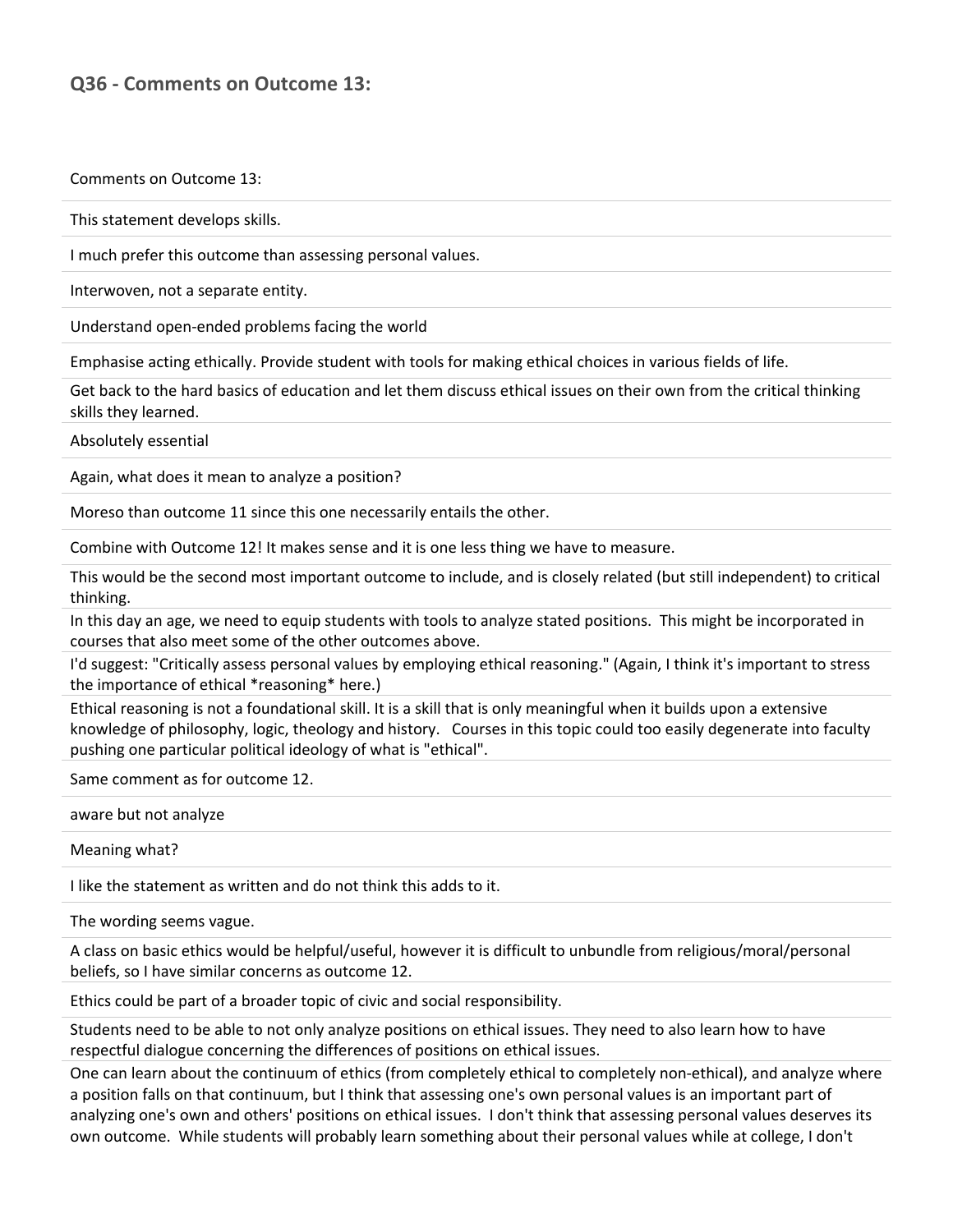think that we can consider it an outcome of the general education program (or core curriculum).

As long as it's fair and balanced

This is very much in keeping with my comments on #12. to a university education, I think students should be exposed to a variety of ways of thinking about ethical conduct, so that they can choose their own path.

Why is this different from 12?

also should explore historical and cultural contexts of and changes in ethical positions over time and place.

Again, there must be something better than "analyze".

Important to explore all perspectives

very important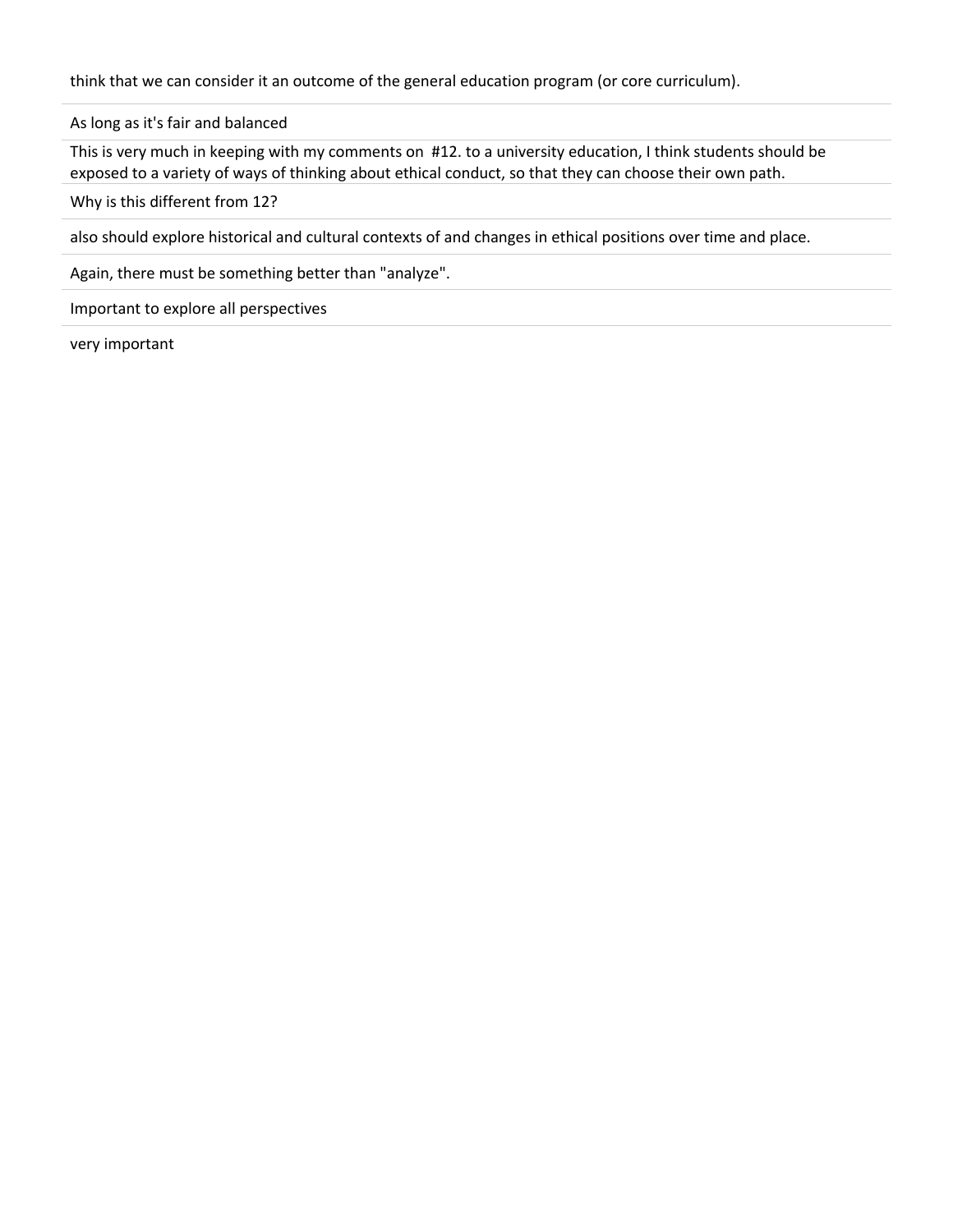# **Q37 - Any other additional comments on the student learning outcomes:**

Any other additional comments on the student learning outcomes:

N/A

No mention of healthy lifestyles to address one of the major issues adults face.

Many can be combined (science). Several don't need accentuating as separate outcomes, but interwoven into all outcomes.

Very disappointed. Too many vague things. Did not get the impression that UNI is serious on preparing students for the future/immediate future. There appears to be no awareness that the age of artificial intelligence, robots, personalized medicine, etc. is already here. Backward looking rather than forward looking.

This seems like a lot -- do we need all of these?

Where does learning about the place of humans in the natural world, and our relationship with the planet enter into the curriculum?

Overall these feel very strong. I would love to see these woven together to have a really strong and exciting core curriculum.

Outcomes #1 & #2 can easily be combined. Students should be able to effectively communicate - whether that is speaking or writing, the outcome should be to communicate. Additionally, outcome #8 & #9 are basically the same outcome, just reworded. Synthesizing observations, predictions, and data is engaging in scientific inquiry. I feel as these could easily be combined to form one outcome. If outcome #10 & #11 are going to be included, they need to include modern, present day, creative courses.

Drop the tautological use of "meaningful" and define terms. I think the communication ones are still to focused on abstractable skills when research shows that communication makes the meaning, it does not simply hold it like a container. Revise communication outcomes and goals to reflect this. It is a standard viewpoint in comm, English, philosophy, sciences, and social sciences.

Just one... are our learning outcomes written in such way to imply that instructors learn ya, or that students must take the responsibility of learning?

I think the Human World should include "global" in its description. Now no outcomes have included the "global" component, which I think it's critical at the current world that is fundamentally shaped by "globalization". I think it's the best to include some clear descriptions of "global" into this outcome. I also feel "sustainability" should be included somehow in the LAC outcomes, which is lacking at the current version. But isn't sustainability part of the core value in the university's strategic plan?

I don't think the arts are well represented here as they seem to fall into "creativity". I think critical thinking and a creativity could be overarching themes with everything else under/within them and communication could be integrated into all.

I think you have the right ones here. Importantly, I hope we do not bypass the opportunity to force students into some activities across the GE curriculum that would enable them to see connections among the things they are learning. Recognizing, for example, the specific ways in which complexity science teaches us that human diversity (specific elements) improves the ability of collectives to make well-functioning decisions, including the construction of institutions, would better prepare our students to function well in the world of the future. It would also put them light-years ahead of the mindset of most of our current graduates (and some of our faculty and administrators).

As you can tell from my comments, I am in favor of having some courses that meet more than one outcome. Students would be required to meet the outcomes, but their route would not be the same. Some major courses would meet these requirements as well as courses created to give a multi-outcome learning experience.

I didn't see space devoted to commenting on the descriptions of the learning goals as such, but I think that it's important to be open to changes in these descriptions. Here are some comments on these descriptions: 1. "The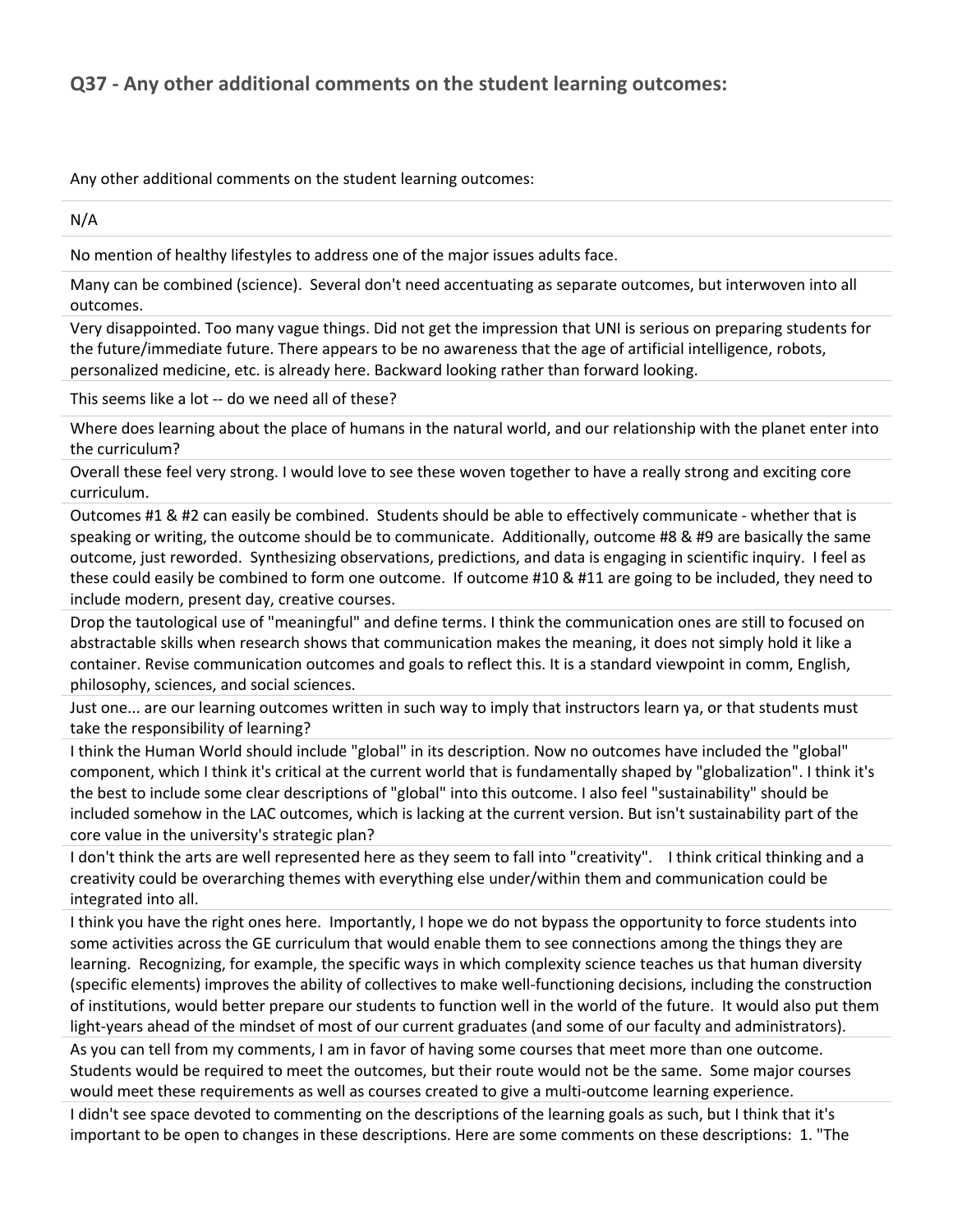Human World": Crucially, I think this outcome should add "conceptions of the human condition," to read Analyze identities, structures, institutions, \*and conceptions of the human condition," in a range of historical and cultural contexts. Such conceptions are integral facets of the human world. The term "conceptions of the human condition," I think, importantly avoids problematic implications of such terms as "human nature," "what it means to be human," even "the humanities," etc., which have so often been used to define "us" as human and "them" as inhuman(e). 2. General comment on the description of the learning area "Critical Thinking": what's mentioned in the current wording seems largely accurate, but leaves out something crucial to genuine critical thinking: the evaluation of the logical strength of arguments. Perhaps the area could be described along these lines: Students will develop habits of mind characterized by thorough exploration of issues, ideas, histories, artifacts, and theories, including the collection and analysis of evidence \*and a logical evaluation of arguments\* [or, perhaps: \*and an evaluation of argumentation\*], before accepting or formulating an opinion or conclusion.

The 13 outcomes listed are far too many. No progress appears to be happening in the important process of prioritizing and pruning the list of outcomes to a manageable number. A manageable, reasonable sized general education curriculum will not be achieved unless this important but unpopular task of pruning down of the list of learning outcomes is done. There should be only 4-6 learning outcomes. The large number of proposed learning outcomes will perpetuate the major problems of the current Liberal Arts Core - it has too many courses and is too broad and shallow - all except 1 course (Capstone) are at the freshman level. Too many of these learning outcomes appear designed to force students to take courses in lots of different disciplines, rather than to ensure the students learn fundamentally important skills and then develop those skills beyond the basic level.

I really don't see much about learning about how the Earth and its systems function. With climate changing more rapidly every day and dominating news weekly, there should be an outcome about learning about the natural world. If we don't understand it, we are likely to make more tragic mistakes. This is far more important than outcomes on creativitiy

I am wondering to what end we are creating the learning outcomes. Some have it but these do not: The Human World, Scientific Inquiry, and Creativity. In other words what is the why? The others include to... I really appreciate the time and work that is being put into this venture. Thank you all for your time.

the only 'content' area seems to be the Human World, and the others are mental or rational strategies, and that seems awkward. Seems one could group the areas that refer to thinking (reasoning, inquiry, thinking, reasoning). that would be the human world. then perhaps historical area, as in philosophy of history for science and the arts and humanities and human society and non-human phenomena. Communication still seems to be something that can still be its own entity. If this LAC or Gen Ed program is to be something that is a selling point for UNI, this configuration still seems to be less than visionary (which I think is a legitimate criteria, critical in our day). I've tried to think of the LAC as adult education that college provides, helping students get adult understanding of adult ideas we teach them in childhood. This adult formation is going to help them whether they stay in the academy or go out into the 'secular' world. At it would help those who do stay in the academy. In that light, we might then speak of these courses as fundamental to adult thinking. we then would say that we don't want you to get this courses out of the way but 'into your system,' your intellectual body or body of assumptions.

There seems to be opportunity for better alignment and consistency across the learning areas. I'm not sure why we are not mirroring language found across learning areas. For instance, "critique" only seems to happen in "scientific" inquiry when it is central to the kind of analysis scholars do in ethical issues, creative work, and the human world as well.

The outcomes should state or imply that the skill or content knowledge can be measured and verified.

I applaud this effort. Please don't interpret my comments as being critical or snarky. There is no perfect system or wording that will satisfy all interested parties.

These would be so much more powerful if the language was more vivid, joyful, and student-friendly. Would most students read these outcomes and have a sense of excitement about the general education program? I'm not sure, but I don't think so. And I think that's tragic. All of these areas and broader goals are important, valuable, and, most importantly, fascinating. If the outcome language is crafted with the student audience in mind. the outcomes themselves could be one way to persuade students of the value and joy of a broad, liberal arts education.

Thanks for all your work on this!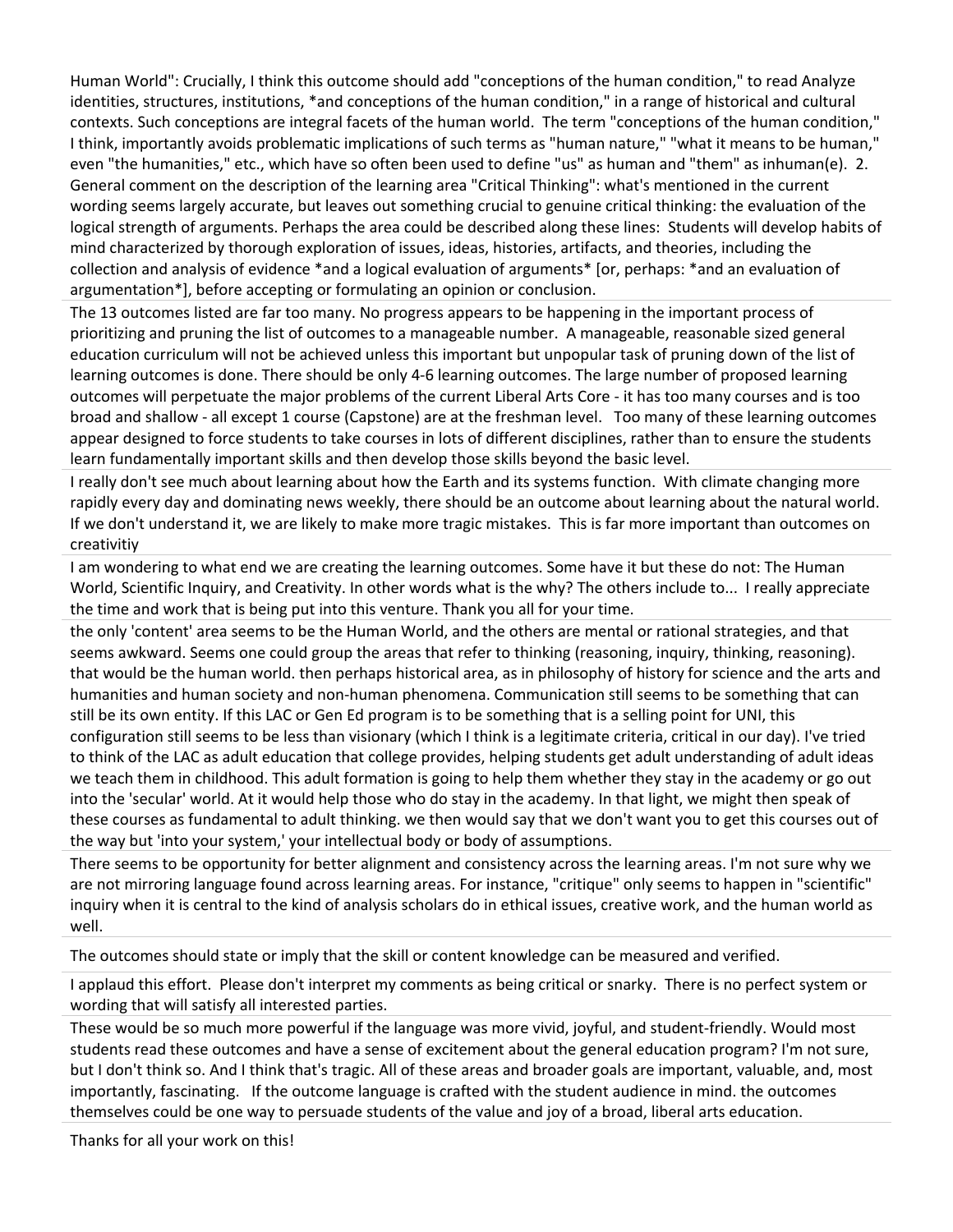These are great. I think a few tweaks need to be made, but all are relevant and necessary. Students will understand these as well, which is most important.

A theme of sustainability could cut across all the disciplines represented as a uniting theme. I'd like to see a mention of human rights with ethics and a global perspective somewhere.

I think the topic 'Natural World' should be added back as a complement to Human World. Many of the issues Gen Z and the next will face are related to the systems and processes of the planet. Opposition to addressing challenges in climate, pollution, energy, species extinction, etc., grows in a lack of knowledge. Scientific inquiry is great, but does not explicitly address the big challenges of the future. Environmental sustainability, global perspectives, personal/social/workplace interaction with technology, social civility, and economic stability all seem like critical topics for the next few generations. Although courses on those topics could meet these outcomes incidentally, should the critical topics of the future not be more explicitly addressed?

Perhaps the ability to embrace change needs to be addressed in learning outcomes. Also, information literacy and the use of technology is important. Particularly ethical use of technology is becoming increasingly more of a concern.

Be sure not to use the oxford comma in lists :)

Thanks to the committee for all your hard work on an essentially impossible task--pleasing everyone. I appreciate the opportunity to provide feedback.

WHY ALL UNI STUDENTS NEED TO KNOW MORE ABOUT TECHNOLOGY: Technological Literacy as a UNI General Education Outcome By Douglas R. Hotek, D.I.T. Department of Technology January 14, 2019 At the heart of our institution's general education curriculum lies an unacknowledged paradox. Although our modern society is increasingly defined by and dependent upon technology and is adopting new technologies at an incredible pace, our students are ill prepared to make well-informed decisions or to think critically about technology. Most are not even fully aware of or conversant with the technologies they use every day. In short, most if not all of our students are deprived of a key liberal arts experience because of their lack of technological literacy. At its best, technology has become so user friendly it goes largely unnoticed. Our students use technology with a minimal comprehension of how or why it works or the implications of its use or even where it comes from. They drive high-tech cars, but most know little more than how to operate the steering wheel, gas pedal, and brake pedal. They purchase and consume highly processed foods but are largely oblivious of their content, or how they are developed, grown, packaged, or delivered. With a mere touch of their iPhone dial pad, they transmit data over thousands of miles without understanding how this is possible or who might have access to the information. Thus the paradox: Even as technology has become increasingly important in our students' lives, it has receded from consciousness. As members of the upper 25 percent of the population with college degrees and leaders of society, our students will need to deal with issues relating to technology. To take full advantage of the benefits and to recognize, address, or even avoid some of the pitfalls of technology, we as educators must become better stewards of technological change. This paper represents a mandate—an urgent call for technological literacy as a general education student learning outcome at UNI. What Is Technology? In its broadest sense, technology is the process by which we modify nature to meet our needs and wants. However, most people think of technology only in terms of its artifacts: computers and software, aircraft, pesticides, water-treatment plants, birth-control pills, and microwave ovens, to name a few. But technology is more than its tangible products. An equally important aspect of technology is the knowledge and processes necessary to create and operate those products, such as research and development knowhow, manufacturing expertise, various technical skills, and so on. Technology also includes the entire infrastructure necessary for the design, manufacture, operation, and repair of technological artifacts, from corporate headquarters and technical schools to manufacturing plants and maintenance facilities. What Is Technological Literacy? Technological literacy encompasses three equally dependent competencies: (1) knowledge—as in the understanding of the nature and history of technology, (2) ways of thinking and acting—as in the ability to think critically and make responsible decisions about the development and use of technology, and (3) capabilities—as in basic psychomotor abilities related to technology. These interdependent competencies are essential for students to live and work in our modern world. Like literacy in reading, history, science, or mathematics, the outcome of technological literacy is to provide students with the tools to participate intelligently and thoughtfully in the world around them. The technologically literate student also realizes that society shapes technology as much as technology shapes society. Technological literacy is not the same as technical competency. A technological literate student will not necessarily require extensive technical skills. Technological literacy is more a capacity to understand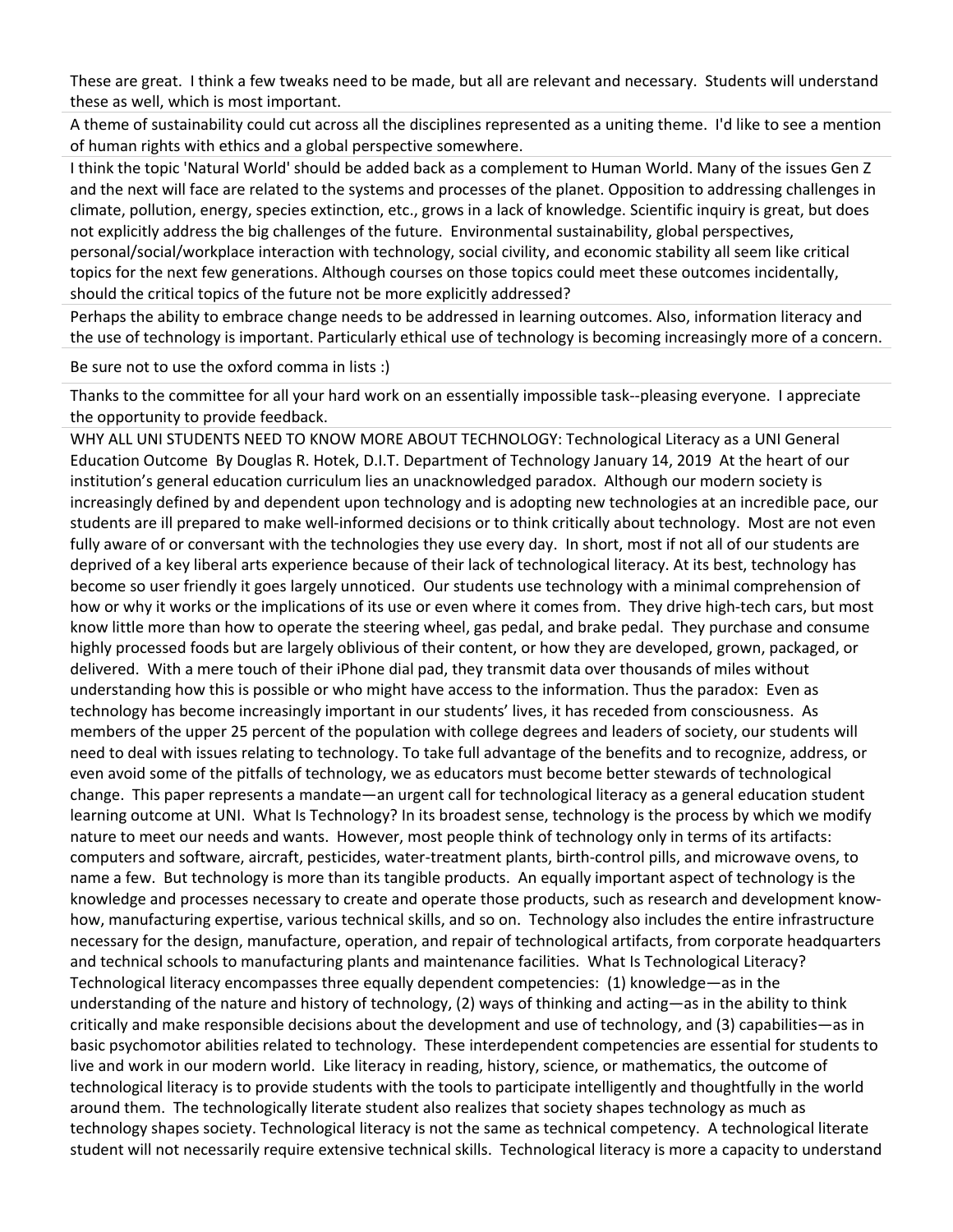the broader technological world rather than ability to work with specific pieces of it. Benefits of Technological Literacy Students at UNI would benefit greatly from a higher level of technological literacy. For one thing, they would be better prepared to make well-informed consumer/citizen decisions on matters that affect, or are affected by, technology. For example, as consumers they must routinely decide whether or not to buy particular merchandise and how to use them. Those who are technologically literate would be able to make better critical assessments of products and, therefore, more informed decisions. As citizens in a democratic society, students will also be asked to help make technological choices for the country as a whole or for some part of it. Is genetic engineering an environmentally sound way to increase food production? Do human-made technological activities threaten to change the global climate? Or, do environmentalists overstate their case? Technological literacy would not govern a student's opinion but would ensure that it would be well informed. Technological literacy is especially important for those students who will make or influence decisions that affect many others, sometimes our entire country. Future leaders in government, business, and the media would benefit from a comprehensive understanding of the nature of technology—recognition, for example, that all technology involves trade-offs and can result in unintended consequences. From a philosophical point of view, democratic principles imply that decisions affecting many people or an entire country should be made with as much public involvement as possible. As students gain confidence in their ability to ask questions and think critically about technological developments, they are likely to participate more in making decisions. Increased citizen participation would add legitimacy to decisions about technology and make it more likely that the public would accept those decisions. Citizen participation would also give policy makers and technical experts a better understanding of citizens' hopes and fears about technology. Context for Technological Literacy Most of our students have very few direct, hands-on connections to technology, except as finished consumer goods. They do not build the devices they use, tinker with them to improve their performance, or repair them when they break. Because of this lack of engagement, students today learn relatively little about technologies through direct experience. Thus they rarely develop the kind of practical, intuitive feel for technology that marked the relationships between earlier generations and their technologies. The lack of familiarity with technology has given rise to a number of misconceptions. For example, most people think that technology is little more than the application of science to solve practical problems. They are not aware that modern technology is the fruit of a complex interplay between science, engineering, politics, ethics, law, and other factors. Students who operate under this misconception have a limited ability to think critically about technology—to guide the development and use of a technology to ensure that it provides the greatest benefit for the greatest number of citizens. Another common misconception is that technology is either all good or all bad rather than what people and society make it. They misunderstand that the purpose for which we use a technology may be good or bad, but not the technology itself. Realistically, every technology will be more advantageous for some people, animals, plants, generations, or purposes than for others. We have almost no reliable data about the level of technological literacy among UNI students. Given the relatively poor showing of U.S. students in international tests in science and math, however, and given that many other Western countries teach more about technology than we do, it seems logical to assume that UNI students are not as technologically literate as their international counterparts. A 2002 and 2004 Gallup poll and other data on the adult population reveal that adults are very interested in but relatively poorly informed about technology (Rose & Dugger, 2002; Rose, Gallup, Dugger, & Starkweather, 2004). Recommendation As educators committed to providing a strong liberal arts curriculum, we can better align our frameworks and student assessments in the life and physical sciences, mathematics, history, social science, the arts, and language arts, by stressing the connections between these subjects and technology. In short, a "capstone," or "cornerstone" experience in technological literacy should be an integral student learning outcome of the UNI general education curriculum. References Rose, L.C., & Dugger, W.E., (03/01/2002). ITEA/Gallup Poll reveals what Americans think about technology: A report of the survey conducted by the Gallup organization for the International Technology Education Association. ITEA: Reston, VA. On-line, https://www.iteea.org/File.aspx?id=49479 downloaded 01/14/2019. Rose, L.C., Gallup, A.M., Dugger, W.E., & Starkweather, K.N. (09/01/2004). A Report of the Second Survey Conducted by the Gallup Organization for the International Technology Education Association. ITEEA: Reston, VA. On-line, https://www.iteea.org/File.aspx?id=50140 downloaded 01/14/2019. Bibliography Garmire, E. & Pearson, G. (Eds.). (2006). Tech tally: Approaches to assessing technological literacy. Washington, DC: National Academies Press. International Technology Education Association. (2006). Technological literacy for all. Reston, VA: Author. International Technology Education Association. (2000/2002/2007). Standards for technological literacy: Content for the study of technology. Reston, VA: Author. National Academy of Sciences, National Academy